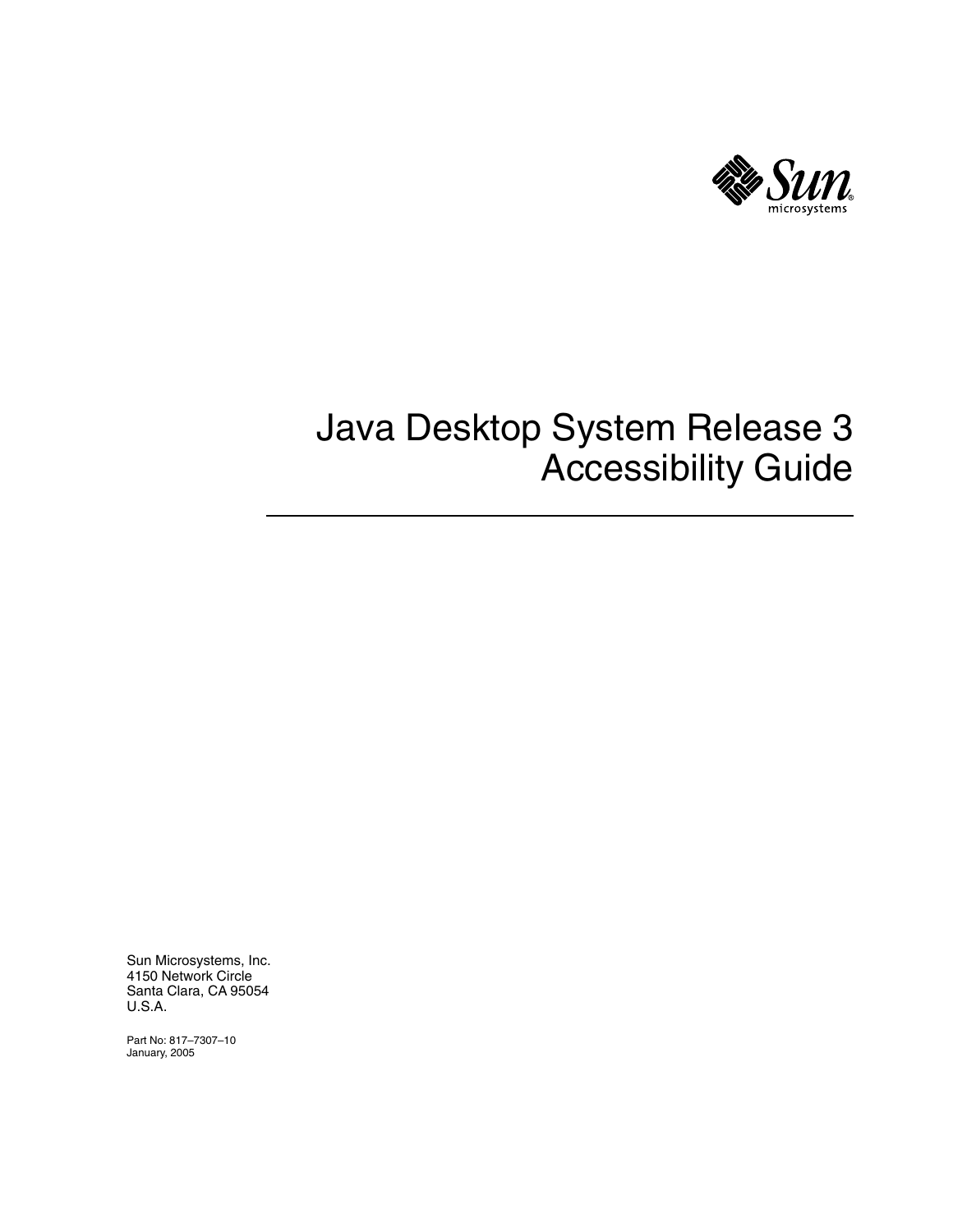Copyright 2005 Sun Microsystems, Inc. 4150 Network Circle, Santa Clara, CA 95054 U.S.A. All rights reserved.

This product or document is protected by copyright and distributed under licenses restricting its use, copying, distribution, and decompilation. No part of this product or document may be reproduced in any form by any means without prior written authorization of Sun and its licensors, if any.<br>Third-party software, including font technology, is copyrighted and licensed

Parts of the product may be derived from Berkeley BSD systems, licensed from the University of California. UNIX is a registered trademark in the U.S. and other countries, exclusively licensed through X/Open Company, Ltd.

Sun, Sun Microsystems, the Sun logo, docs.sun.com, AnswerBook, AnswerBook2, Java, Sun Ray, and Solaris are trademarks or registered trademarks<br>of Sun Microsystems, Inc. in the U.S. and other countries. All SPARC trademarks Microsystems, Inc. Contains Macromedia Flash Player technology by Macromedia, Inc., Copyright© 1995-2002 Macromedia, Inc. All rights reserved.<br>Macromedia, Flash and Macromedia Flash are trademarks or registered trademarks

The OPEN LOOK and Sun™ Graphical User Interface was developed by Sun Microsystems, Inc. for its users and licensees. Sun acknowledges the pioneering efforts of Xerox in researching and developing the concept of visual or graphical user interfaces for the computer industry. Sun holds a<br>non-exclusive license from Xerox to the Xerox Graphical User Interface, wh and otherwise comply with Sun's written license agreements.

U.S. Government Rights – Commercial software. Government users are subject to the Sun Microsystems, Inc. standard license agreement and applicable provisions of the FAR and its supplements.

DOCUMENTATION IS PROVIDED "AS IS" AND ALL EXPRESS OR IMPLIED CONDITIONS, REPRESENTATIONS AND WARRANTIES,<br>INCLUDING ANY IMPLIED WARRANTY OF MERCHANTABILITY, FITNESS FOR A PARTICULAR PURPOSE OR NON-INFRINGEMENT, ARE DISCLAIMED, EXCEPT TO THE EXTENT THAT SUCH DISCLAIMERS ARE HELD TO BE LEGALLY INVALID.

Copyright 2005 Sun Microsystems, Inc. 4150 Network Circle, Santa Clara, CA 95054 U.S.A. Tous droits réservés.

Ce produit ou document est protégé par un copyright et distribué avec des licences qui en restreignent l'utilisation, la copie, la distribution, et la décompilation. Aucune partie de ce produit ou document ne peut être reproduite sous aucune forme, par quelque moyen que ce soit, sans<br>l'autorisation préalable et écrite de Sun et de ses bailleurs de licence, s'il y en a. L aux polices de caractères, est protégé par un copyright et licencié par des fournisseurs de Sun.

Certaines parties de ce produit pourront être dérivées du système Berkeley BSD licenciés par l'Université de Californie. UNIX est une marque déposée aux Etats-Unis et dans d'autres pays et licenciée exclusivement par X/Open Company, Ltd.

Sun, Sun Microsystems, le logo Sun, docs.sun.com, AnswerBook, AnswerBook2, Java, Sun Ray, et Solaris sont des marques de fabrique ou des marques déposées de Sun Microsystems, Inc. aux Etats-Unis et dans d'autres pays. Toutes les marques SPARC sont utilisées sous licence et sont des marques de fabrique ou des marques déposées de SPARC International, Inc. aux Etats-Unis et dans d'autres pays. Les produits portant les marques SPARC sont basés sur une architecture développée par Sun Microsystems, Inc. Inclue la technologie Macromedia Flash Player de Macromedia, Inc.,<br>Copyright© 1995-2002 Macromedia, Inc. Tous droits réservés. Macromedia, Flash e déposées de Macromedia, Inc. aux Etats-Unis et dans d'autres pays.

L'interface d'utilisation graphique OPEN LOOK et Sun™a été développée par Sun Microsystems, Inc. pour ses utilisateurs et licenciés. Sun reconnaît<br>les efforts de pionniers de Xerox pour la recherche et le développement du licenciés de Sun qui mettent en place l'interface d'utilisation graphique OPEN LOOK et qui en outre se conforment aux licences écrites de Sun.

CETTE PUBLICATION EST FOURNIE "EN L'ETAT" ET AUCUNE GARANTIE, EXPRESSE OU IMPLICITE, N'EST ACCORDEE, Y COMPRIS DES GARANTIES CONCERNANT LA VALEUR MARCHANDE, L'APTITUDE DE LA PUBLICATION A REPONDRE A UNE UTILISATION PARTICULIERE, OU LE FAIT QU'ELLE NE SOIT PAS CONTREFAISANTE DE PRODUIT DE TIERS. CE DENI DE GARANTIE NE S'APPLIQUERAIT PAS, DANS LA MESURE OU IL SERAIT TENU JURIDIQUEMENT NUL ET NON AVENU.





041201@10536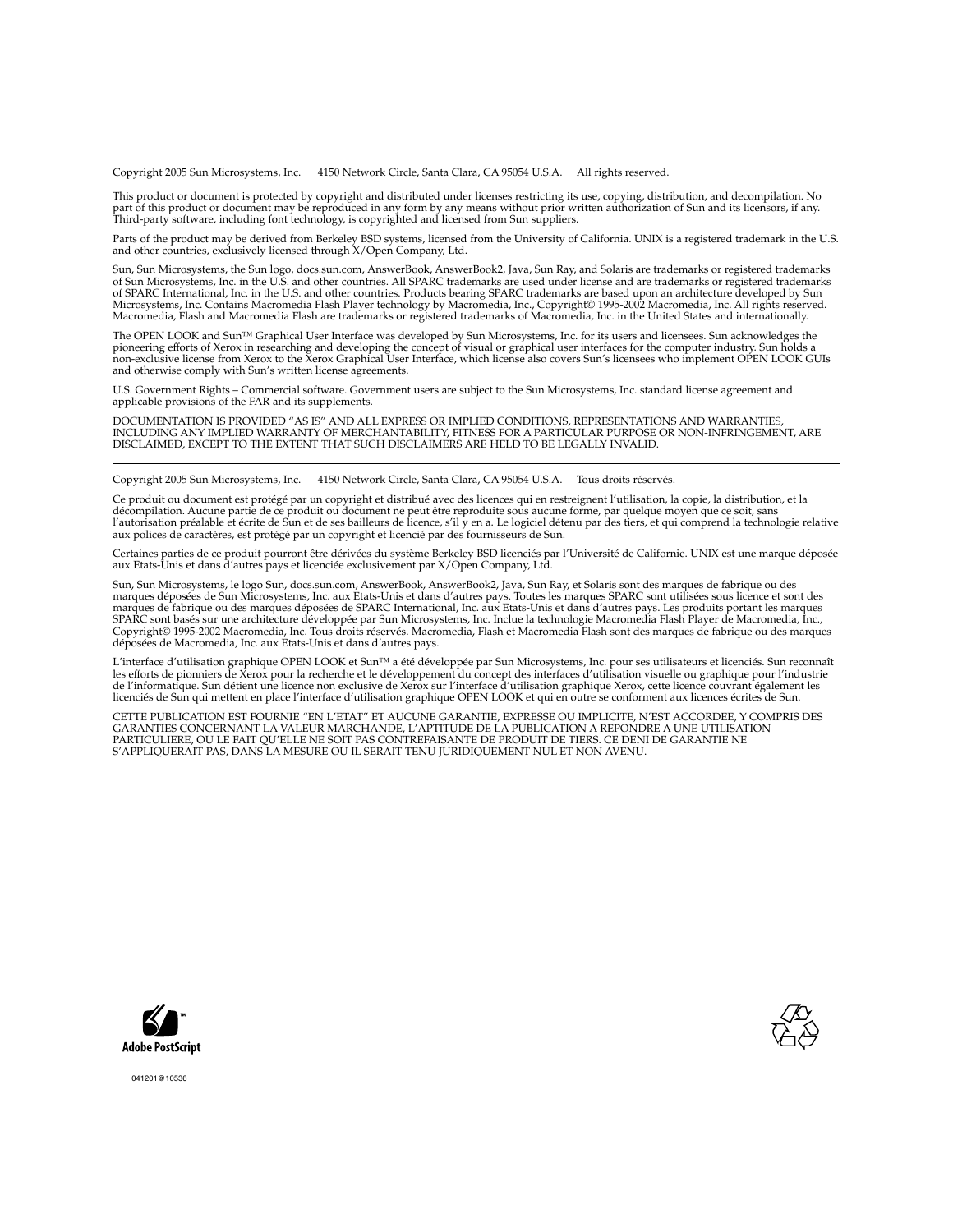## **Contents**

#### **[Preface 7](#page-6-0)**

| 1              | <b>Introduction to Accessibility</b><br>13                          |
|----------------|---------------------------------------------------------------------|
|                | 1.1 Overview of Accessibility<br>13                                 |
|                |                                                                     |
| $\overline{2}$ | Configuring the Mouse and Keyboard<br>15                            |
|                | 2.1 Configuring the Mouse<br>15                                     |
|                | 2.1.1 To Configure the Behavior of the Mouse<br>15                  |
|                | 2.1.2 To Configure the Cursor<br>17                                 |
|                | 2.1.3 To Use the Keyboard to Emulate the Mouse<br>18                |
|                | 2.2 Configuring the Keyboard<br>18                                  |
|                | 18<br>2.2.1 Before You Can Use AccessX on Solaris Systems           |
|                | 19<br>2.2.2 To Activate the Keyboard Accessibility Options          |
|                | 2.2.3 To Enable the Keyboard to Emulate the Mouse<br>20             |
|                | 2.2.4 To Enable the Slow Keys Feature<br>21                         |
|                | 2.2.5 To Enable the Bounce Keys Feature<br>22                       |
|                | 2.2.6 To Enable the Sticky Keys Feature<br>22                       |
|                | 2.2.7 To Enable Audible Notifications for Toggle Keys<br>23         |
|                | 2.2.8 To Enable the Repeat Keys Feature<br>24                       |
|                | 2.3 Using the Keyboard Accessibility Status Panel Application<br>24 |
|                |                                                                     |
| 3              | Using the Keyboard to Navigate the Desktop<br>25                    |
|                | 3.1 Introduction to Keyboard Navigation<br>25                       |
|                |                                                                     |

[3.1.1 Essential Keyboard Shortcuts 25](#page-24-0)

[3.1.2 Global Keyboard Shortcuts 26](#page-25-0)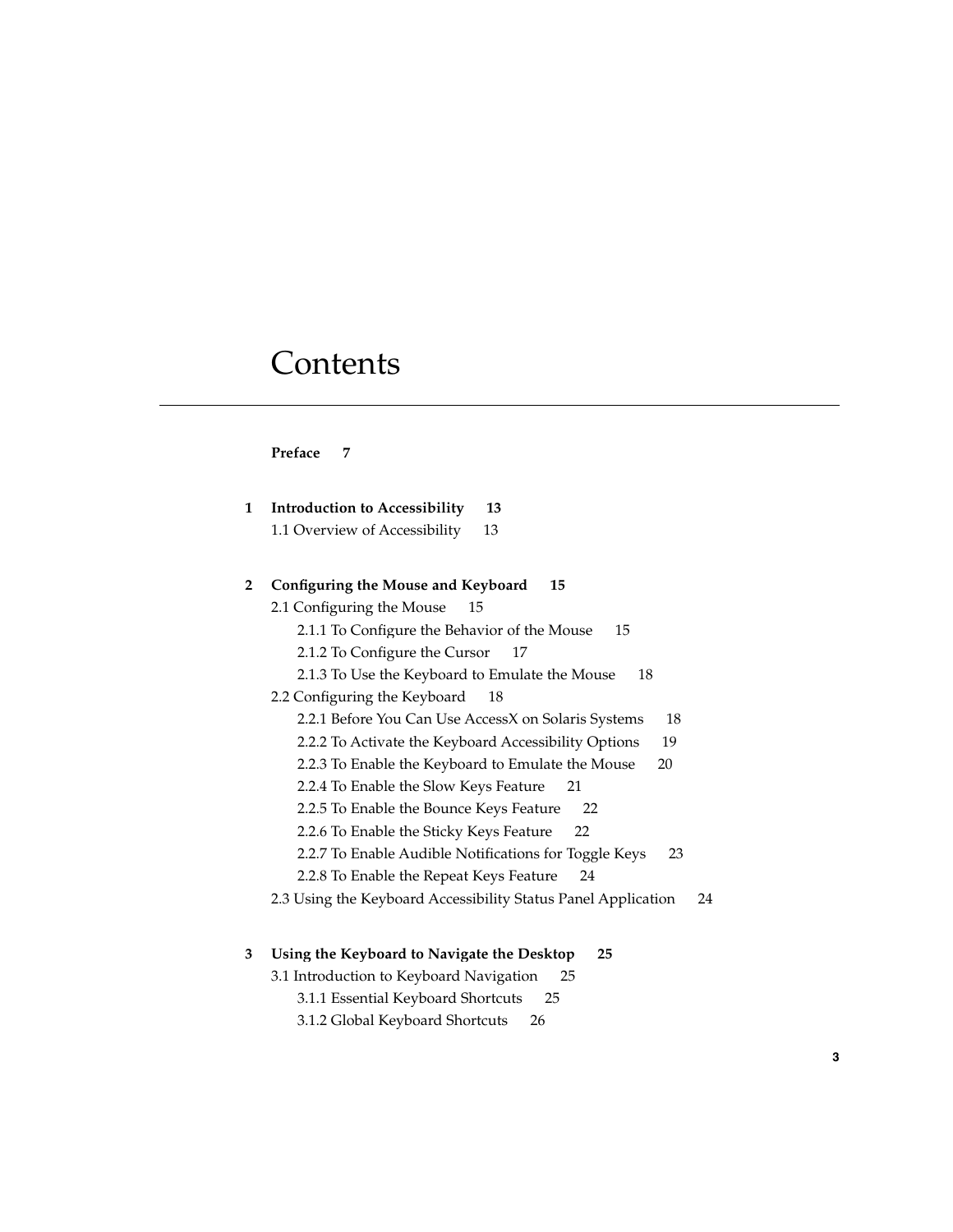[3.2 Navigating the Desktop Background 27](#page-26-0) [3.3 Navigating Panels 28](#page-27-0) [3.3.1 To Move a Panel Object 28](#page-27-0) [3.3.2 To Navigate Drawers 30](#page-29-0) [3.3.3 To Navigate Menus on Panels 30](#page-29-0) [3.3.4 To Navigate Panel Applications 30](#page-29-0) [3.4 Navigating Your Workspaces 31](#page-30-0) [3.5 Navigating Windows 31](#page-30-0) [3.5.1 To Give Focus to a Window 32](#page-31-0) [3.5.2 To Control a Window 32](#page-31-0) [3.5.3 To Move a Window 33](#page-32-0) [3.5.4 To Resize a Window 33](#page-32-0) [3.5.5 To Navigate Paned Windows 33](#page-32-0) [3.6 Navigating Applications 34](#page-33-0) [3.6.1 Essential Keyboard Shortcuts for Navigating Applications 35](#page-34-0) [3.6.2 Essential Keyboard Shortcuts for Navigating Dialogs 36](#page-35-0) [3.7 Navigating the File Manager 36](#page-35-0) [3.7.1 To Navigate the View Pane 36](#page-35-0) [3.7.2 To Navigate the Side Pane 37](#page-36-0) [3.8 Navigating Standard Elements and Controls 37](#page-36-0) [3.8.1 To Navigate Menus 38](#page-37-0) [3.8.2 To Navigate Buttons 38](#page-37-0) [3.8.3 To Navigate Radio Buttons 39](#page-38-0) [3.8.4 To Navigate Check Boxes 39](#page-38-0) [3.8.5 To Navigate Text Boxes 40](#page-39-0) [3.8.6 To Navigate Spin Boxes 42](#page-41-0) [3.8.7 To Navigate Drop-Down Lists 42](#page-41-0) [3.8.8 To Navigate Drop-Down Combination Boxes 43](#page-42-0) [3.8.9 To Navigate Sliders 44](#page-43-0) [3.8.10 To Navigate Tabbed Sections 44](#page-43-0) [3.8.11 To Navigate Lists 46](#page-45-0) [3.8.12 To Navigate Trees 47](#page-46-0) [3.9 Customizing Your Keyboard Shortcuts 48](#page-47-0) [3.9.1 To Customize Keyboard Shortcuts on a Solaris System 49](#page-48-0) **[4 Customizing the Appearance of the Desktop 51](#page-50-0)**

[4.1 Customization Options 51](#page-50-0) [4.2 Using Themes to Customize the Desktop 52](#page-51-0)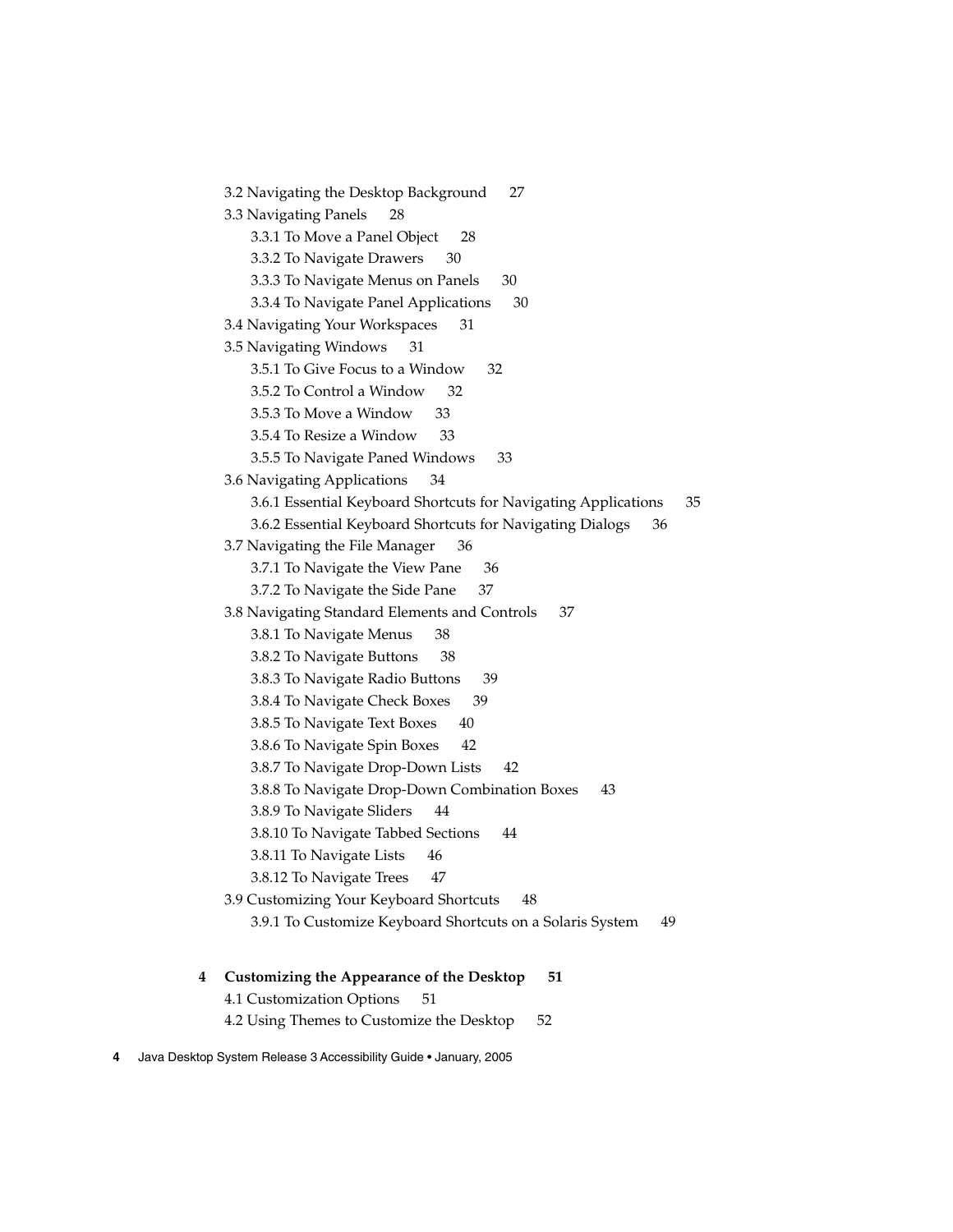[4.2.1 Introduction to Themes 52](#page-51-0) [4.2.2 To Choose a Theme 53](#page-52-0) [4.2.3 To Modify the Controls Setting for a Theme 53](#page-52-0) [4.2.4 To Modify the Window Frame Setting for a Theme 54](#page-53-0) [4.2.5 To Modify the Icon Setting for a Theme 55](#page-54-0) [4.2.6 To Create Your Own Themes 55](#page-54-0) [4.3 Customizing Specific Components of the Desktop 56](#page-55-0) [4.3.1 To Customize the Desktop Background 56](#page-55-0) [4.3.2 To Customize Desktop Background Objects 56](#page-55-0) [4.3.3 To Customize Fonts 56](#page-55-0) [4.4 Meeting Specific Accessibility Needs 58](#page-57-0) [4.4.1 To Achieve a High or Low Contrast Desktop 58](#page-57-0) [4.4.2 To Achieve a Large Print Desktop 59](#page-58-0)

#### **[5 Using the Assistive Technologies 61](#page-60-0)**

[5.1 On-Screen Keyboard 61](#page-60-0)

[5.1.1 Maximizing Terminal for GOK Users 62](#page-61-0)

[5.2 Screen Reader and Magnifier 62](#page-61-0)

[5.2.1 Disabling the Screensaver for Gnopernicus Users 62](#page-61-0)

- [5.3 Displaying Online Help 63](#page-62-0)
- [5.4 Displaying PDF Documents 63](#page-62-0)

#### **[A System Administration 65](#page-64-0)**

[A.1 Configuring the Desktop for Accessible Login 65](#page-64-0) [A.1.1 To Enable Accessible Login 65](#page-64-0) [A.1.2 To Use Gestures to Start Assistive Technologies 67](#page-66-0) [A.1.3 Additional Requirements for Accessible Login 69](#page-68-0) [A.2 Configuring the Java Environment for Accessibility 70](#page-69-0) [A.3 Enabling Full Screen Magnification in Gnopernicus 70](#page-69-0)

[A.4 Configuring the X Server for Multiple Input Devices 71](#page-70-0)

**[Index 73](#page-72-0)**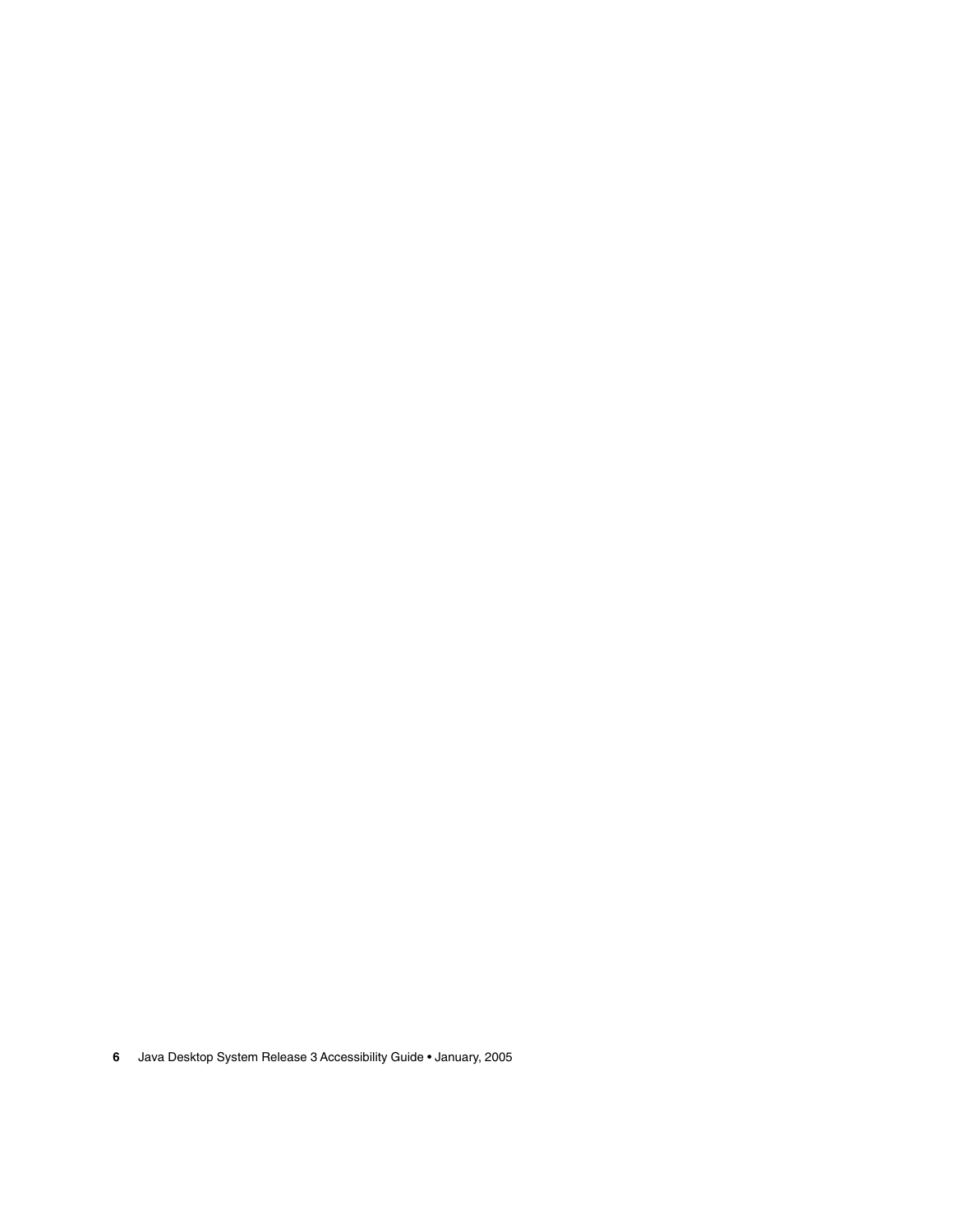## <span id="page-6-0"></span>Preface

The *Java Desktop System Release 3 Accessibility Guide* describes how to configure, customize, and use the accessibility features for the following releases:

- Sun™ Java™ Desktop System Release 3 for the SPARC® platform edition of the Solaris™ Operating System
- Sun Java Desktop System Release 3 for the x86 platform edition of the Solaris Operating System

Most of the information in the guide is generic to all releases of the Java Desktop System. Where the information is not generic, the platform is indicated.

## Who Should Read This Guide

This guide is for users, system administrators, and anyone who is interested in how the Java Desktop System Release 3 satisfies Section 508 of the U.S. Rehabilitation Act.

### How This Guide Is Organized

This guide is structured in the following manner:

- [Chapter 1](#page-12-0) introduces you to accessibility in the Java Desktop System.
- [Chapter 2](#page-14-0) describes how to configure the mouse and keyboard to make these devices accessible to more users.
- [Chapter 3](#page-24-0) describes how to navigate the Java Desktop System from the keyboard only.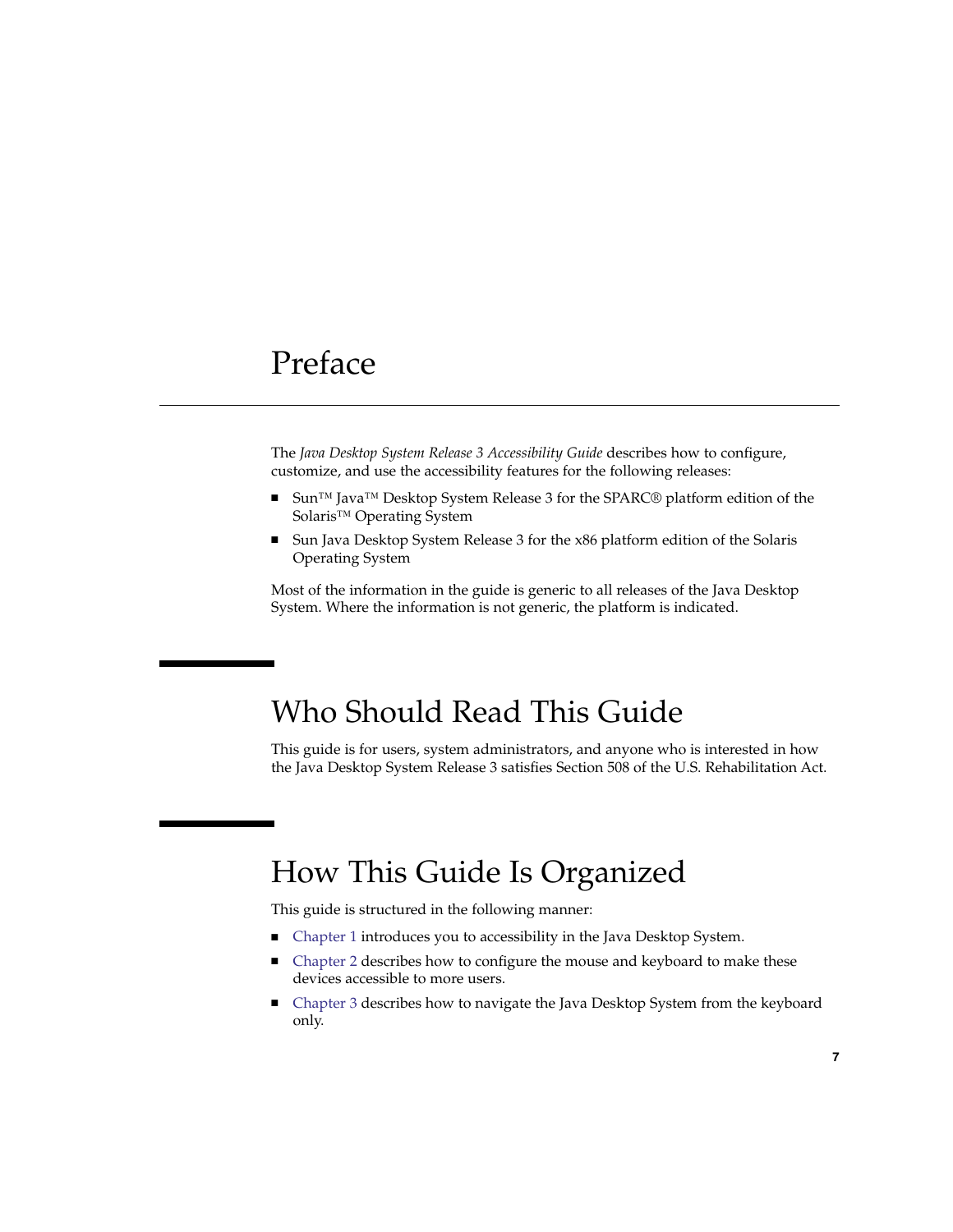- [Chapter 4](#page-50-0) describes the methods you can use to change the appearance of the Java Desktop System to enhance the accessibility of the desktop for users with visual impairments.
- [Chapter 5](#page-60-0) introduces you to the assistive technologies that are available in the Java Desktop System.
- [Appendix A](#page-64-0) describes some system administrator tasks that you need to perform before you can use the assistive technologies for the Java Desktop System.

### Related Documentation

The following guides are related to this guide:

- *Java Desktop System Release 3 Administration Guide*
- *Java Desktop System Release 3 Installation Guide*
- *Java Desktop System Release 3 Release Notes*
- *Java Desktop System Release 3 Troubleshooting Guide*
- *Java Desktop System Release 3 User Guide*

## Accessing Sun Documentation Online

The docs.sun.com<sup>SM</sup> Web site enables you to access Sun technical documentation online. You can browse the docs.sun.com archive or search for a specific book title or subject. The URL is <http://docs.sun.com>.

## Ordering Sun Documentation

Sun Microsystems offers select product documentation in print. For a list of documents and how to order them, see "Buy printed documentation" at <http://docs.sun.com>.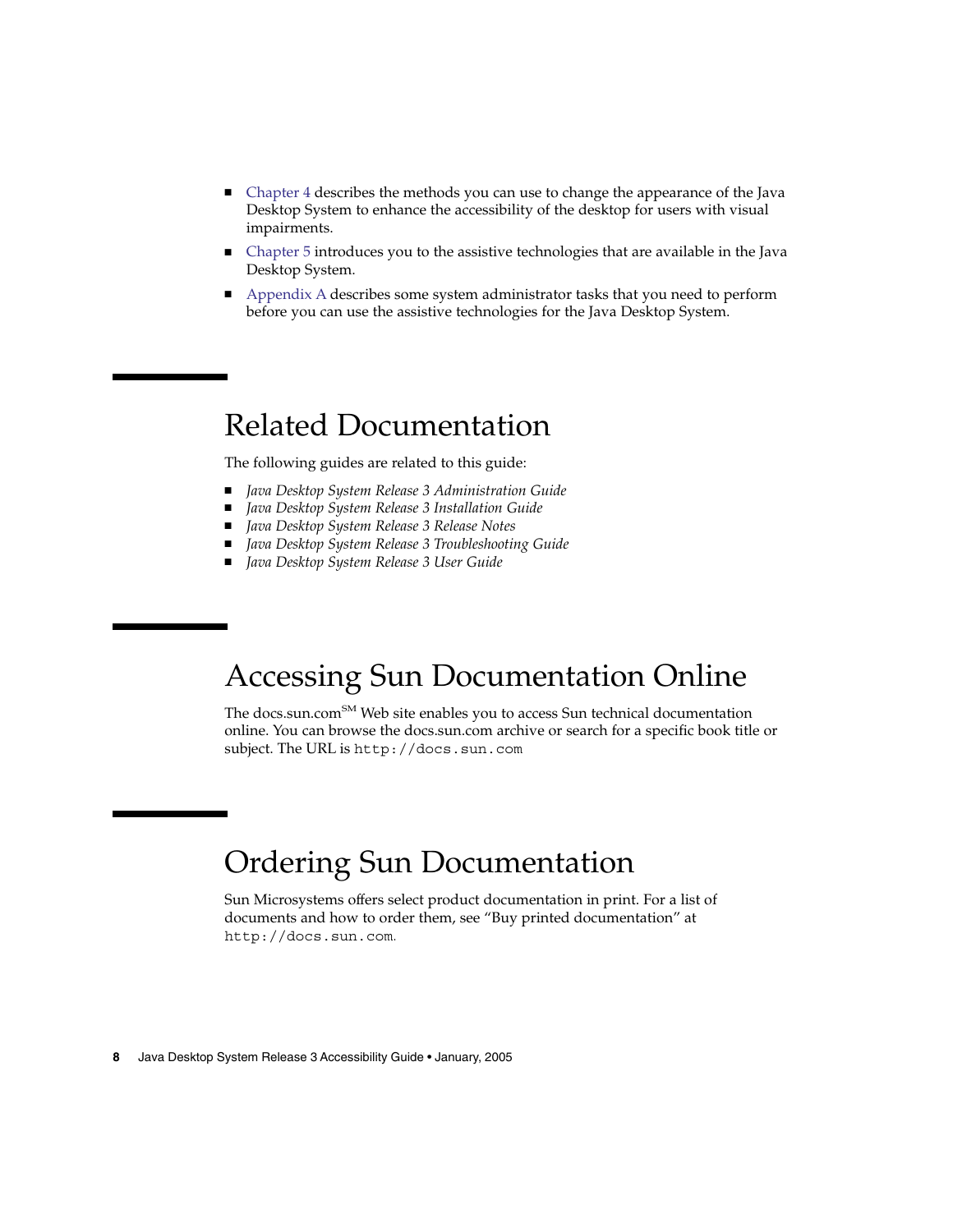## Supported Solaris Systems

Table P–1 describes where you can find information about systems that are supported by the Solaris™ Operating System, relevant to this product release. In the Java Desktop System documentation, the term *x86* refers to the processor families shown in Table P–1.

**TABLE P–1** Supported Solaris Systems

| <b>Architecture</b> | <b>Processor Families</b>                                                   | <b>Solaris Systems</b>                                                                                          |
|---------------------|-----------------------------------------------------------------------------|-----------------------------------------------------------------------------------------------------------------|
| x86                 | $\blacksquare$ AMD64<br>$\blacksquare$ Pentium<br>$\blacksquare$ Xeon EM64T | See the Solaris 10 Hardware Compatibility<br>List at the following location:<br>http://www.sun.com/bigadmin/hcl |

## Typographic Conventions

The following table describes the typographic changes that are used in this book.

| TABLE P-2 Typographic Conventions |  |
|-----------------------------------|--|
|-----------------------------------|--|

| <b>Typeface or Symbol</b> | Meaning                                                        | Example                                         |
|---------------------------|----------------------------------------------------------------|-------------------------------------------------|
| AaBbCc123                 | The names of commands, files, and                              | Edit your . login file.                         |
|                           | directories, and onscreen computer<br>output                   | Use $1s$ -a to list all files.                  |
|                           |                                                                | machine_name% you have<br>mail.                 |
| AaBbCc123                 | What you type, contrasted with onscreen                        | machine name% su                                |
|                           | computer output                                                | Password:                                       |
| AaBbCc123                 | Command-line placeholder: replace with<br>a real name or value | The command to remove a file<br>is rm filename. |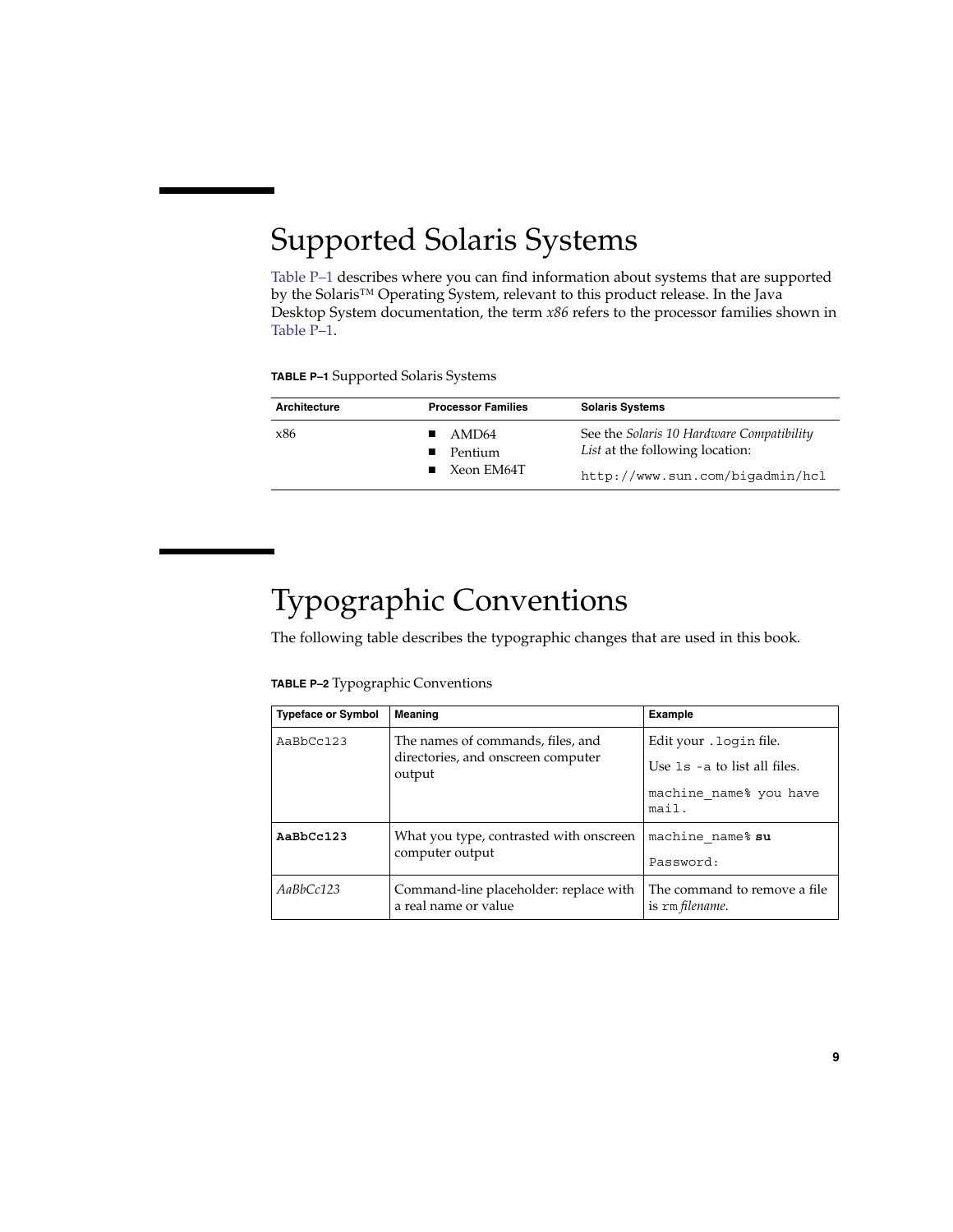| <b>Typeface or Symbol</b> | Meaning                                               | <b>Example</b>                                   |
|---------------------------|-------------------------------------------------------|--------------------------------------------------|
| AaBbCc123                 | Book titles, new terms, and terms to be<br>emphasized | Read Chapter 6 in the <i>User's</i><br>Guide.    |
|                           |                                                       | These are called <i>class</i> options.           |
|                           |                                                       | Do <i>not</i> save the file.                     |
|                           |                                                       | (Emphasis sometimes appears)<br>in bold online.) |

#### **TABLE P–2** Typographic Conventions *(Continued)*

## Shell Prompts in Command Examples

The following table shows the default system prompt and superuser prompt for the C shell, Bourne shell, and Korn shell.

#### **TABLE P–3** Shell Prompts

| Shell                                            | Prompt        |
|--------------------------------------------------|---------------|
| $\mid$ C shell prompt                            | machine name% |
| C shell superuser prompt                         | machine name# |
| Bourne shell and Korn shell prompt               | \$            |
| Bourne shell and Korn shell superuser prompt   # |               |

## Mouse Usage Conventions

The following table lists the conventions for mouse usage in documentation for the Java Desktop System.

| <b>Action</b>  | <b>Definition</b>                                                     |
|----------------|-----------------------------------------------------------------------|
| Click          | Press and release the left mouse button, without moving the<br>mouse. |
| Click-and-hold | Press and do not release the left mouse button.                       |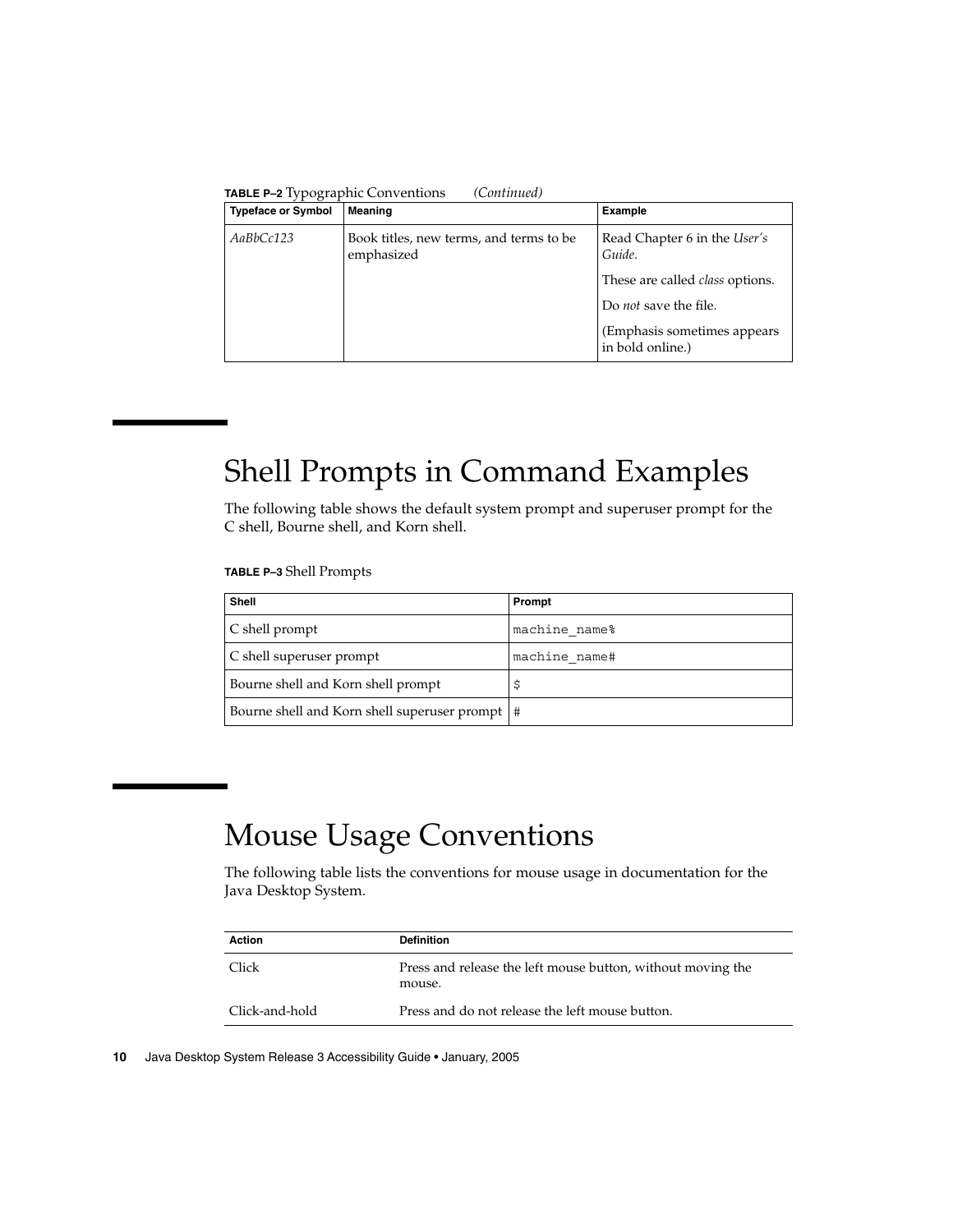| <b>Action</b> | <b>Definition</b>                                                                                                                                                                 |
|---------------|-----------------------------------------------------------------------------------------------------------------------------------------------------------------------------------|
| Left-click    | Same as <i>click</i> . Left-click clarifies the action when there might be<br>confusion with right-click.                                                                         |
| Middle-click  | Press and release the middle mouse button, without moving the<br>mouse.                                                                                                           |
| Right-click   | Press and release the right mouse button, without moving the<br>mouse.                                                                                                            |
| Double-click  | Press and release the left mouse button twice in rapid succession<br>without moving the mouse.                                                                                    |
| Drag          | Click-and-hold a mouse button, then move an object. For<br>example, you can drag a window or an icon. The left and middle<br>mouse buttons can perform drag actions.              |
| Drag-and-drop | Click-and-hold a mouse button, then move an object. For<br>example, you can drag-and-drop a window or an icon. Release<br>the mouse button to place the object in a new location. |
| Grab          | Point to an item that you can move, and click-and-hold on the<br>mouse button. For example, you can grab the titlebar of a<br>window, then drag the window to a new location.     |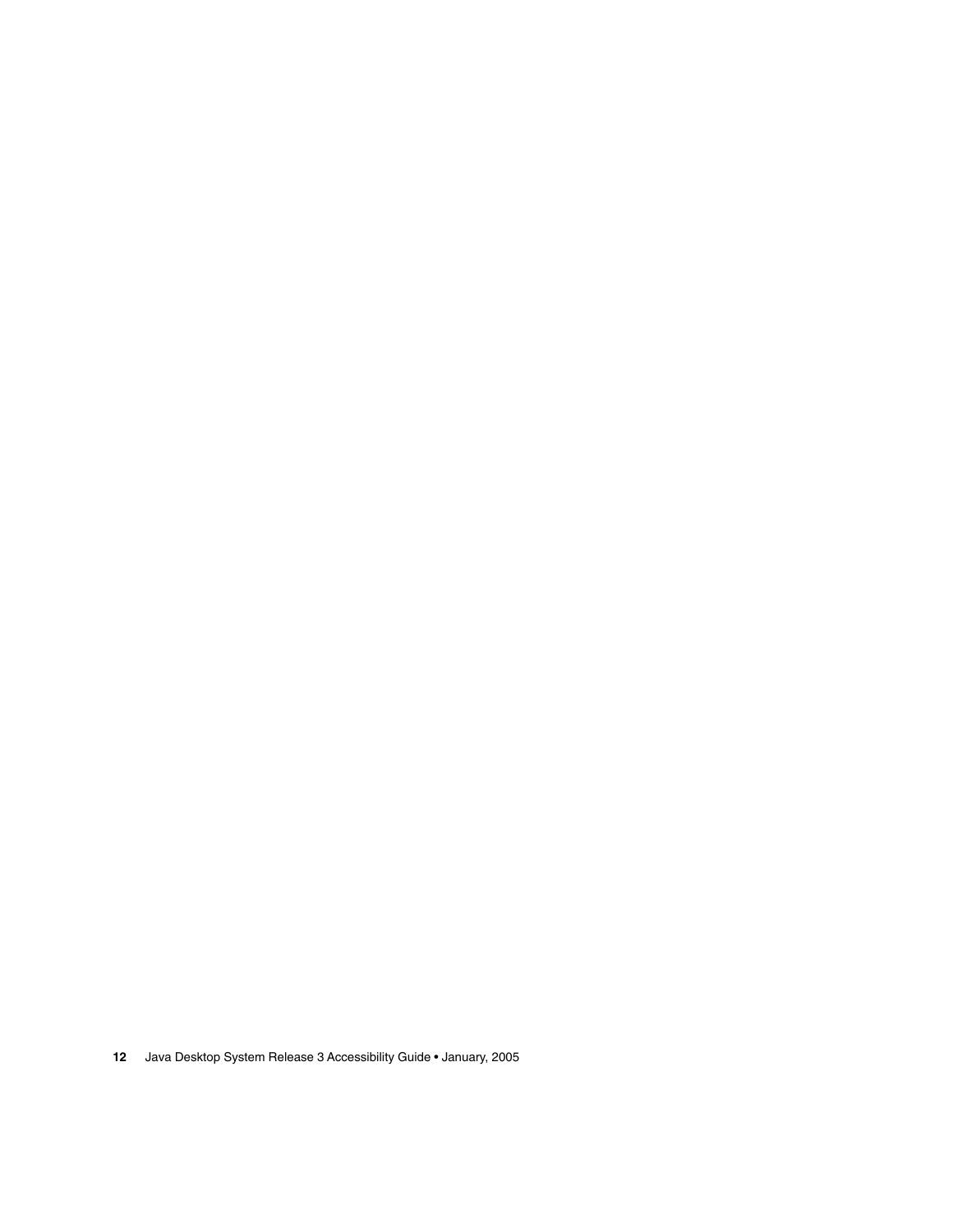#### <span id="page-12-0"></span>CHAPTER **1**

## Introduction to Accessibility

This chapter introduces you to accessibility in the Java Desktop System.

## 1.1 Overview of Accessibility

All software products should incorporate accessibility features to enable people with disabilities to use the software easily and efficiently. Recent legislation such as Section 508 of the U.S. Rehabilitation Act heightens awareness of the need to provide accessible software.

The Java Desktop System is easy to use and incorporates many accessibility features. Every application and utility in the Java Desktop System is designed with accessibility and usability in mind. Users with physical disabilities such as low vision or impaired motor skills can use all of the functionality of the Java Desktop System thanks to the customization tools that are available. The customization tools enable you to customize the appearance and behavior of the desktop.

The ability to easily customize the Java Desktop System contributes greatly to the accessibility of the desktop. This manual describes the various customization options that you can use to tailor the desktop to suit your particular needs.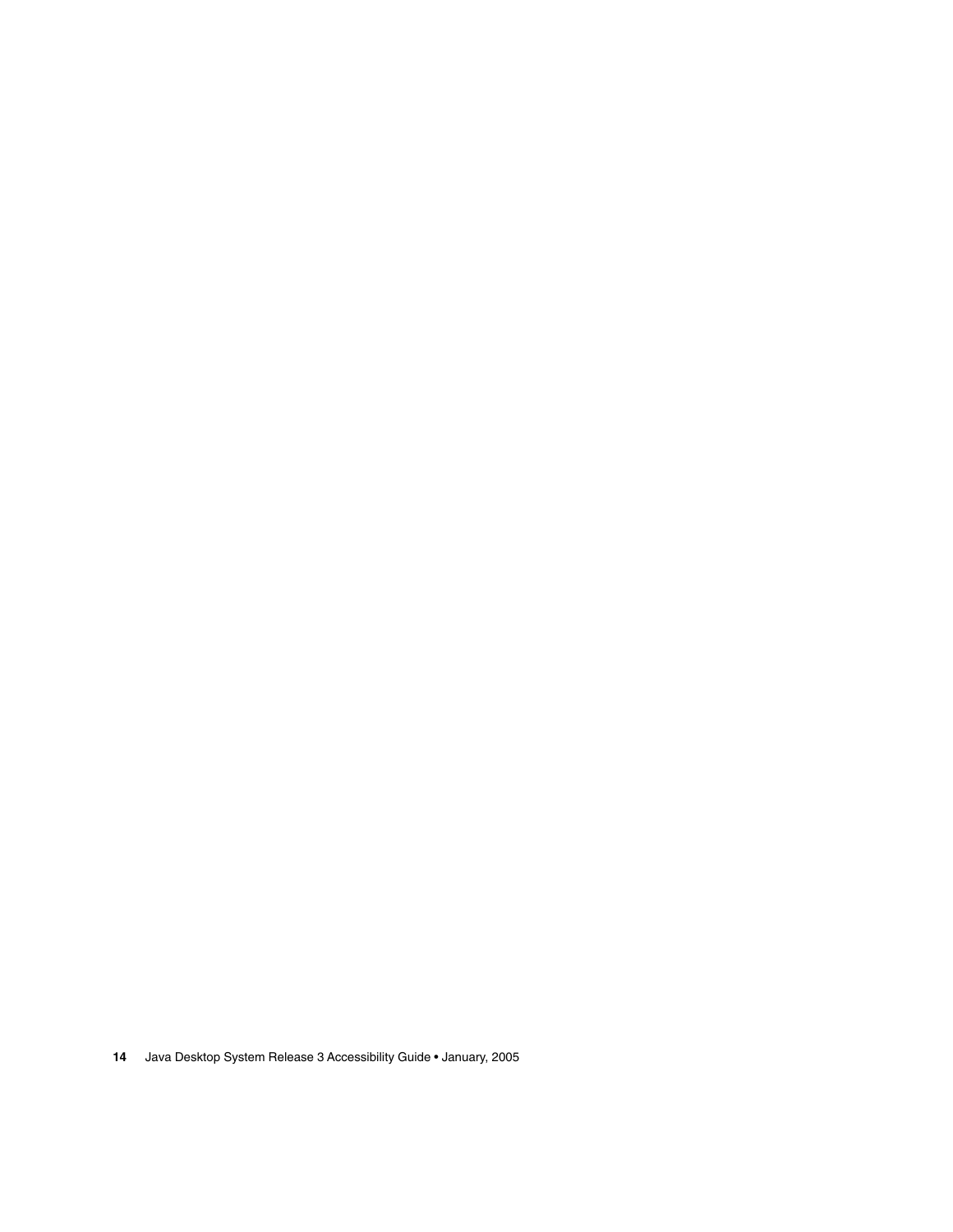### <span id="page-14-0"></span>CHAPTER **2**

## Configuring the Mouse and Keyboard

This chapter describes how to configure the mouse and keyboard to make these devices accessible to more users.

## 2.1 Configuring the Mouse

Use the **Mouse** preference tool to configure the mouse to suit your needs. To open the **Mouse** preference tool, click Launch, then choose Preferences → Desktop Preferences → Mouse. The **Mouse Preferences** dialog is displayed.

### 2.1.1 To Configure the Behavior of the Mouse

The following sections describe how to modify the behavior of the mouse to suit your needs.

### 2.1.1.1 To Configure the Mouse for Left-Handed Use

To configure the mouse for left-handed use, click on the **Buttons** tab in the **Mouse Preferences** dialog, then select the **Left-handed mouse** option. When you select this option, the system swaps the functions of the left mouse button and the right mouse button immediately.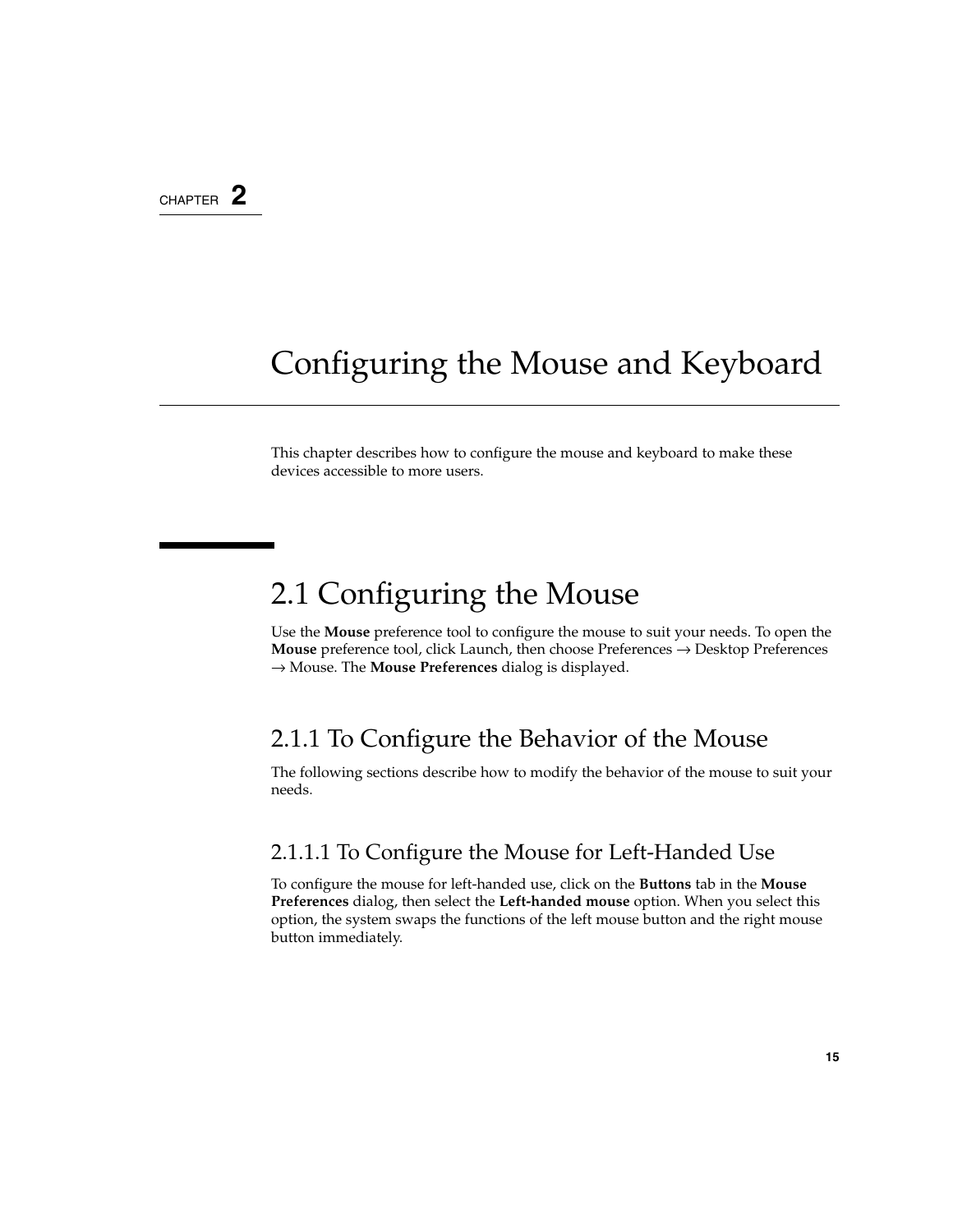### 2.1.1.2 To Configure the Double-Click Behavior

If you have difficulty double-clicking, you can increase the period of time that the system allows to elapse between the first click and the second click of a double-click. For example, if the double-click timeout setting is 0.4 seconds, you must perform the second click of a double-click within 0.4 seconds of the first click. If the second click occurs more than 0.4 seconds after the first click, the system interprets the two clicks as two single clicks.

To configure the double-click timeout setting, perform the following steps:

- 1. Click on the **Buttons** tab in the **Mouse Preferences** dialog.
- 2. Use the **Timeout** slider to specify the timeout in seconds that the system allows between the two clicks of a double-click.
- 3. Double-click on the light bulb to the right of the slider to test the setting. If you perform the two clicks of the double-click within the timeout specified, the light bulb lights up fully to display a yellow glow around the bulb. If you do not double-click within the timeout specified, the light bulb does not light fully. You should increase the timeout setting and try again. When the light bulb lights, the timeout setting is suitable for your needs.

#### 2.1.1.3 To Change the Size of the Cursor and Pointer

To change the size of the cursor and pointer that is displayed on the desktop, perform the following steps:

- 1. Click on the **Cursors** tab in the **Mouse Preferences** dialog.
- 2. Select one of the following **Cursor Size** options:
	- Small
	- Medium
	- Large
- 3. To complete this change, you must log out of your session and log in again.

#### 2.1.1.4 To Locate the Mouse Pointer

If you have difficulty locating the mouse pointer on the screen, you can enable an option to highlight the pointer when you press the Control key. To enable this option, click on the **Cursors** tab in the **Mouse Preferences** dialog, then select the **Highlight the pointer when you press Ctrl** option. When you press Control, the system displays an animation around the pointer to highlight the pointer.

**Note –** On some platforms, you must log out and log in again before this setting takes effect.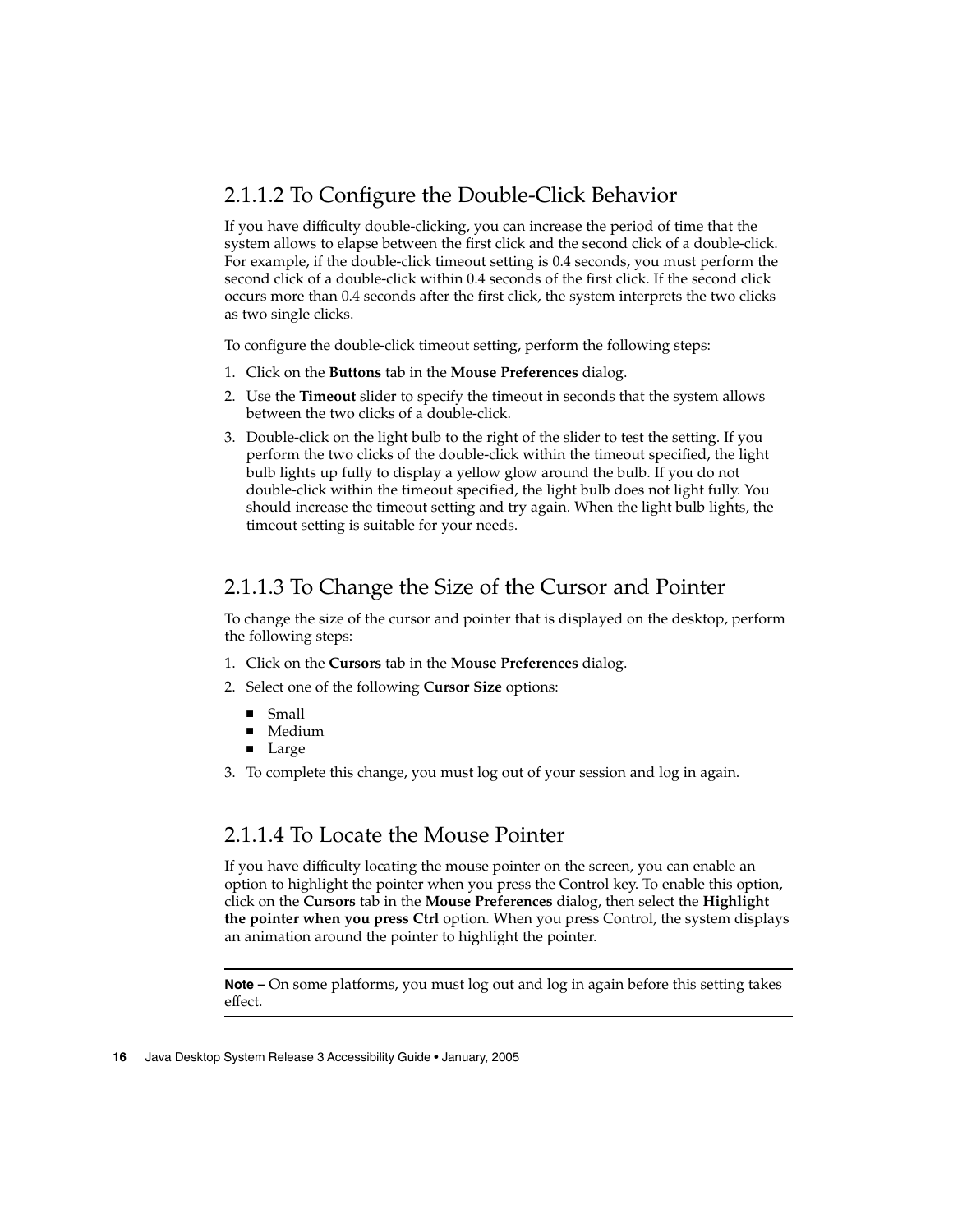### <span id="page-16-0"></span>2.1.1.5 To Configure the Speed and Sensitivity of the Mouse

To configure the speed and sensitivity of the mouse, perform the following steps:

- 1. Click on the **Motion** tab in the **Mouse Preferences** dialog.
- 2. Configure the following options:

| Acceleration | Use the slider to specify the speed at which the mouse pointer<br>moves around the screen when you move your mouse.                                                                                                                                                                                                                                                                                                                                                                     |
|--------------|-----------------------------------------------------------------------------------------------------------------------------------------------------------------------------------------------------------------------------------------------------------------------------------------------------------------------------------------------------------------------------------------------------------------------------------------------------------------------------------------|
|              | If you select a low setting, the mouse pointer moves at a speed<br>similar to the speed at which you are physically moving the<br>mouse. This means that you need to physically move the mouse<br>larger distances to cover the screen area. If you select a high<br>setting, the mouse pointer moves at a faster speed than the speed<br>at which you physically move the mouse. This means that you<br>need to physically move the mouse small distances to cover the<br>screen area. |
| Sensitivity  | Use the slider to specify how sensitive the mouse pointer is to<br>movements of your mouse.                                                                                                                                                                                                                                                                                                                                                                                             |
| Threshold    | Use the slider to specify the distance that you must move an item<br>before the system interprets the move action as a drag-and-drop<br>action.                                                                                                                                                                                                                                                                                                                                         |

### 2.1.2 To Configure the Cursor

The following section describes how to modify the display characteristics of the cursor.

### 2.1.2.1 To Stop the Cursor Blinking

To stop the cursor blinking in text boxes and fields, perform the following steps:

- 1. Click Launch, then choose Preferences  $\rightarrow$  Desktop Preferences  $\rightarrow$  Keyboard  $\rightarrow$ Behavior to start the Keyboard Behavior preference tool.
- 2. In the **Keyboard** tabbed section, deselect the **Cursor blinks in text boxes and fields** option.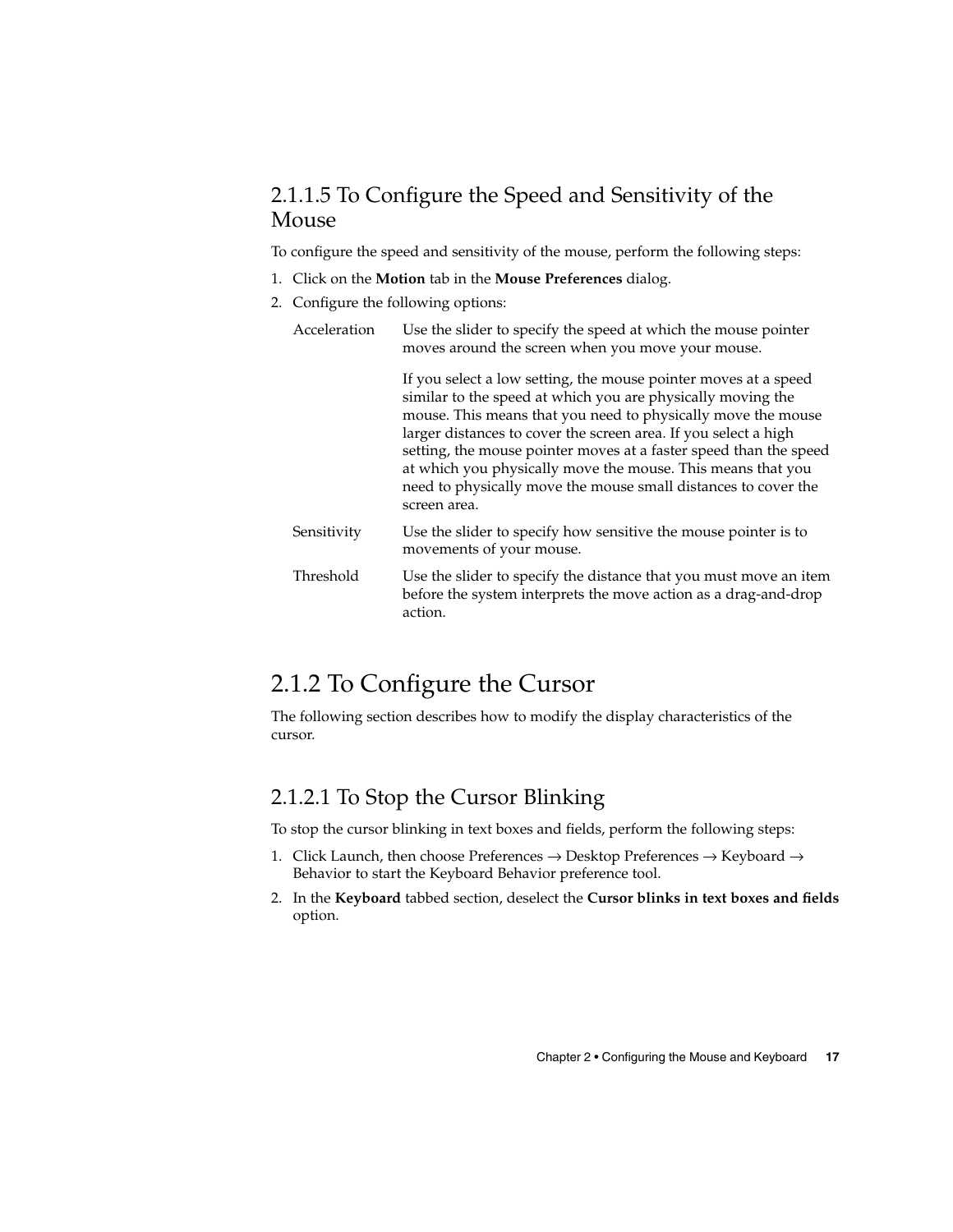### <span id="page-17-0"></span>2.1.3 To Use the Keyboard to Emulate the Mouse

If you have difficulty using a mouse, you can use the keyboard to emulate the mouse functions. See ["2.2.3 To Enable the Keyboard to Emulate the Mouse"](#page-19-0) on page 20 of this guide for more information.

## 2.2 Configuring the Keyboard

Use the Keyboard Accessibility preference tool, also known as AccessX, to configure the keyboard accessibility options. To start AccessX, click Launch, then choose Preferences  $\rightarrow$  Accessibility  $\rightarrow$  Keyboard.

The **Keyboard Accessibility Preferences (AccessX)** dialog enables you to customize your keyboard in the following ways:

- To use the numeric keypad to emulate mouse actions. See ["2.2.3 To Enable the](#page-19-0) [Keyboard to Emulate the Mouse"](#page-19-0) on page 20.
- To specify the duration for which you must press-and-hold a key before the system accepts the keypress. See ["2.2.4 To Enable the Slow Keys Feature"](#page-20-0) on page 21.
- To ignore rapid, repeated keypresses of the same key. See ["2.2.5 To Enable the](#page-21-0) [Bounce Keys Feature"](#page-21-0) on page 22.
- To accept key combinations in sequence rather than simultaneously. See ["2.2.6 To](#page-21-0) [Enable the Sticky Keys Feature"](#page-21-0) on page 22.
- To emit an audible notification when a user activates or deactivates a toggle key. See ["2.2.7 To Enable Audible Notifications for Toggle Keys"](#page-22-0) on page 23.
- To ignore long keypresses of the same key and control the repeat rate of a keypress. See ["2.2.8 To Enable the Repeat Keys Feature"](#page-23-0) on page 24.

### 2.2.1 Before You Can Use AccessX on Solaris Systems

If you are using the desktop for the Solaris 8 or Solaris 9 operating system, you must enable XKB on your system before you can use the AccessX preference tool.

**Note –** XKB is not currently supported on Sun Ray™ systems.

To enable XKB on a non-Sun Ray Solaris system, perform the following steps: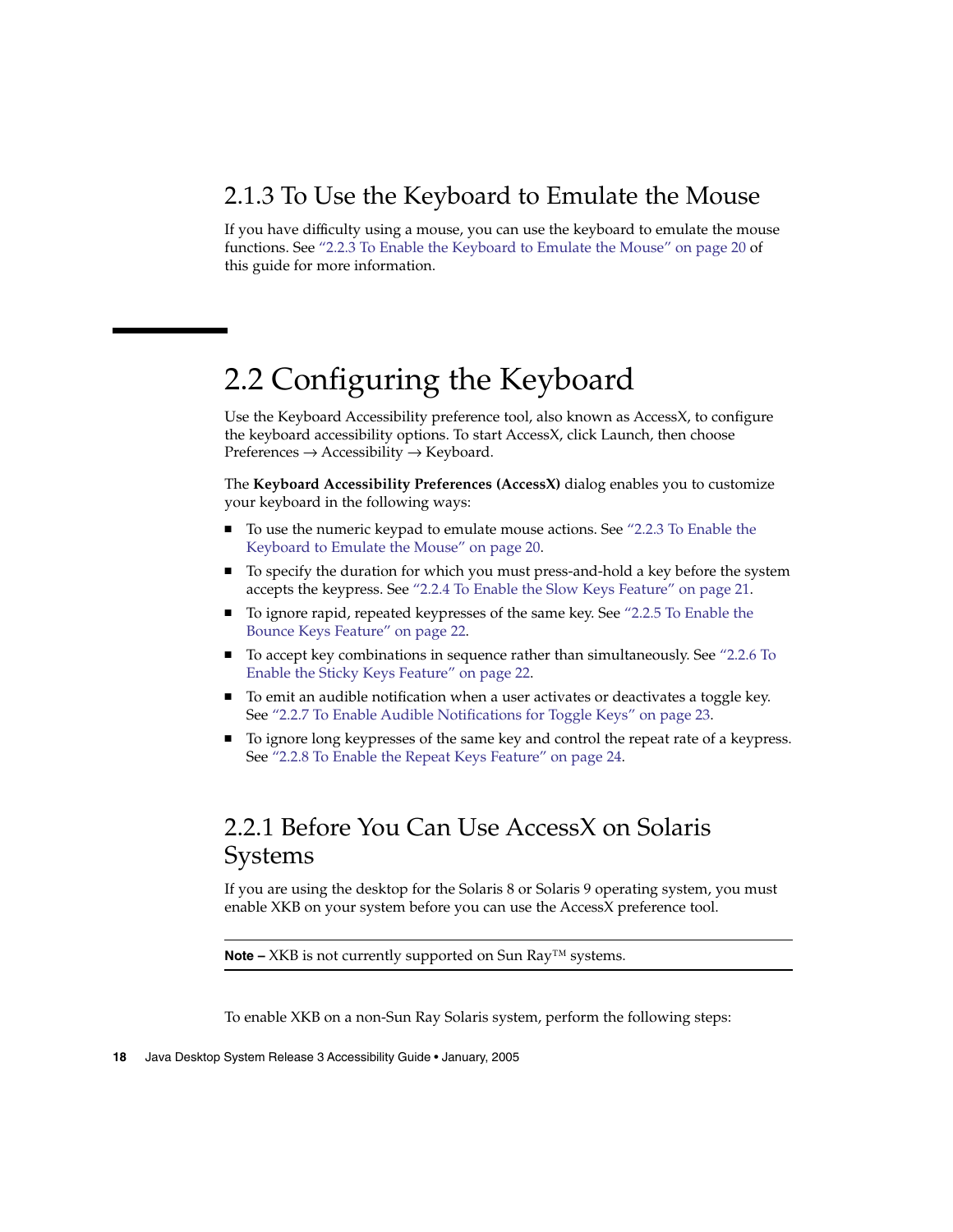- <span id="page-18-0"></span>1. Log in as root.
- 2. Check if the path and file /etc/dt/config/Xservers exists on your system.
- 3. If the  $/$ etc $/dt$  / config directory does not exist, enter the following command: mkdir -p /etc/dt/config
- 4. If the Xservers file is not present, enter the following command:

cp /usr/dt/config/Xservers /etc/dt/config/Xservers

- 5. Open the Xservers file in a text editor and scroll to the end of the file.
- 6. Append the following to the command line at the end of the file: **+kb**
- 7. Save and close the file.
- 8. Enter the following command at a command line:

pkill -HUP dtlogin

- 9. Log out of your session and log in again.
- 10. To verify if XKB is running, execute the following command:

xdpyinfo

then search for XKEYBOARD in the extensions list.

### 2.2.2 To Activate the Keyboard Accessibility **Options**

To activate the keyboard accessibility options, perform the following steps:

- 1. Select the **Enable keyboard accessibility features** option.
- 2. Click on the **Basic** tab.
- 3. Select the **Beep when features turned on or off from keyboard** option to receive an audible notification each time a user enables or disables a keyboard accessibility option using the following keyboard shortcuts:
	- Press-and-hold Shift for eight seconds to enable or disable the slow keys feature.
	- Press Shift five times to enable or disable the sticky keys feature.
- 4. To automatically disable the keyboard accessibility options if the options are not used for a specified number of seconds, select the **Disable if unused for X seconds** option. Use the slider to specify the number of seconds of keyboard idle time required before the system disables the keyboard accessibility options.

This option is intended for computers that are shared by a number of different users, some of whom require the keyboard accessibility options.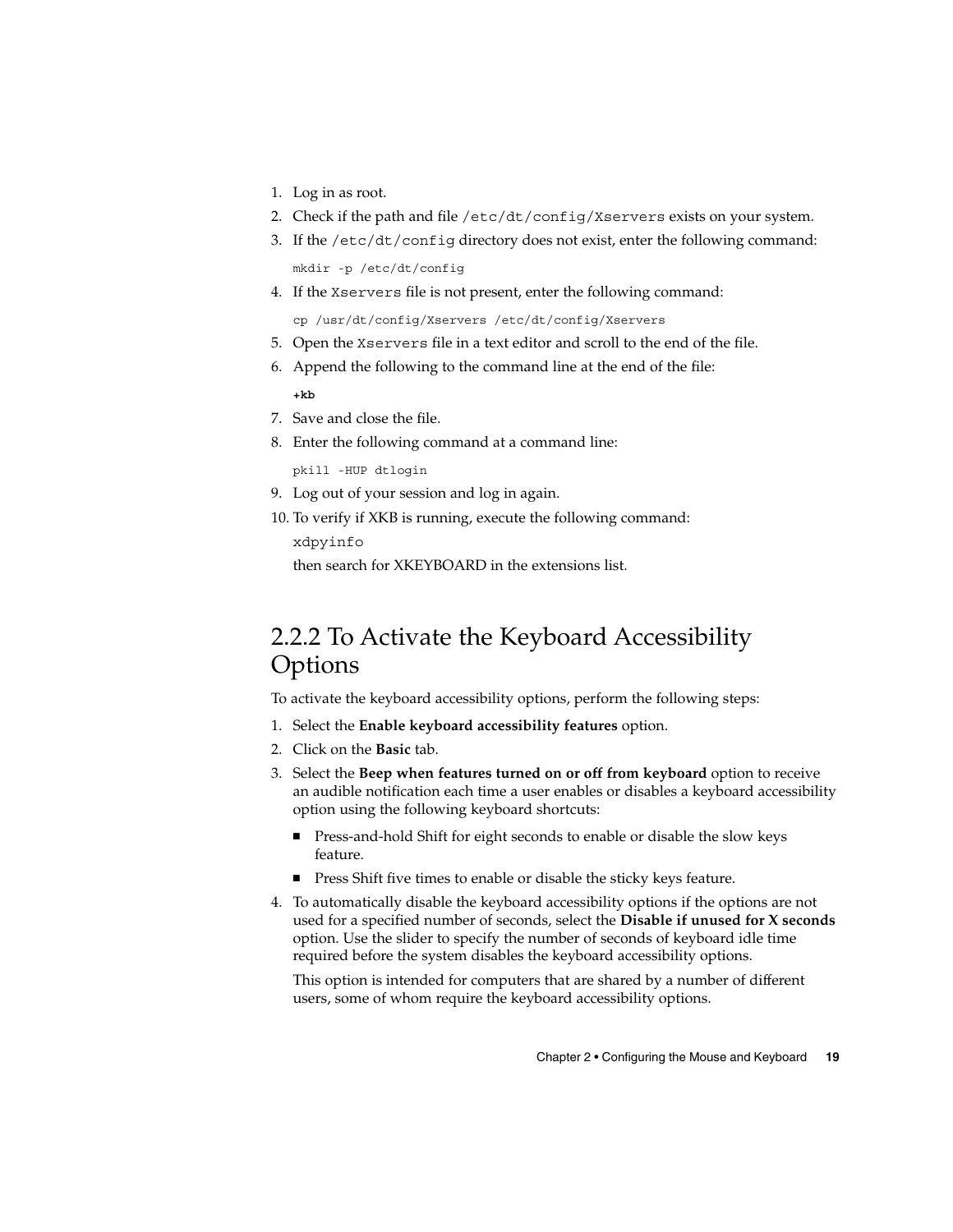### <span id="page-19-0"></span>2.2.3 To Enable the Keyboard to Emulate the Mouse

The mouse keys feature enables you to use the numeric keypad on the keyboard to emulate mouse actions. This feature benefits users who have difficulty using a mouse or other pointing device. To enable and configure the mouse keys feature, perform the following steps:

- 1. Click on the **Mouse Keys** tab.
- 2. Select the **Enable Mouse Keys** option.
- 3. Configure the following options to determine the behavior of the mouse pointer when you control the pointer from the numeric keypad:

#### **Maximum pointer speed**

Use this spin box to specify the maximum speed, in pixels per second, at which the pointer moves around the screen.

#### **Time to accelerate to maximum speed**

Use this spin box to specify the duration, in milliseconds, before the pointer accelerates to the maximum pointer speed.

#### **Delay between keypress and pointer movement**

Use this spin box to specify the interval, in milliseconds, between a keypress and the time when the pointer starts to move.

When you enable mouse keys, the keys on the numeric keypad have the following functions:

**TABLE 2–1** Numeric Keypad to Mouse Functions Mapping on Solaris Systems

| <b>Numeric Keypad Keys</b> | <b>Function</b>                          |
|----------------------------|------------------------------------------|
| 1, 2, 3, 4, 6, 7, 8, 9     | Move the mouse pointer around the screen |
| 5                          | Mouse button click                       |
| $\Omega$                   | Mouse button double-click                |
| $\bullet$                  | Mouse button press                       |
|                            | Mouse button 1                           |
| $\ast$                     | Mouse button 2                           |
|                            | Mouse button 3                           |

Some Solaris systems also use the function keys to emulate the mouse buttons. The common function key to mouse button mappings are described in the following table.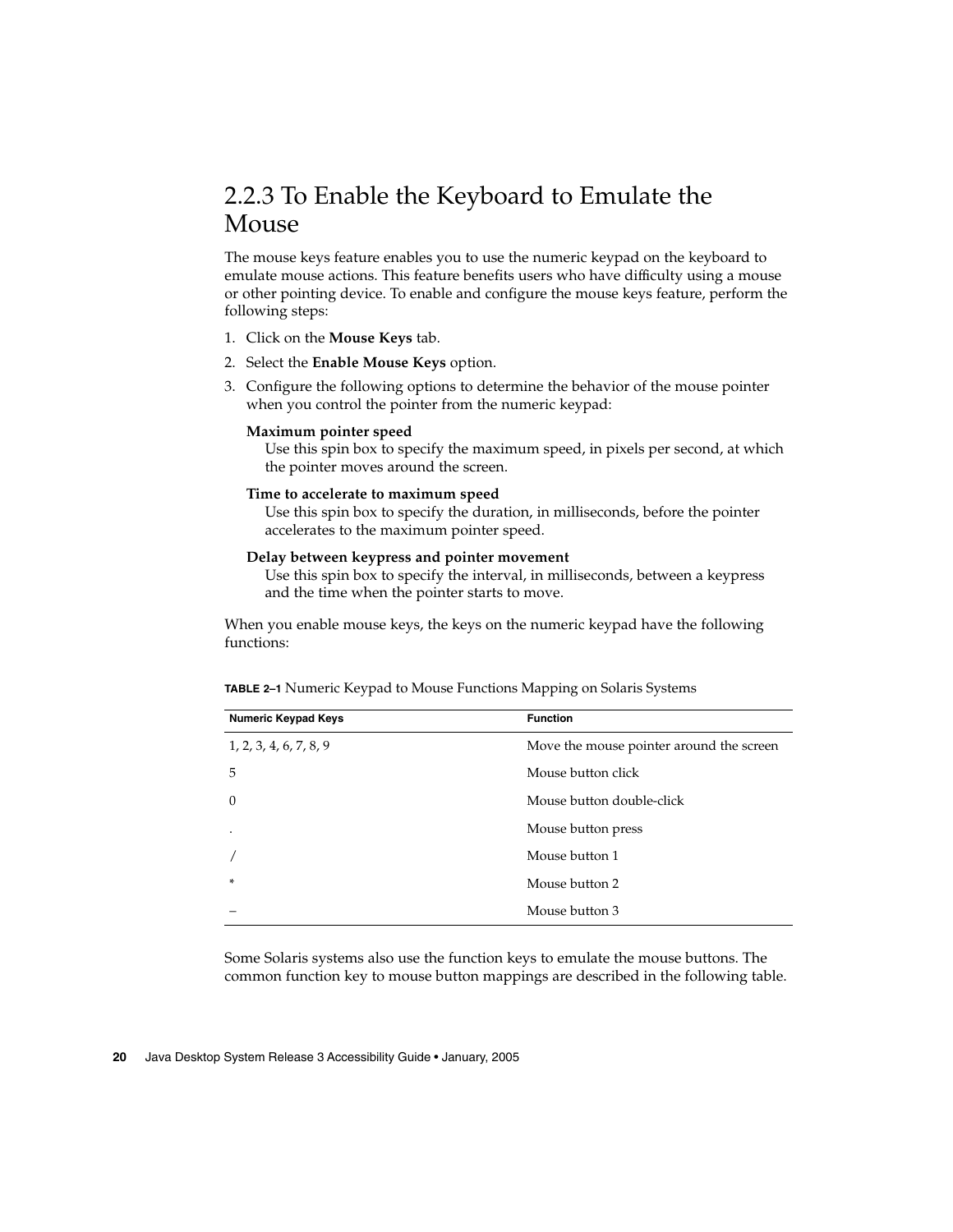<span id="page-20-0"></span>**TABLE 2–2** Function Keys to Mouse Functions Mapping on Solaris Systems

| <b>Function Key</b> | <b>Function</b> |
|---------------------|-----------------|
| F <sub>2</sub>      | Mouse button 1  |
| F <sub>3</sub>      | Mouse button 2  |
| F4                  | Mouse button 3  |

### 2.2.4 To Enable the Slow Keys Feature

The slow keys feature enables you to customize how the keyboard handles user input in the following ways:

- Specify the duration for which you must press-and-hold a key before the system accepts the keypress. This aspect of the feature benefits users who frequently press keys that they do not intend to press.
- Enable audible indications of keyboard input and acceptance. This aspect of the feature benefits users who cannot see the result of a keypress.

To enable and configure the slow keys feature, perform the following steps:

- 1. Click on the **Filters** tab.
- 2. Select the **Enable Slow Keys** option.

**Tip –** To select or deselect this feature from the keyboard, press-and-hold Shift for eight seconds. This keyboard shortcut automatically selects all of the slow keys options. If you selected the **Beep when features turned on or off from the keyboard** option, after four seconds the system beeps three times to indicate that the system is about to select or deselect the feature. If you enable this feature from the keyboard, you must press-and-hold Shift for eight seconds again to disable the feature.

- 3. Use the **Only accept keys held for** slider or spin box to specify the duration, in milliseconds, for which you must press-and-hold a key before the system accepts the keypress. Use the **Type to test settings** text box to test the slow keys setting and modify the setting as required.
- 4. To enable audible indications of keyboard input and acceptance, select the following options:

| Beep when key is pressed  | Select this option to hear a beep when you press a<br>kev.               |
|---------------------------|--------------------------------------------------------------------------|
| Beep when key is accepted | Select this option to hear a beep when the system<br>accepts a keypress. |

Chapter 2 • Configuring the Mouse and Keyboard **21**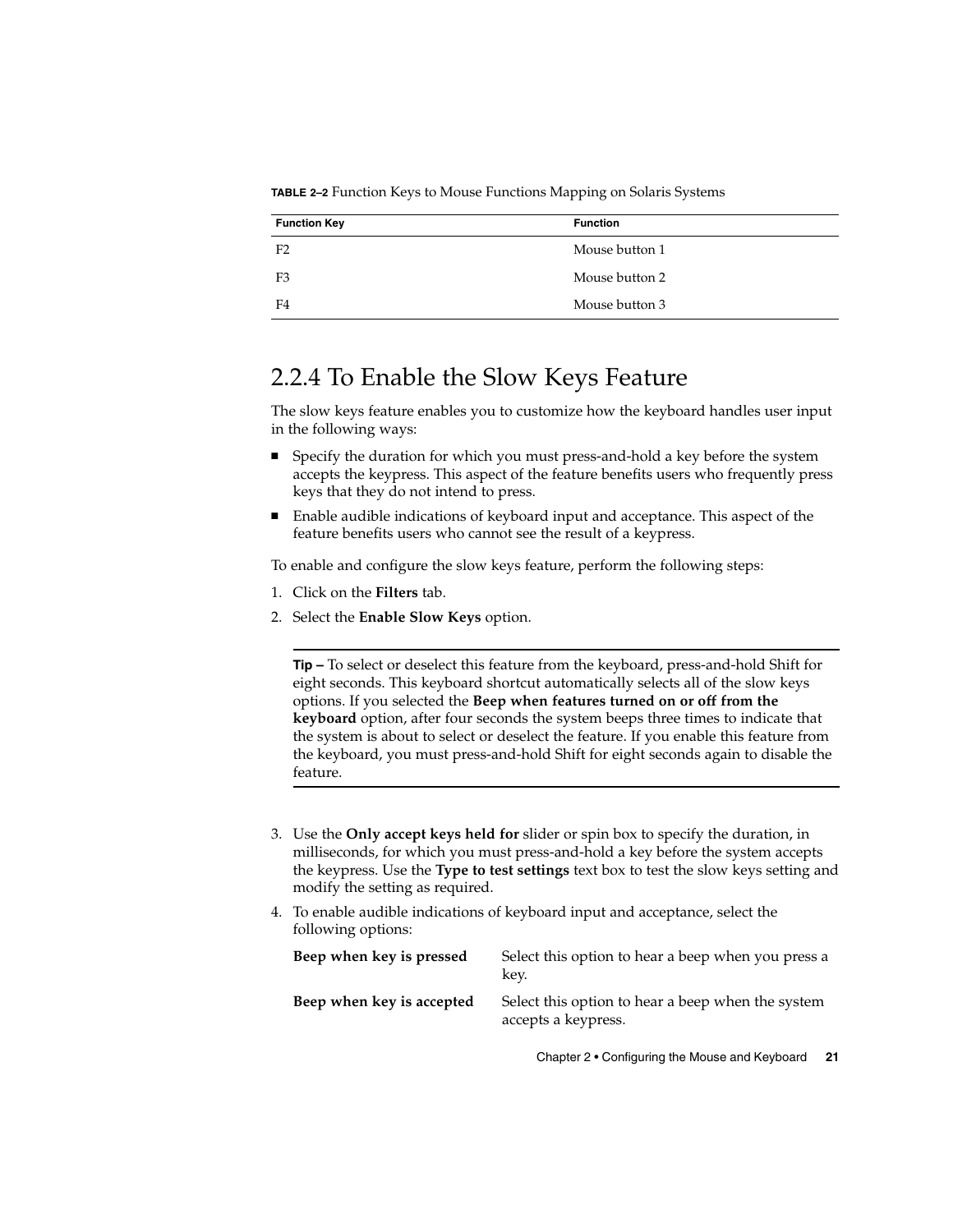<span id="page-21-0"></span>**Beep when key is rejected** Select this option to hear a beep when the system rejects a keypress. The system rejects a keypress if you do not press-and-hold the key for the duration that is specified in the **Only accept keys held for** spin box.

### 2.2.5 To Enable the Bounce Keys Feature

The bounce keys feature enables you to customize the keyboard to ignore rapid, repeated keypresses of the same key. For example, users with impaired motor skills might press the same key several times when they intend to press the key once. This feature enables you to customize the keyboard to ignore repeated keypresses.

To enable and configure the bounce keys feature, perform the following steps:

- 1. Click on the **Filters** tab.
- 2. Select the **Enable Bounce Keys** option.
- 3. Use the **Ignore duplicate keypresses within** slider or spin box to specify the duration in milliseconds after the first keypress for which the system ignores repeated keypresses of the same key. For example, if you select a duration of 500 ms, the system ignores all repeated keypresses of the same key that occur within 500 ms of the first keypress.
- 4. Select the **Beep if key is rejected** option to hear an audible indication when the system ignores a key.

**Note –** If you wish to enable the bounce keys feature, please ensure that the **Enable Slow Keys** option is deselected. The slow keys feature requires you to press a key for a specified duration before the system accepts the keypress as a valid keypress. If you cannot press the key for the duration that is specified by the slow keys setting, the system does not accept your input unless you deselect the **Enable Slow Keys** option.

### 2.2.6 To Enable the Sticky Keys Feature

The sticky keys feature enables you to press the keys in a key combination in sequence rather than simultaneously. This feature is designed for users who are unable to press two or more keys simultaneously.

To enable and configure the sticky keys feature, perform the following steps:

- 1. Click on the **Basic** tab.
- 2. Select the **Enable Sticky Keys** option.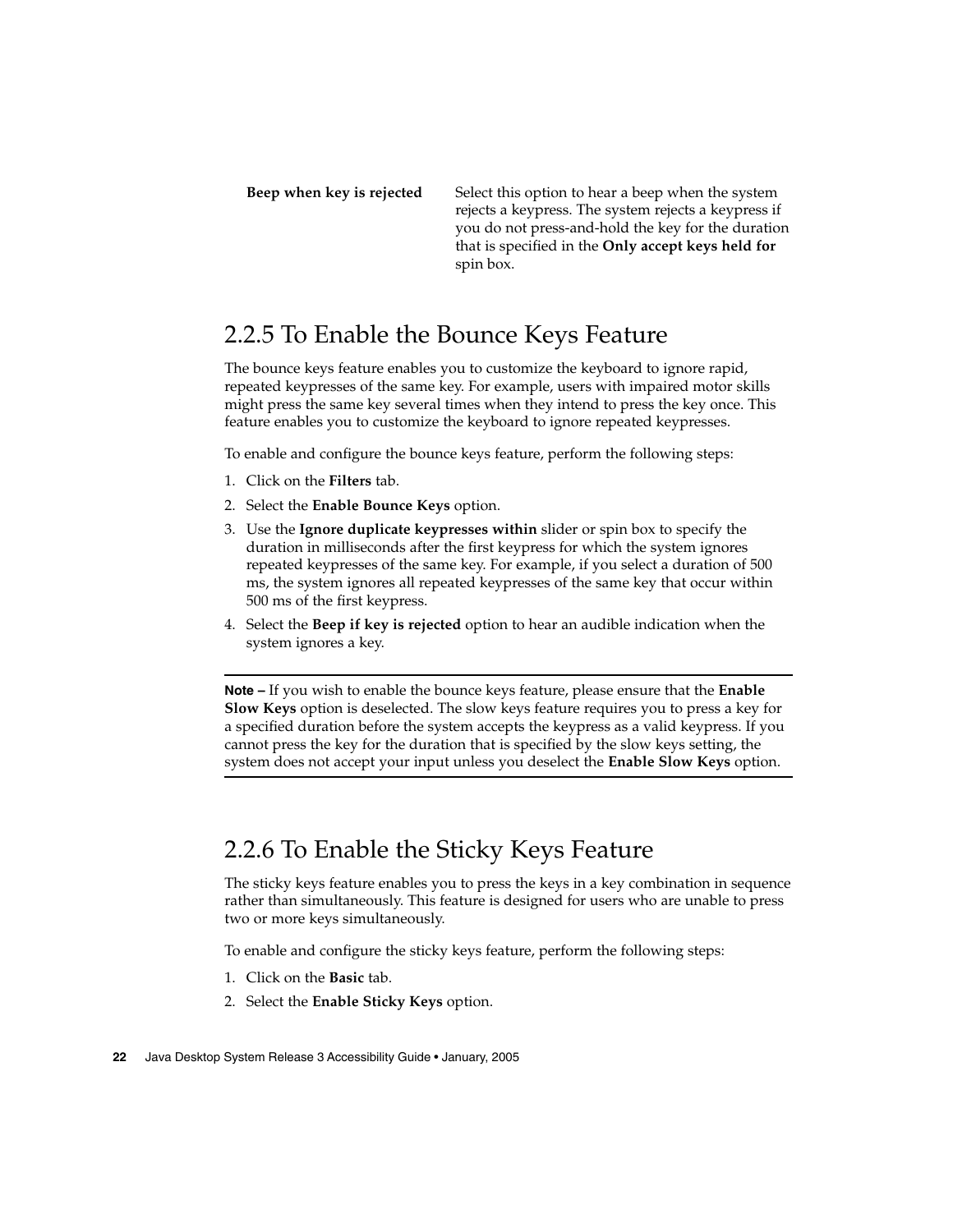<span id="page-22-0"></span>**Tip –** To enable the sticky keys feature from the keyboard, press Shift five times. This keyboard shortcut automatically selects all of the sticky keys options. If you selected the **Beep when features turned on or off from the keyboard** option, the system beeps to indicate that the system is about to select or deselect the feature. If you enable this feature from the keyboard, press Shift five times again to disable the feature.

- 3. Select the **Beep when modifier is pressed** option to receive an audible indication each time you press a modifier key such as Ctrl, Alt, or Shift. This option is useful to remind you whether a modifier key is active or inactive.
- 4. To automatically disable the sticky keys feature when a user presses two keys simultaneously, select the **Disable if two keys pressed together** option.

You can use the sticky keys feature in latch or lock mode. The following table describes how to choose a mode and the difference between the two modes.

**TABLE 2–3** Sticky Keys Latch or Lock Mode

| To use the sticky keys feature in | Press the modifier key     | The modifier key stays active<br>until |
|-----------------------------------|----------------------------|----------------------------------------|
| Latch mode                        | Once.                      | You press a non-modifier key.          |
| Lock mode                         | Twice in quick succession. | You press the modifier key<br>again.   |

For example, if you want to press  $Alt + F1$ , do the following:

- 1. Press Alt to latch the modifier key. The Alt key remains active.
- 2. Press F1. The key combination is now complete. After you press F1, the Alt modifier key is no longer active.

As another example, if you want to press Ctrl + Alt + Tab, do the following:

- 1. Press Ctrl twice to lock the modifier key. The Ctrl key remains active.
- 2. Press Alt.
- 3. Press Tab. The key combination is now complete.
- 4. To unlock the modifier key, press Ctrl again.

### 2.2.7 To Enable Audible Notifications for Toggle Keys

A toggle key is any key on the keyboard that can switch between two states. The Num Lock, Caps Lock, and Scroll Lock keys are toggle keys. Most toggle keys have an associated light emitting diode (LED) on the keyboard that lights when the toggle key

Chapter 2 • Configuring the Mouse and Keyboard **23**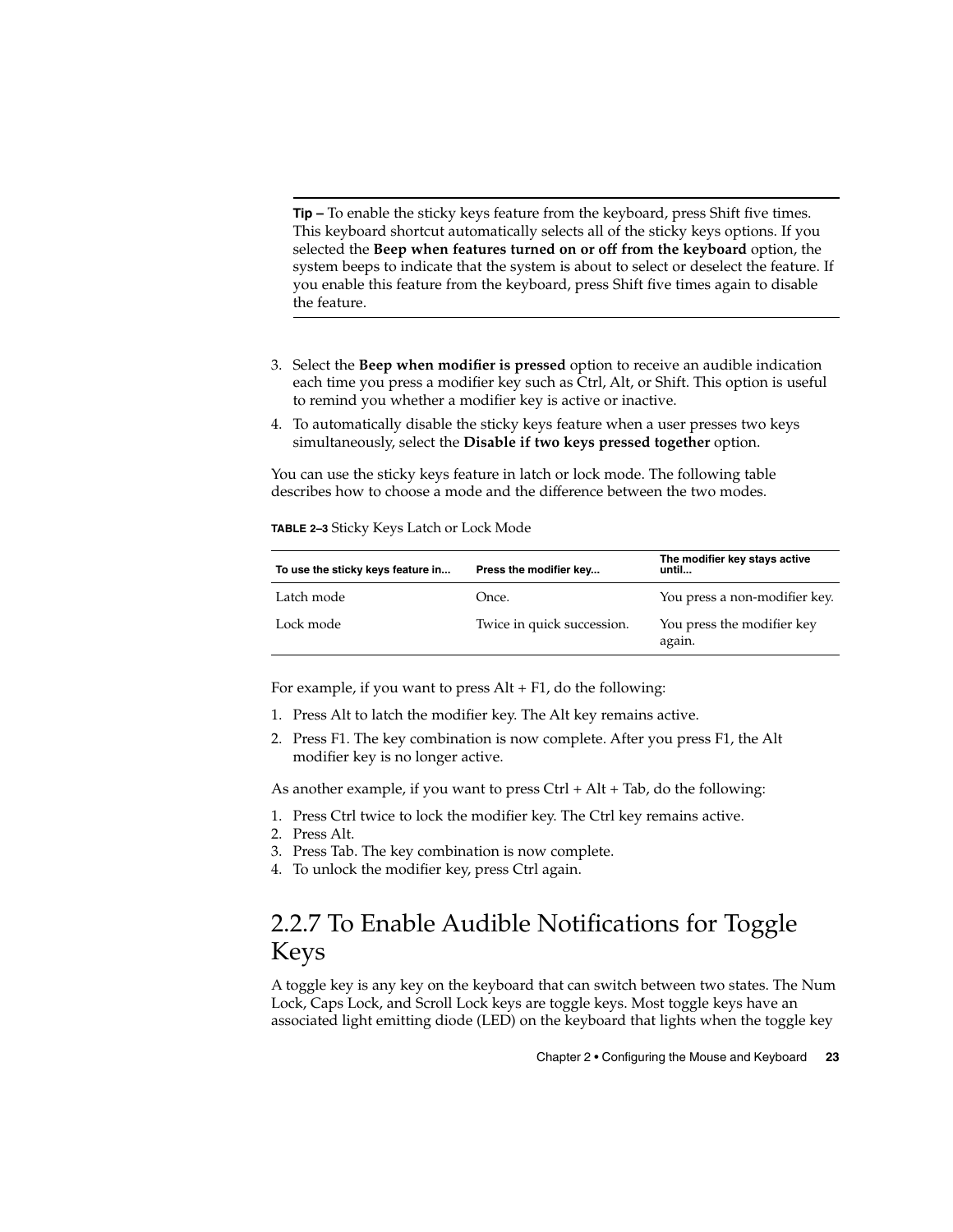<span id="page-23-0"></span>is active. To assist users with visual impairments, you can customize the keyboard to emit an audible notification when a user presses a toggle key. For example, when you press Num Lock, you can determine whether the key is toggled or not toggled by the sound.

To enable accessible toggle keys, select the **Enable Toggle Keys** option in the **Filters** tabbed section. When you activate the Num Lock, Caps Lock, or Scroll Lock keys, the system beeps once. When you deactivate a toggle key, the system beeps twice.

### 2.2.8 To Enable the Repeat Keys Feature

The repeat keys feature enables you to repeat a keystroke multiple times without pressing the key more than once. This feature is designed for users who cannot release keys quickly, for example users who operate a mouth stick. When you enable repeat keys, you can specify the duration for which you must press a key before the key starts to repeat.

To enable and configure the repeat keys feature, perform the following steps:

- 1. Click on the **Basic** tab.
- 2. Select the **Enable Repeat Keys** option.
- 3. Use the **Delay** slider or spin box to specify the duration for which you must press a key before the keyboard interprets the action as a repeat key. If you have difficulty releasing keys, select a long time delay.
- 4. Use the **Speed** slider or spin box to specify the speed at which the keyboard repeats the keypress as input.

## 2.3 Using the Keyboard Accessibility Status Panel Application

The Keyboard Accessibility Status panel application shows the status of the keyboard accessibility features. The panel application displays icons to indicate which keyboard accessibility features are enabled in the Keyboard Accessibility preference tool.

To add the Keyboard Accessibility Status panel application to a panel, right-click on the panel, then choose Add to Panel  $\rightarrow$  Accessories  $\rightarrow$  Keyboard Accessibility Status.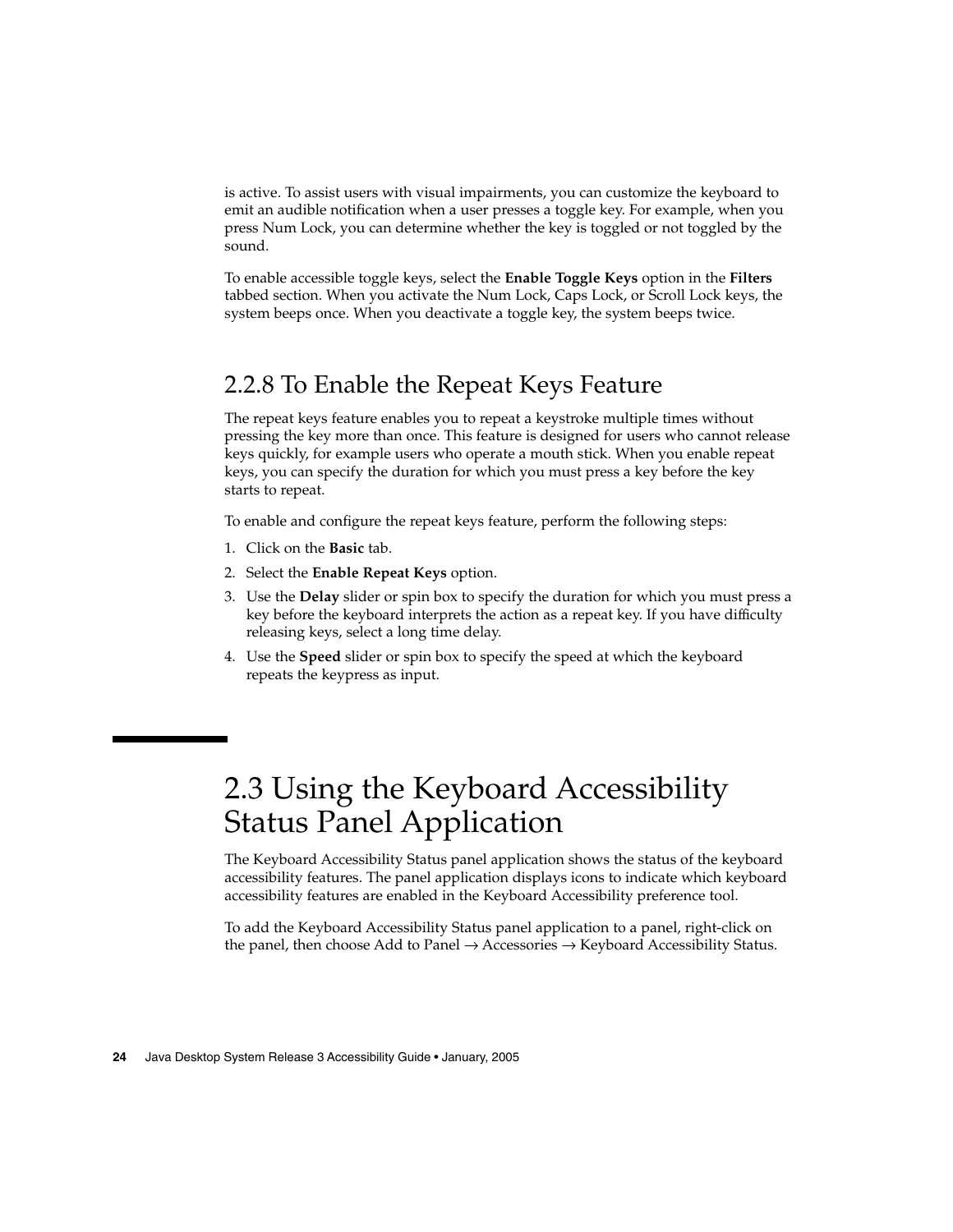### <span id="page-24-0"></span>CHAPTER **3**

## Using the Keyboard to Navigate the Desktop

This chapter describes how to navigate the Java Desktop System from the keyboard only. Users who have difficulty using a mouse or other pointing device can navigate and use the desktop from the keyboard.

## 3.1 Introduction to Keyboard Navigation

This section describes the essential keyboard shortcuts to enable you to navigate the desktop from the keyboard.

You can customize some of the keyboard shortcuts that are described in this chapter. The text indicates the shortcuts that you can customize. See ["3.9 Customizing Your](#page-47-0) [Keyboard Shortcuts"](#page-47-0) on page 48 for information about how to customize keyboard shortcuts.

### 3.1.1 Essential Keyboard Shortcuts

The following table lists the essential keyboard shortcuts that you can use to navigate the desktop. The keyboard shortcuts that you use to navigate specific elements and controls are described in the appropriate sections of this chapter.

| Keys | <b>Function</b>                            |
|------|--------------------------------------------|
| Tab  | Give focus to the next element or control. |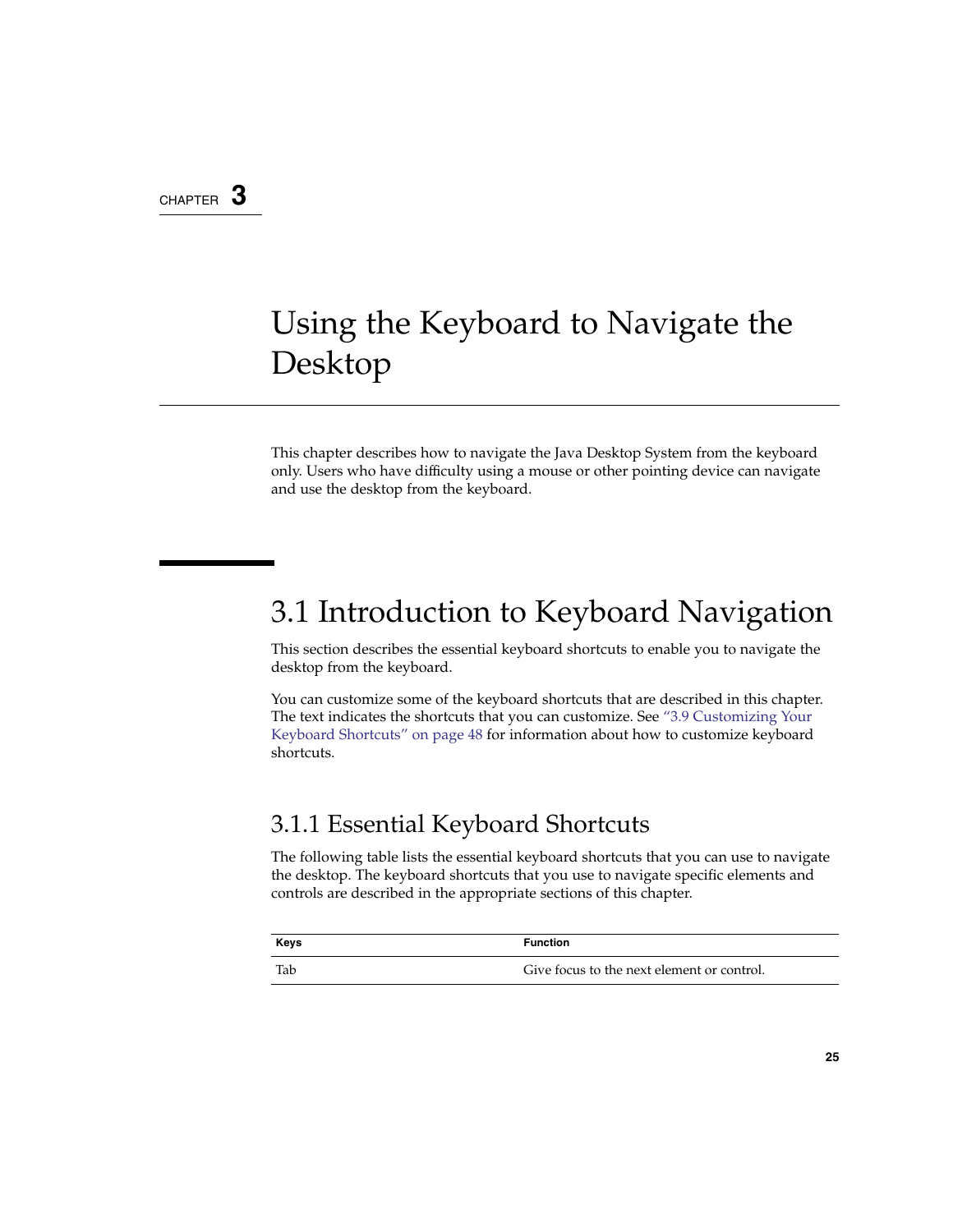<span id="page-25-0"></span>

| Keys          | <b>Function</b>                                                                                                                                                                                          |
|---------------|----------------------------------------------------------------------------------------------------------------------------------------------------------------------------------------------------------|
| $Shift + Tab$ | Reverse the navigation direction and give focus to<br>the previous element or control. In general, the Shift<br>key reverses the navigation direction.                                                   |
| $Ctrl + Tab$  | If the Tab key has a specific purpose in a control,<br>press Ctrl + Tab to give focus to the next element or<br>control. For example, if you press Tab in a text box,<br>the system inserts a tab space. |
|               | To give focus to the previous element or control,<br>press $Shift + Crit + Tab$ .                                                                                                                        |
| arrow keys    | Navigate within an element or control.                                                                                                                                                                   |
| spacebar      | Activate the element or control that has focus. For<br>example, if the current control is a button, this action<br>is the equivalent of clicking on the button with a<br>mouse.                          |
| Esc           | Close a window, menu, or drawer.                                                                                                                                                                         |

## 3.1.2 Global Keyboard Shortcuts

The following table lists the keyboard shortcuts that you can use from any part of the Java Desktop System.

| Keys                        | <b>Function</b>                                                                                                             |
|-----------------------------|-----------------------------------------------------------------------------------------------------------------------------|
| $Ctrl + Esc$                | Open the Main Menu.                                                                                                         |
|                             | You can customize this keyboard shortcut.                                                                                   |
| Windows $logo/Di$ amond + R | Open the <b>Run Application</b> dialog.                                                                                     |
|                             | You can customize this keyboard shortcut.                                                                                   |
| Print Screen                | Start the screenshot application and take a<br>screenshot of the entire screen.                                             |
|                             | You can customize this keyboard shortcut.                                                                                   |
|                             | This shortcut only works on Solaris systems.                                                                                |
| Alt + Print Screen          | Start the screenshot application and take a<br>screenshot of the window that currently has focus.                           |
|                             | You can customize this keyboard shortcut.                                                                                   |
| F1                          | If the focused element is an application window or<br>dialog, this keyboard shortcut opens the Help for the<br>application. |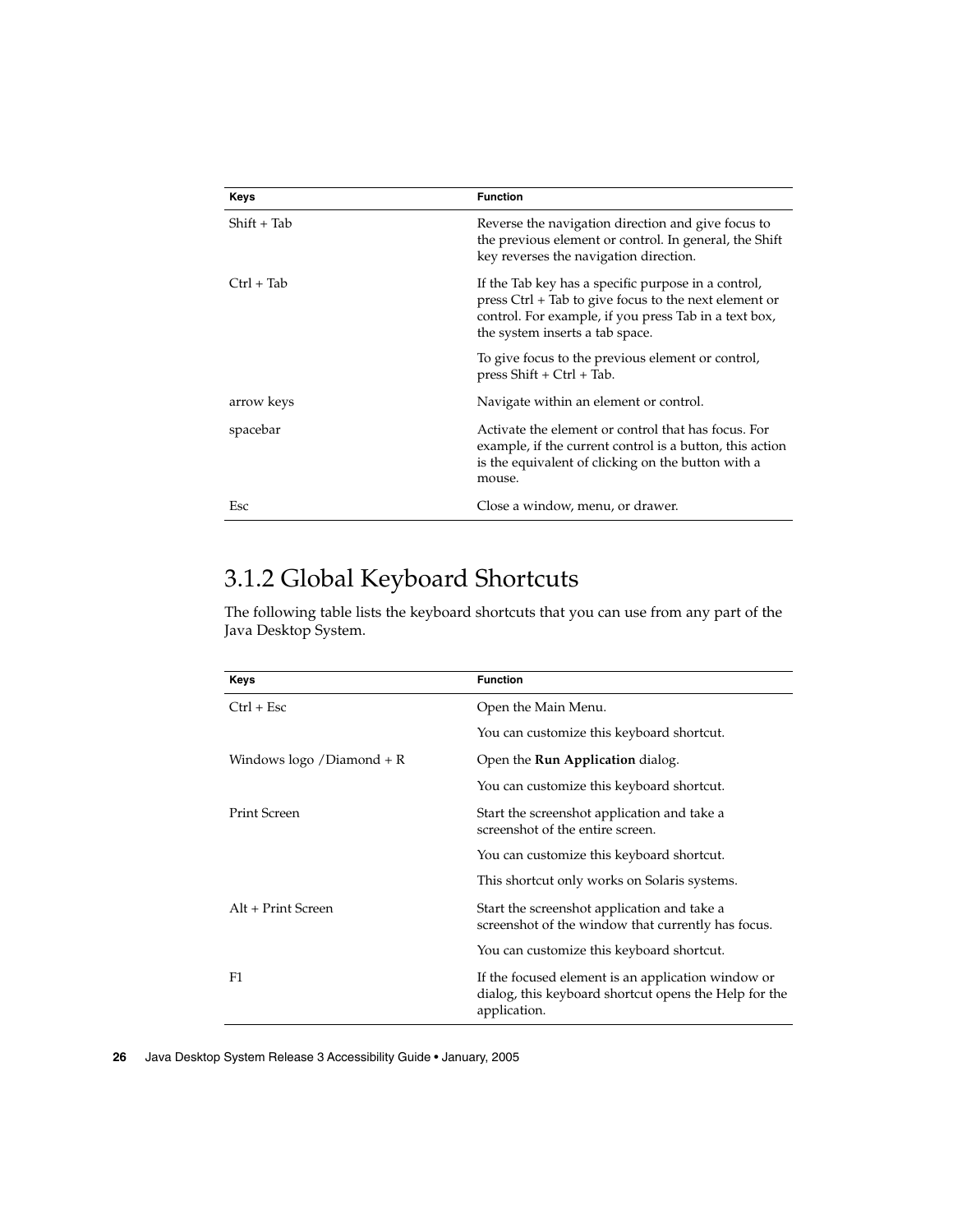<span id="page-26-0"></span>

| Keys          | <b>Function</b>                                                                                                                                                       |
|---------------|-----------------------------------------------------------------------------------------------------------------------------------------------------------------------|
| $Ctrl + F1$   | If the focused element is a panel or application<br>window, this keyboard shortcut switches the display<br>of tooltips for the window or panel objects on and<br>off. |
| $Shift + F10$ | Open a popup menu for the element that has focus,<br>if a popup menu exists.                                                                                          |

## 3.2 Navigating the Desktop Background

The desktop background is the part of the Java Desktop System where there are no interface items or applications, such as panels and windows. The following table lists the keyboard shortcuts that you can use to navigate the desktop background and the desktop background objects. A desktop background object is an icon on the desktop background that you can use to open files, folders, or applications.

| Keys                                                                                                    | <b>Function</b>                                                                                                                                                                                                          |
|---------------------------------------------------------------------------------------------------------|--------------------------------------------------------------------------------------------------------------------------------------------------------------------------------------------------------------------------|
| $Ctrl + Alt + D$                                                                                        | Temporarily hide all windows and give focus to the<br>desktop background.                                                                                                                                                |
|                                                                                                         | To restore the windows, press Ctrl+Alt+D again.                                                                                                                                                                          |
|                                                                                                         | You can customize this keyboard shortcut.                                                                                                                                                                                |
| $Ctrl+ Alt+Tab$                                                                                         | Display a popup window with icons that represent<br>the desktop background and the panels.<br>Press-and-hold Ctrl+Alt and continue to press Tab to<br>switch the focus between the desktop background<br>and the panels. |
|                                                                                                         | You can customize this keyboard shortcut.                                                                                                                                                                                |
| Tab                                                                                                     | When the desktop background or a desktop<br>background object has focus, give focus to the next<br>desktop background object in alphabetical order.                                                                      |
| arrow keys                                                                                              | When the desktop background or a desktop<br>background object has focus, give focus to a<br>neighboring desktop background object.                                                                                       |
| A sequence of characters that matches<br>the first n characters of a desktop<br>background object name. | When the desktop background has focus, give focus<br>to the desktop background object whose name starts<br>with the specified sequence of characters.                                                                    |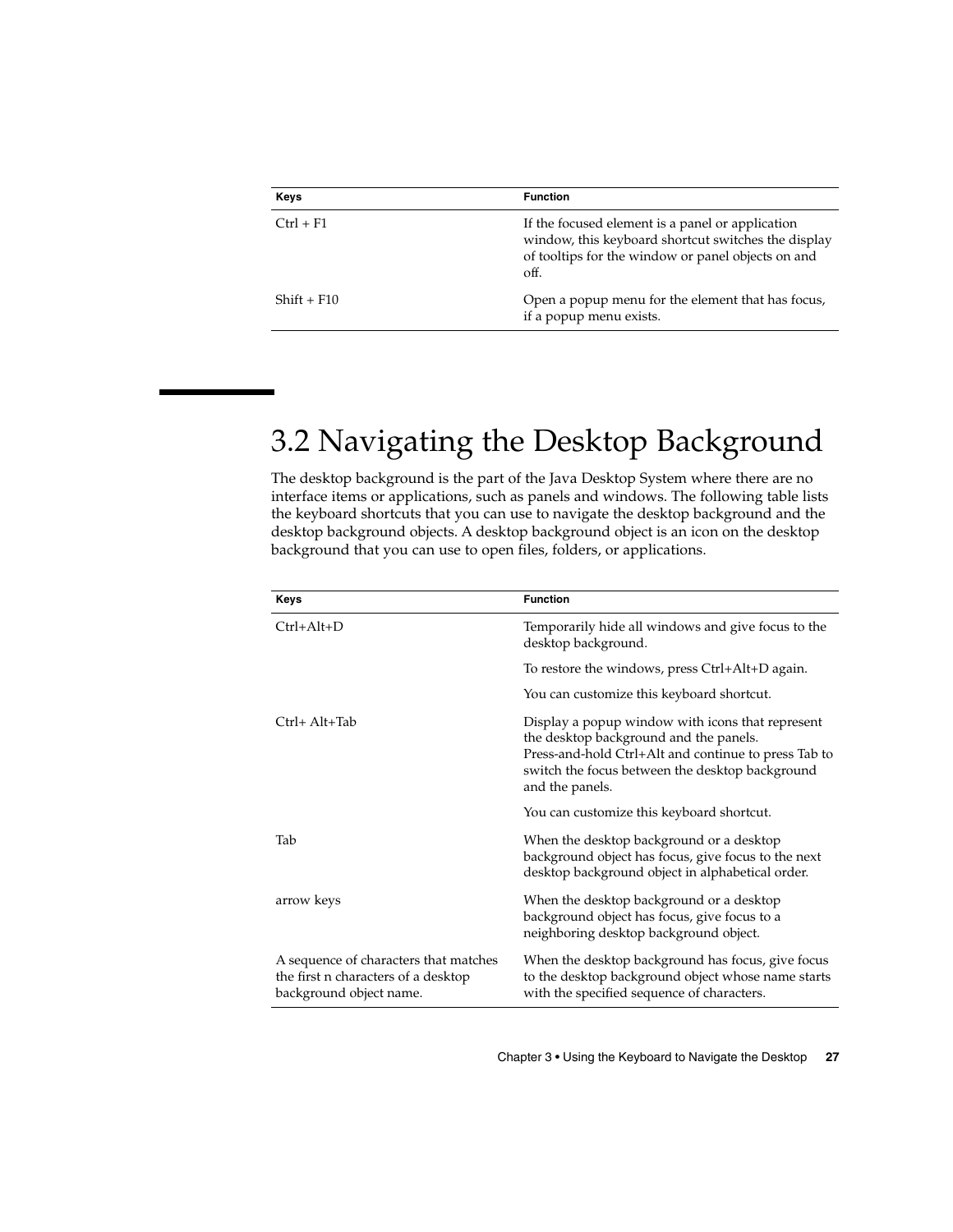<span id="page-27-0"></span>

| Keys         | <b>Function</b>                                                          |
|--------------|--------------------------------------------------------------------------|
| F2           | Rename the desktop background object that has<br>focus.                  |
| $Shift+F10$  | Open the popup menu for the desktop background<br>object that has focus. |
| $Ctrl + F10$ | Open the Desktop Background menu.                                        |

## 3.3 Navigating Panels

A panel is an area from which you can run special programs, applications, and panel applications. The most common panel is the panel that stretches the full width of the bottom edge of the desktop. The following table lists the keyboard shortcuts that you can use to navigate panels and panel objects.

| <b>Keys</b>        | <b>Function</b>                                                                                                                                                                                                                                                                          |
|--------------------|------------------------------------------------------------------------------------------------------------------------------------------------------------------------------------------------------------------------------------------------------------------------------------------|
| $Ctrl + Alt + Tab$ | Give focus to a panel. This keyboard shortcut<br>displays a popup window with icons that represent<br>the desktop background, panels, and drawers.<br>Press-and-hold Ctrl + Alt and continue to press Tab<br>to switch the focus between the desktop<br>background, panels, and drawers. |
|                    | You can customize this keyboard shortcut.                                                                                                                                                                                                                                                |
| Tab                | Give focus to the next object on the panel.                                                                                                                                                                                                                                              |
| F <sub>10</sub>    | Open the Applications menu when the Menu Panel<br>has focus. Continue to press F10 to switch focus<br>between the Applications menu and the window list.                                                                                                                                 |
| spacebar           | Activate a panel object, for example, open a menu or<br>start a launcher.                                                                                                                                                                                                                |
| $Shift + F10$      | Open the panel object popup menu.                                                                                                                                                                                                                                                        |
| $Ctrl + F10$       | Open the panel popup menu.                                                                                                                                                                                                                                                               |

### 3.3.1 To Move a Panel Object

You can move a focused panel object to a different location on a panel or drawer, or you can move the object to the next panel. To move a panel object, perform the following steps: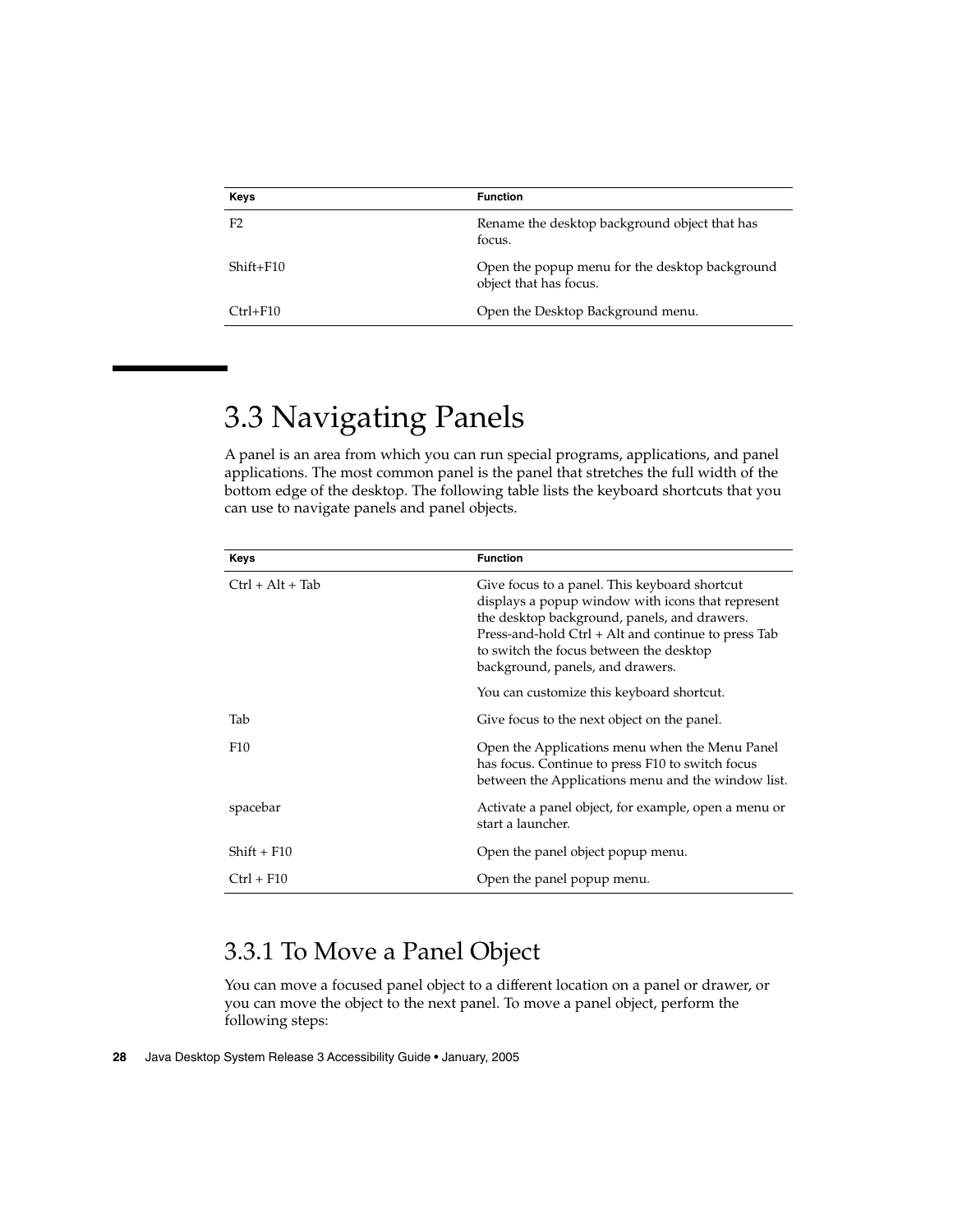- 1. Press Tab to give focus to the object.
- 2. Press Shift+F10 to open the panel object popup menu.
- 3. Use the arrow keys to select the Move menu item.
- 4. Use the keyboard shortcuts that are listed in the following table to perform the move operation.

| Keys                | <b>Function</b>                                                                             |
|---------------------|---------------------------------------------------------------------------------------------|
| arrow keys          | Move the object left and right on a horizontal<br>panel or up and down on a vertical panel. |
| Shift + arrow keys  | Move the object and push any objects that you<br>encounter in front of the object.          |
| $Ctrl + arrow$ keys | Move the object and swap position with any<br>objects that you encounter in the move.       |
| Tab                 | Move the object to the next panel.                                                          |
| spacebar            | Complete the move operation.                                                                |

The following examples demonstrate the effect of different move operations on the objects in a panel.

| <b>Illustration</b> | <b>Description</b>                                                                                                                                                                                                                           |
|---------------------|----------------------------------------------------------------------------------------------------------------------------------------------------------------------------------------------------------------------------------------------|
|                     | Shows a panel with three panel objects before a<br>move operation takes place.                                                                                                                                                               |
|                     | Shows the effect of using the arrow keys to move the<br>Geyes panel application on the panel. You can use<br>the arrow keys to move the panel application left or<br>right until you meet the next panel object.                             |
|                     | Shows the effect of using the Shift + arrow keys to<br>move the Geyes panel application on the panel. You<br>can use the Shift+ arrow keys to push the Volume<br>Control and Help panel objects ahead of the object<br>that you are moving.  |
| QD)                 | Shows the effect of using the $Ctrl + arrow$ keys to<br>move the Geyes panel application on the panel. You<br>can use the $Ctrl + arrow$ keys to swap position with<br>the Volume Control and Help panel objects as you<br>meet the objects. |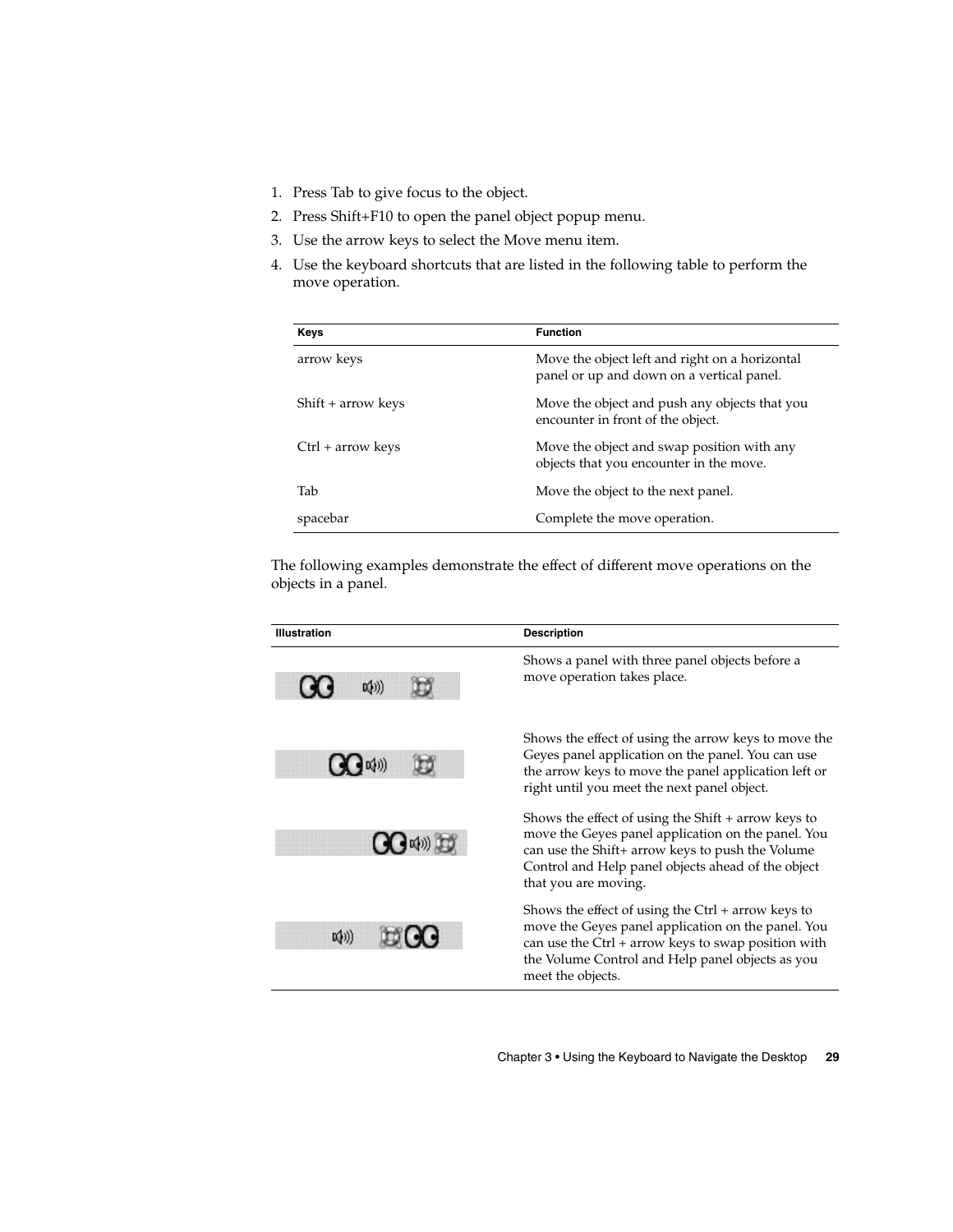### <span id="page-29-0"></span>3.3.2 To Navigate Drawers

A drawer is a collapsible extension of a panel. The following table lists the keyboard shortcuts that you can use to navigate into and out of drawers. When you open a drawer, you can navigate the contents of the drawer in the same way as you navigate a panel. See ["3.3 Navigating Panels"](#page-27-0) on page 28 for information about how to navigate a panel.

| Keys          | <b>Function</b>                                                            |
|---------------|----------------------------------------------------------------------------|
| spacebar      | Open or close the drawer that has focus.                                   |
| arrow keys    | Navigate into the drawer that has focus.                                   |
| Esc           | Close the drawer and give focus to the drawer object<br>on the panel.      |
| $Shift + Esc$ | Give focus to the drawer object on the panel and<br>leave the drawer open. |

### 3.3.3 To Navigate Menus on Panels

The following table lists the keyboard shortcuts that you can use to navigate menus on panels.

| <b>Keys</b>   | <b>Function</b>                                                    |
|---------------|--------------------------------------------------------------------|
| spacebar      | Open the menu that has focus.                                      |
| arrow keys    | Navigate the menu.                                                 |
| spacebar      | Select a menu item.                                                |
| $Shift + F10$ | Open the popup menu associated with a menu item,<br>if one exists. |
| Esc           | Close a menu.                                                      |

## 3.3.4 To Navigate Panel Applications

A panel application is a small application that resides on a panel. You can navigate to all panel applications and open the panel application popup menu from the keyboard. However, if the panel application does not contain controls that you can give focus to, you cannot navigate the controls in the panel application. The following table lists the keyboard shortcuts that you can use to navigate panel applications.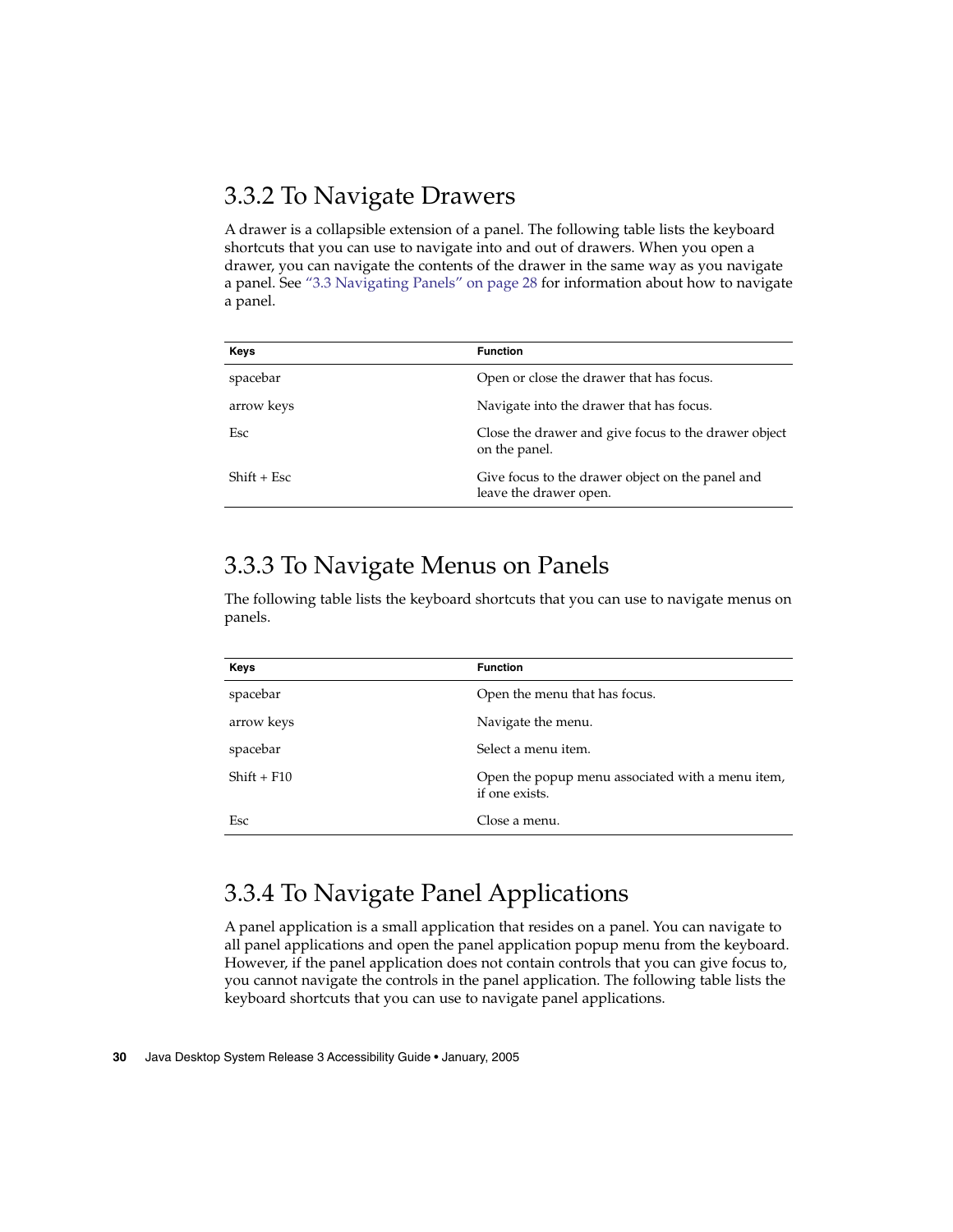<span id="page-30-0"></span>

| Keys          | <b>Function</b>                                                                                                                                                                                                                                            |
|---------------|------------------------------------------------------------------------------------------------------------------------------------------------------------------------------------------------------------------------------------------------------------|
| spacebar      | Activate the panel application control that has focus,<br>if applicable. Not all panel applications contain<br>controls that you can activate. If the panel<br>application does not contain a control that you can<br>activate, the spacebar does nothing. |
| arrow keys    | Navigate the controls on the panel application.                                                                                                                                                                                                            |
| $Shift + F10$ | Open the panel application popup menu. To<br>navigate the menu, use the standard keyboard<br>shortcuts for navigating menus. See "3.8.1 To<br>Navigate Menus" on page 38 for information about<br>how to navigate menus.                                   |

## 3.4 Navigating Your Workspaces

A workspace is a discrete area in which you can work. You can have many workspaces on your desktop and you can switch from one workspace to another. Each workspace can contain different windows and processes. The following table lists the keyboard shortcuts that you can use to navigate workspaces.

| <b>Keys</b>                | <b>Function</b>                                                                                                                                                                                                                                             |
|----------------------------|-------------------------------------------------------------------------------------------------------------------------------------------------------------------------------------------------------------------------------------------------------------|
| $Ctrl + Alt + arrow$ keys  | Give focus to the next or previous workspace. This<br>keyboard shortcut displays a popup window with<br>icons that represent the workspaces. Press and hold<br>Ctrl+Alt and continue to press the arrow keys to<br>switch the focus between the workspaces. |
|                            | You can customize this keyboard shortcut.                                                                                                                                                                                                                   |
| $Shift + Alt + arrow$ keys | Move the window that has focus to the next or<br>previous workspace.                                                                                                                                                                                        |
|                            | You can customize this keyboard shortcut.                                                                                                                                                                                                                   |

## 3.5 Navigating Windows

The following sections describe the keyboard shortcuts that you can use to navigate windows. A window is a rectangular frame on your screen that displays an application.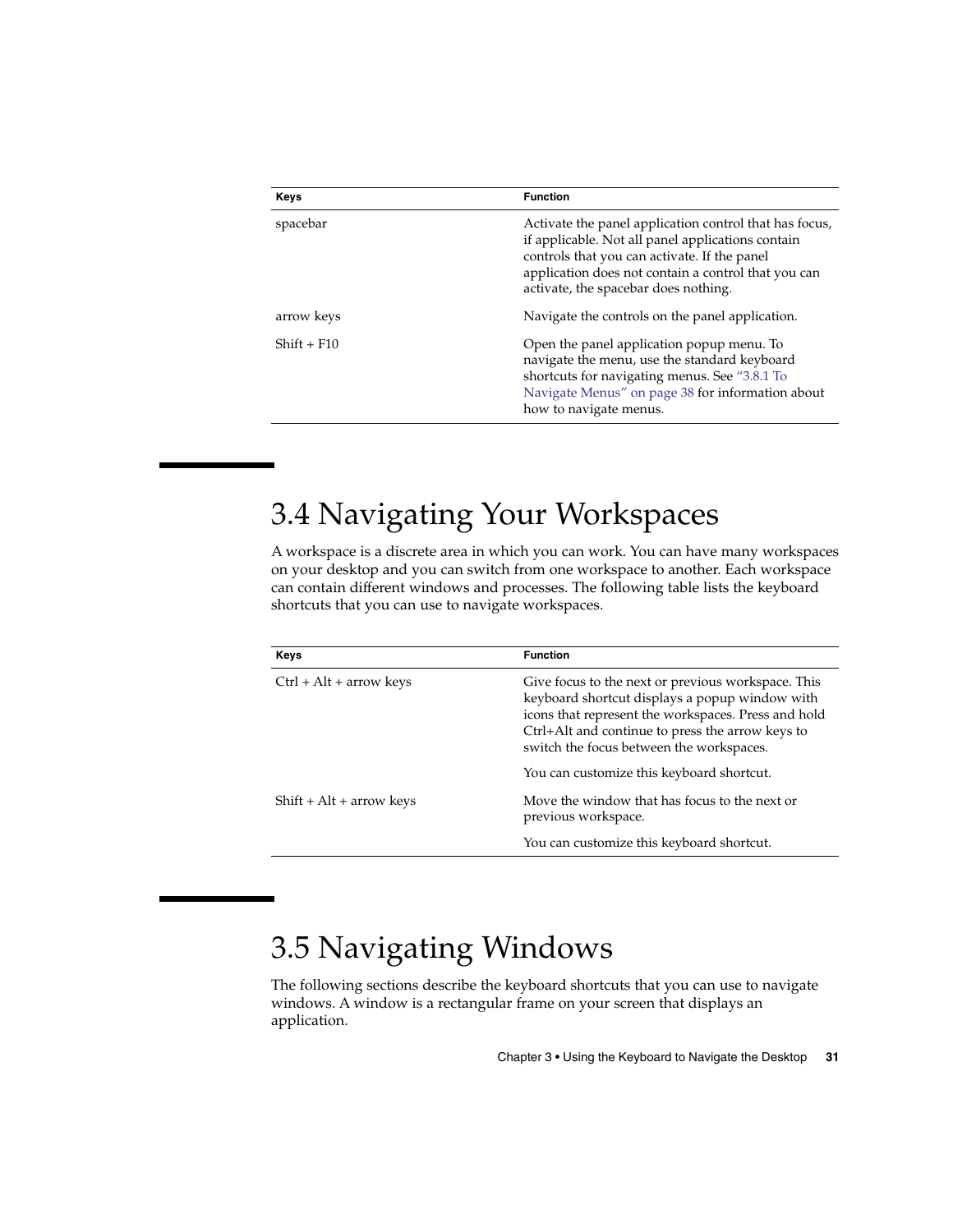<span id="page-31-0"></span>**Note –** You can customize all of the keyboard shortcuts that are associated with navigating windows. See ["3.4 Navigating Your Workspaces"](#page-30-0) on page 31 for more information.

### 3.5.1 To Give Focus to a Window

Before you can use or modify a window, you must give focus to the window. The following table lists the keyboard shortcuts that you can use to give focus to a window.

| <b>Keys</b> | <b>Function</b>                                                                                                                                                                                             |
|-------------|-------------------------------------------------------------------------------------------------------------------------------------------------------------------------------------------------------------|
| $Alt + Tab$ | Display a popup window with icons that represent<br>each window. Press-and-hold Alt and continue to<br>press Tab to move through the windows until you<br>reach the window to which you want to give focus. |
| $Alt + Esc$ | Raise each window in turn until you reach the<br>window to which you want to give focus.                                                                                                                    |

### 3.5.2 To Control a Window

When a window has focus, you can perform various actions on the window. The following table lists the keyboard shortcuts that you can use to control the window that has focus.

| Keys             | <b>Function</b>                                                   |
|------------------|-------------------------------------------------------------------|
| $Alt + spacebar$ | Open the Window Menu.                                             |
| $Alt + F4$       | Close the window.                                                 |
| Open             | Minimize the window.                                              |
| $Alt + F10$      | Maximize the window.                                              |
| $Alt + F5$       | Restore a maximized window to the original size of<br>the window. |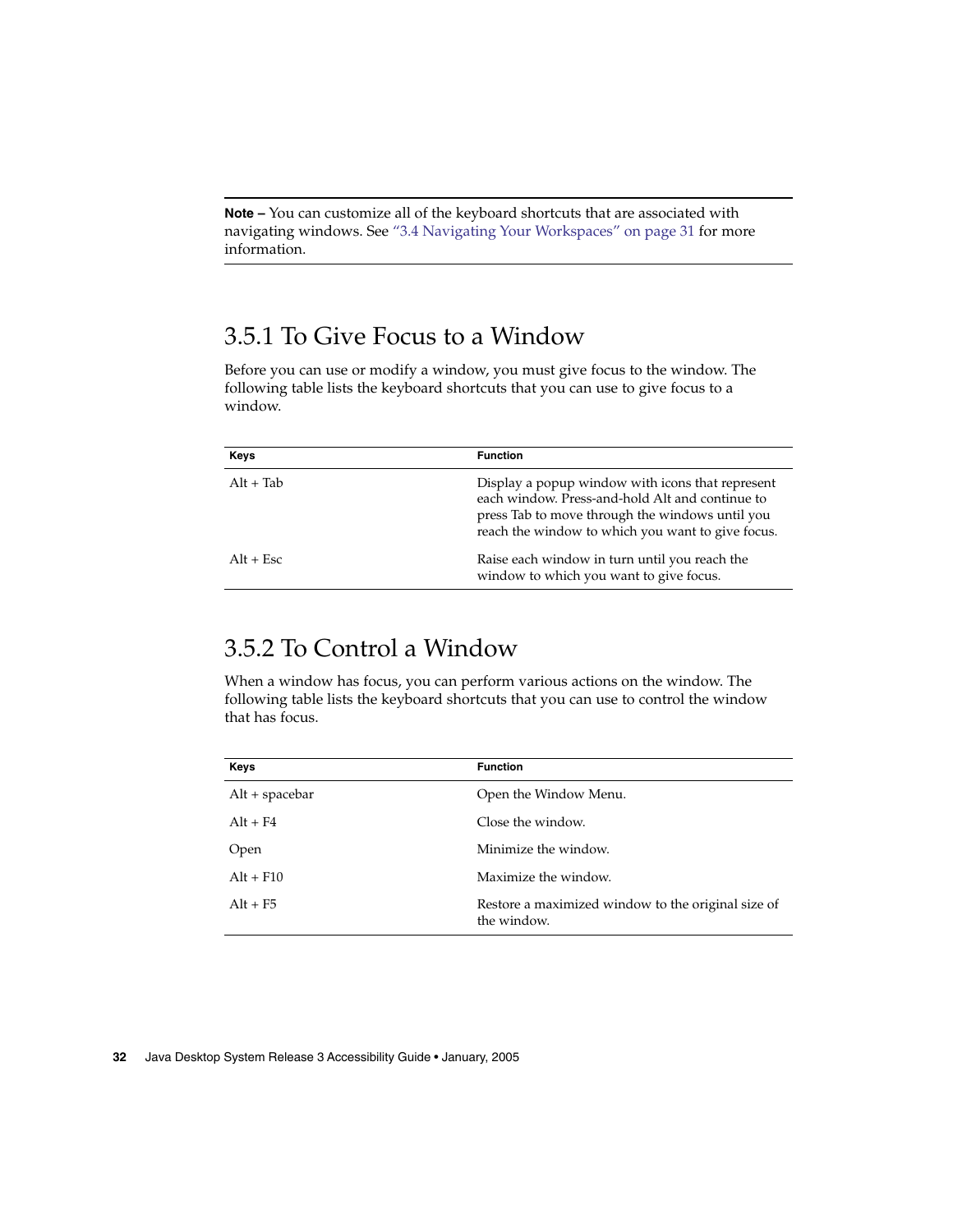### <span id="page-32-0"></span>3.5.3 To Move a Window

When a window has focus, you can move the window around the screen. The following table lists the keyboard shortcuts that you can use to move a window.

| Keys                | <b>Function</b>                                                                                                                 |
|---------------------|---------------------------------------------------------------------------------------------------------------------------------|
| $Alt + F7$          | Start the move operation. The mouse pointer<br>changes to a cross.                                                              |
| arrow keys          | Move the window 10 pixels at a time in the direction<br>of the arrow key.                                                       |
| $Ctrl + arrow$ keys | Move the window one pixel at a time in the<br>direction of the arrow key.                                                       |
| Shift + arrow keys  | Move the window in the direction of the arrow key<br>to align it with the edge of the nearest window,<br>panel, or screen edge. |
| spacebar            | Complete the move operation and leave the window<br>in the current position.                                                    |
| Esc                 | Cancel the move operation and restore the window<br>to the original position.                                                   |

### 3.5.4 To Resize a Window

When a window has focus, you can increase or decrease the size of the window. The following table lists the keyboard shortcuts that you can use to resize the window that has focus.

| Keys       | <b>Function</b>                                                             |
|------------|-----------------------------------------------------------------------------|
| $Alt + F8$ | Start the resize operation.                                                 |
| arrow keys | Resize the window in the direction of the arrow<br>keys.                    |
| spacebar   | Complete the resize operation and leave the window<br>at the current size.  |
| Esc        | Cancel the resize operation and restore the window<br>to the original size. |

### 3.5.5 To Navigate Paned Windows

A paned window is a window that is split into two or more panes. The Help browser and the file manager are examples of applications that use paned windows.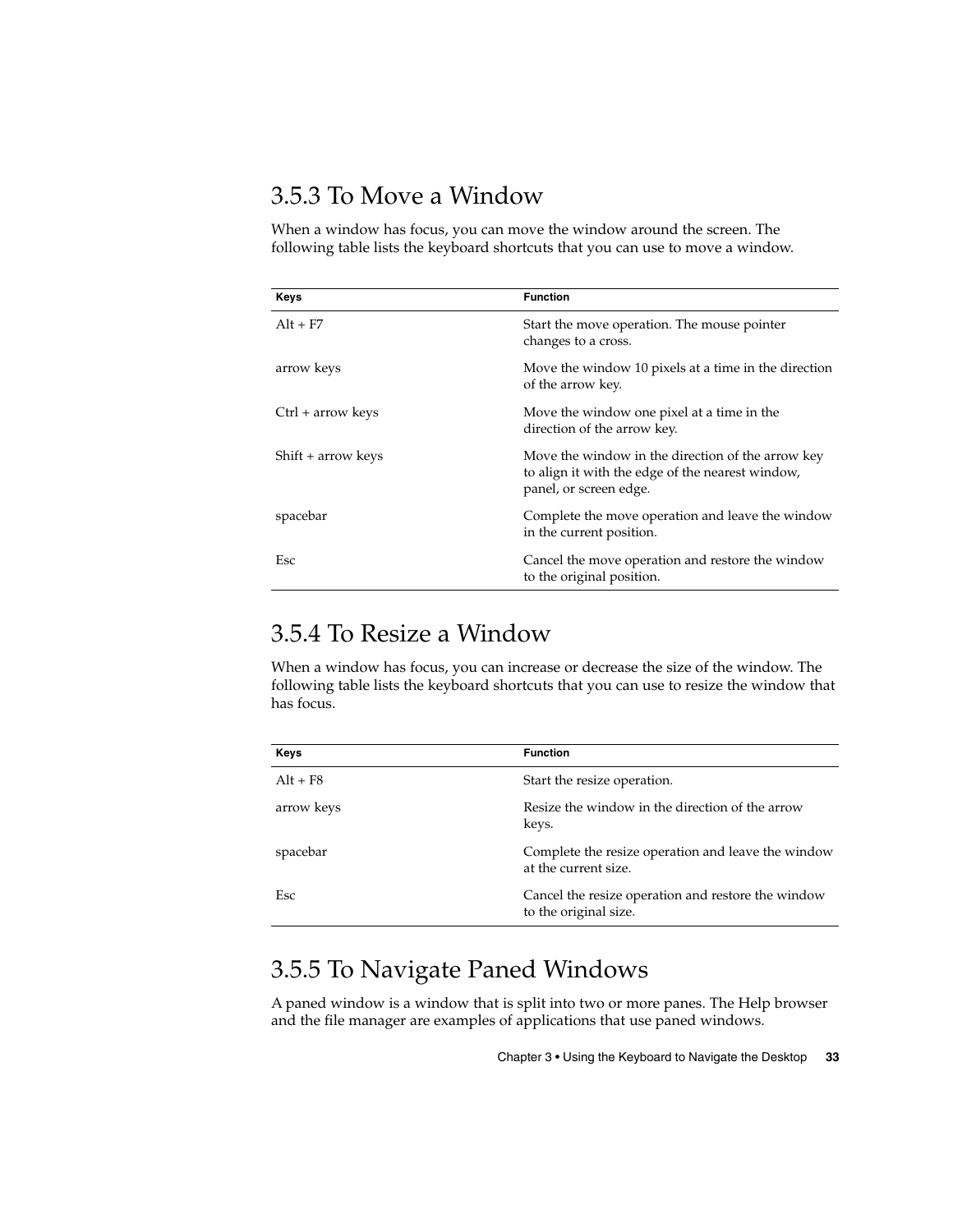<span id="page-33-0"></span>The following table describes the keyboard shortcuts that you can use to navigate windows with panes.

| Keys | <b>Function</b>                                                                                                                                                                                             |
|------|-------------------------------------------------------------------------------------------------------------------------------------------------------------------------------------------------------------|
| F6   | Give focus to the next pane. The system gives focus<br>to the control that last had focus in the pane.                                                                                                      |
| F8   | Give focus to the first resize handle in the window.<br>The resize handle is displayed between the panes<br>and enables you to resize the panes. Press F8 again<br>to give focus to the next resize handle. |

When the resize handle has focus, you can use the keyboard shortcuts that are listed in the following table to modify the paned window.

| Keys                | <b>Function</b>                                                                                                                                                        |
|---------------------|------------------------------------------------------------------------------------------------------------------------------------------------------------------------|
| arrow keys          | Move the resize handle by a small amount.                                                                                                                              |
| $Ctrl + arrow$ keys | Move the resize handle by a large amount.                                                                                                                              |
| Home                | Reduce the size of the pane to the left of the resize<br>handle for vertical panes, or above the resize handle<br>for horizontal panes, to the minimum size allowed.   |
| End                 | Increase the size of the pane to the left of the resize<br>handle for vertical panes, or above the resize handle<br>for horizontal panes, to the maximum size allowed. |
| spacebar            | Set the position of the resize handle and return the<br>focus to the last control that had focus.                                                                      |
| Esc                 | Reset the position of the resize handle to the original<br>position and return the focus to the last control that<br>had focus.                                        |

## 3.6 Navigating Applications

An application is any program, utility, or other software package that you run on your desktop. Applications comprise the following standard user interface components:

Windows A window is a rectangular frame on your screen that displays an application. See ["3.5 Navigating Windows"](#page-30-0) on page 31 for information about how to navigate windows.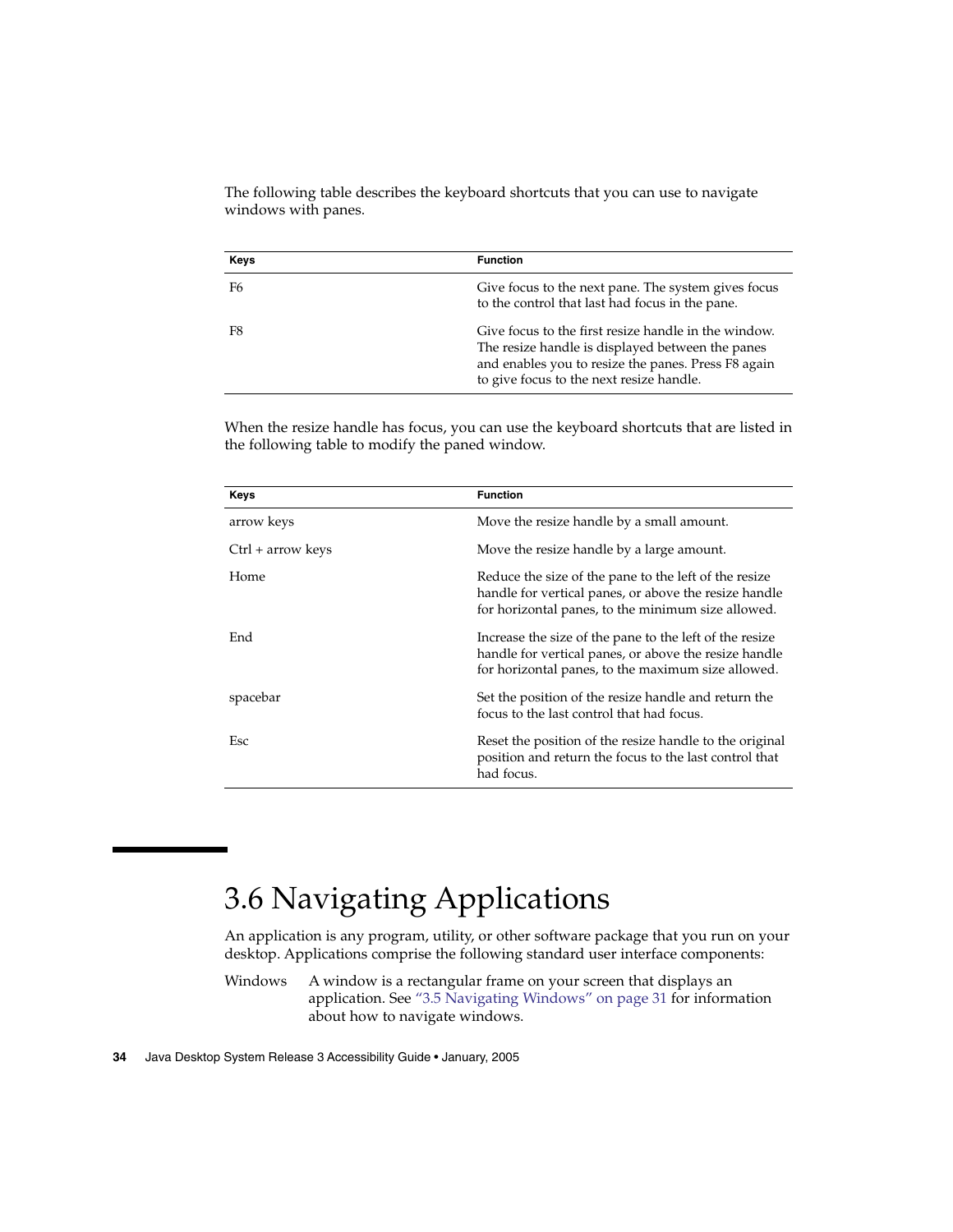<span id="page-34-0"></span>

| <b>Dialogs</b> | A dialog is a popup window in which you enter information or             |
|----------------|--------------------------------------------------------------------------|
|                | commands. See "3.6.2 Essential Keyboard Shortcuts for Navigating         |
|                | Dialogs" on page 36 for information about how to navigate dialogs.       |
| Controls       | A control is an instrument that you use to operate or guide the user     |
|                | interface. For example, buttons, check boxes, menus, and text boxes are  |
|                | controls. See "3.8 Navigating Standard Elements and Controls" on page    |
|                | 37 for detailed information about how to navigate the different types of |

This section of the manual describes the essential keyboard shortcuts that you can use to start using applications and dialogs.

controls that are available.

### 3.6.1 Essential Keyboard Shortcuts for Navigating Applications

Since there are many applications that you can use in the Java Desktop System, this manual does not describe the keyboard shortcuts that you can use to navigate all of the different applications. However, the basic keyboard shortcuts are common to all applications. Access keys also provide an efficient way to navigate an application from the keyboard. An access key is identified by an underlined letter on a menu or control. In some cases, you must press Alt in combination with the access key to perform an action.

The following table lists the essential keyboard shortcuts that you can use to navigate applications.

| Keys                       | <b>Function</b>                                                                          |
|----------------------------|------------------------------------------------------------------------------------------|
| F <sub>10</sub>            | Open the first menu on the application menubar.                                          |
| $Alt + access key$         | Open the menu that is associated with the access<br>key.                                 |
| access keys                | Select the menu item that is associated with the<br>access key.                          |
| left arrow and right arrow | Switch focus between the menus on the menubar.                                           |
| up arrow and down arrow    | Move focus into a menu.                                                                  |
| Esc                        | Close the open menus and give focus to the control<br>that had focus before the menubar. |
| $Ctrl + O$                 | Open the file selector dialog.                                                           |
| $Ctrl + S$                 | Open the Save dialog.                                                                    |

Chapter 3 • Using the Keyboard to Navigate the Desktop **35**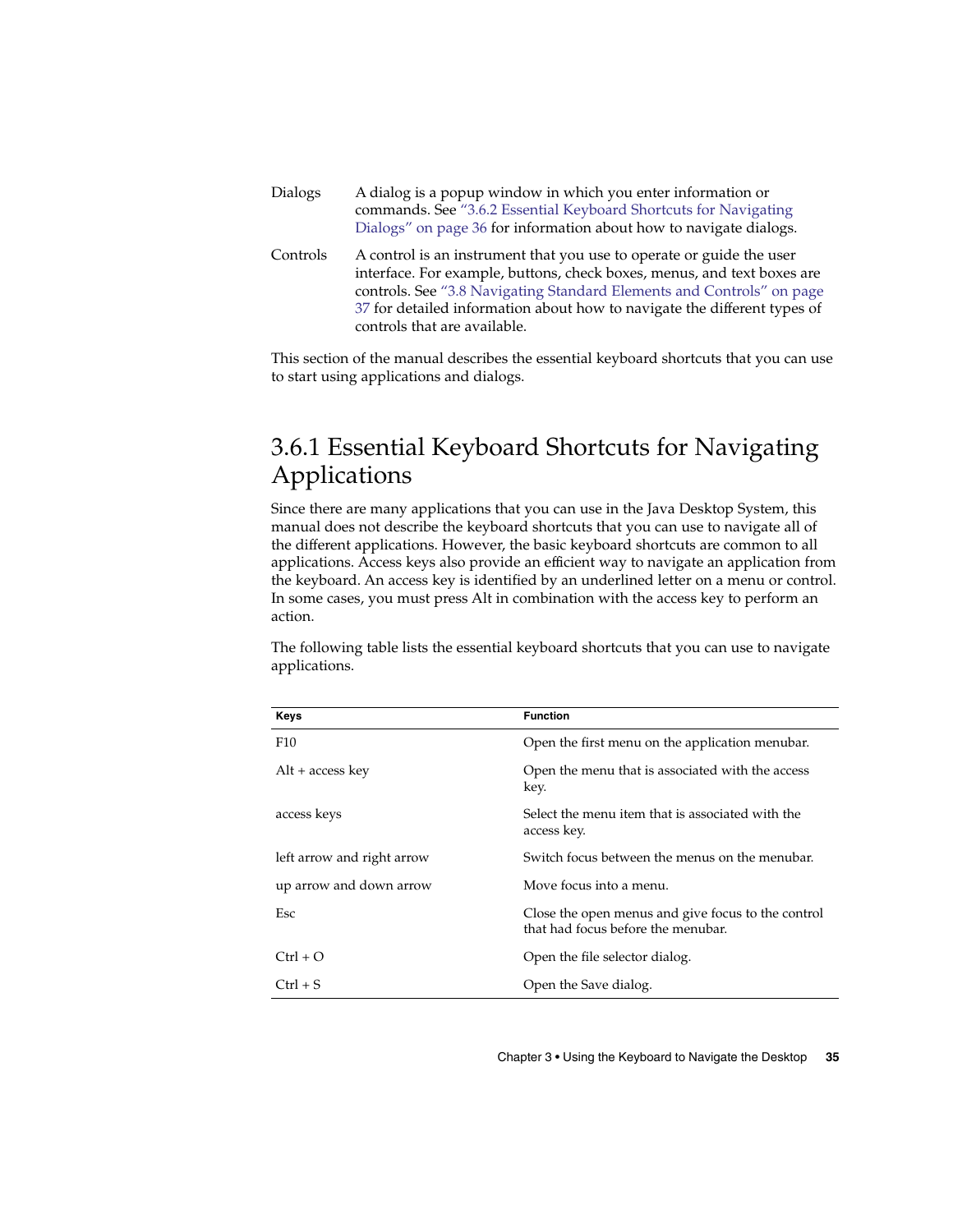<span id="page-35-0"></span>

| Keys       | <b>Function</b>                                  |
|------------|--------------------------------------------------|
| $Ctrl + L$ | Open a Location dialog to enable you to type the |
|            | name of the file that you want to open or save.  |

### 3.6.2 Essential Keyboard Shortcuts for Navigating Dialogs

The following table lists the essential keyboard shortcuts that you can use to navigate dialogs.

| Keys               | <b>Function</b>                                                                                                           |
|--------------------|---------------------------------------------------------------------------------------------------------------------------|
| $Alt + access key$ | Activate or select a control.                                                                                             |
| Tab                | Give focus to the next control.                                                                                           |
| Ctrl + Page Up     | If a tab name has focus, move to the next tabbed<br>section of the dialog.                                                |
| Ctrl + Page Down   | When a tab name has focus, move to the previous<br>tabbed section of the dialog.                                          |
| Esc                | Close the dialog.                                                                                                         |
| Return             | Perform the default action for the dialog. The default<br>action is usually to apply the changes and close the<br>dialog. |

## 3.7 Navigating the File Manager

The file manager window contains several components and there are different keyboard shortcuts defined to navigate each component.

### 3.7.1 To Navigate the View Pane

The following table describes the keyboard shortcuts that enable you to navigate the list and icon views in the view pane. The view pane is displayed in the right side of the file manager window.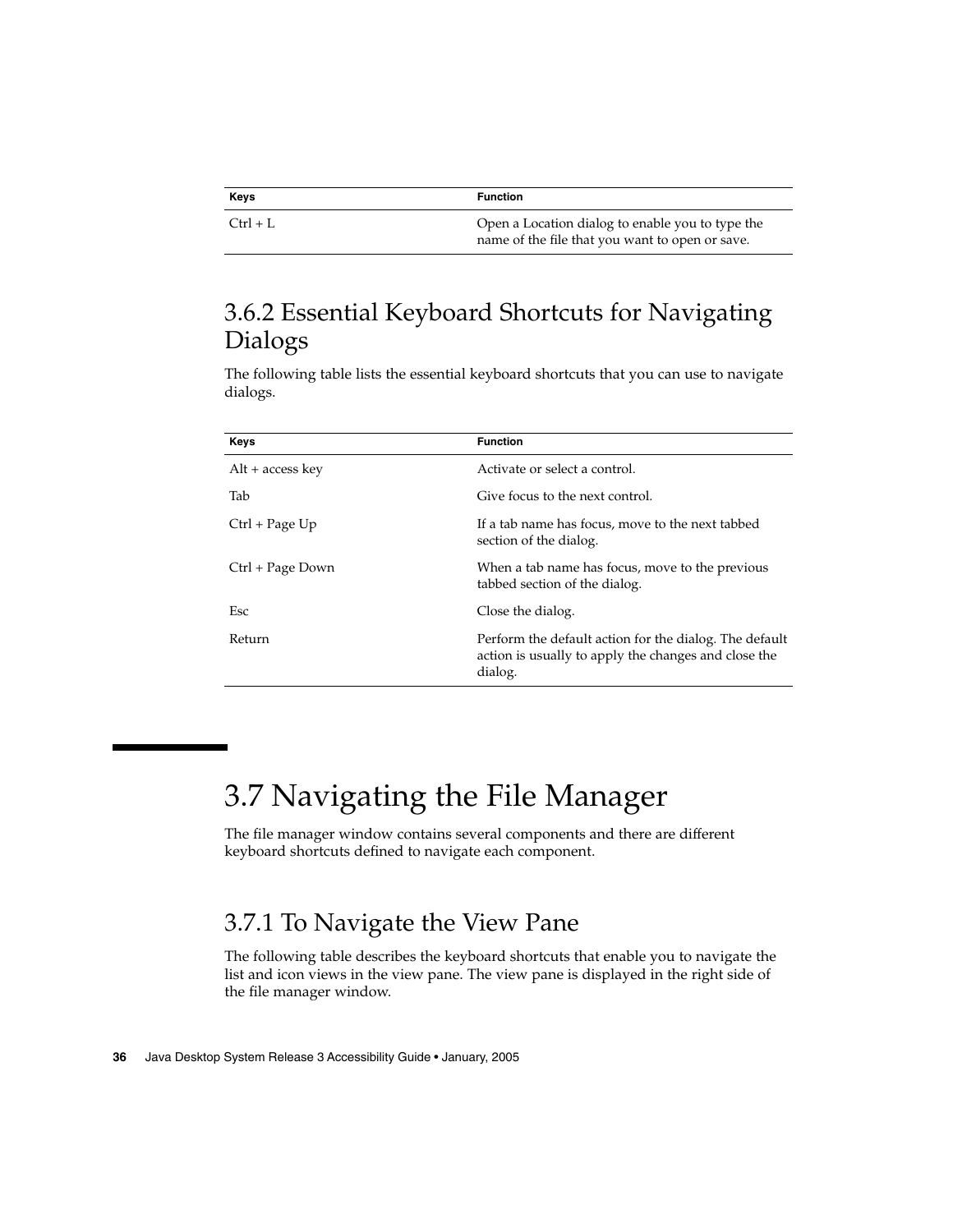| Keys                                                                             | <b>Function</b>                                                                                            |
|----------------------------------------------------------------------------------|------------------------------------------------------------------------------------------------------------|
| F6                                                                               | Switch focus between the side pane and the view<br>pane.                                                   |
| arrow keys                                                                       | Select the next or previous file or folder in the<br>direction of the arrow key.                           |
| $Ctrl + arrow$ keys                                                              | Give focus to the next or previous file or folder but<br>do not select the item.                           |
| spacebar                                                                         | Open the focused file or folder.                                                                           |
| A sequence of characters that matches<br>the first $n$ characters of a filename. | In an icon view, select the first file or folder that<br>starts with the specified sequence of characters. |

### 3.7.2 To Navigate the Side Pane

The following table describes the keyboard shortcuts that enable you to navigate the file manager side pane in general. The side pane is displayed on the left side of the file manager window.

| F6<br>Switch focus between the side pane and the view<br>pane. | Keys | <b>Function</b> |
|----------------------------------------------------------------|------|-----------------|
|                                                                |      |                 |
| $Shift + F10$<br>Open the side pane popup menu.                |      |                 |

# 3.8 Navigating Standard Elements and Controls

The following sections describe how to navigate and use standard user interface elements and controls from the keyboard.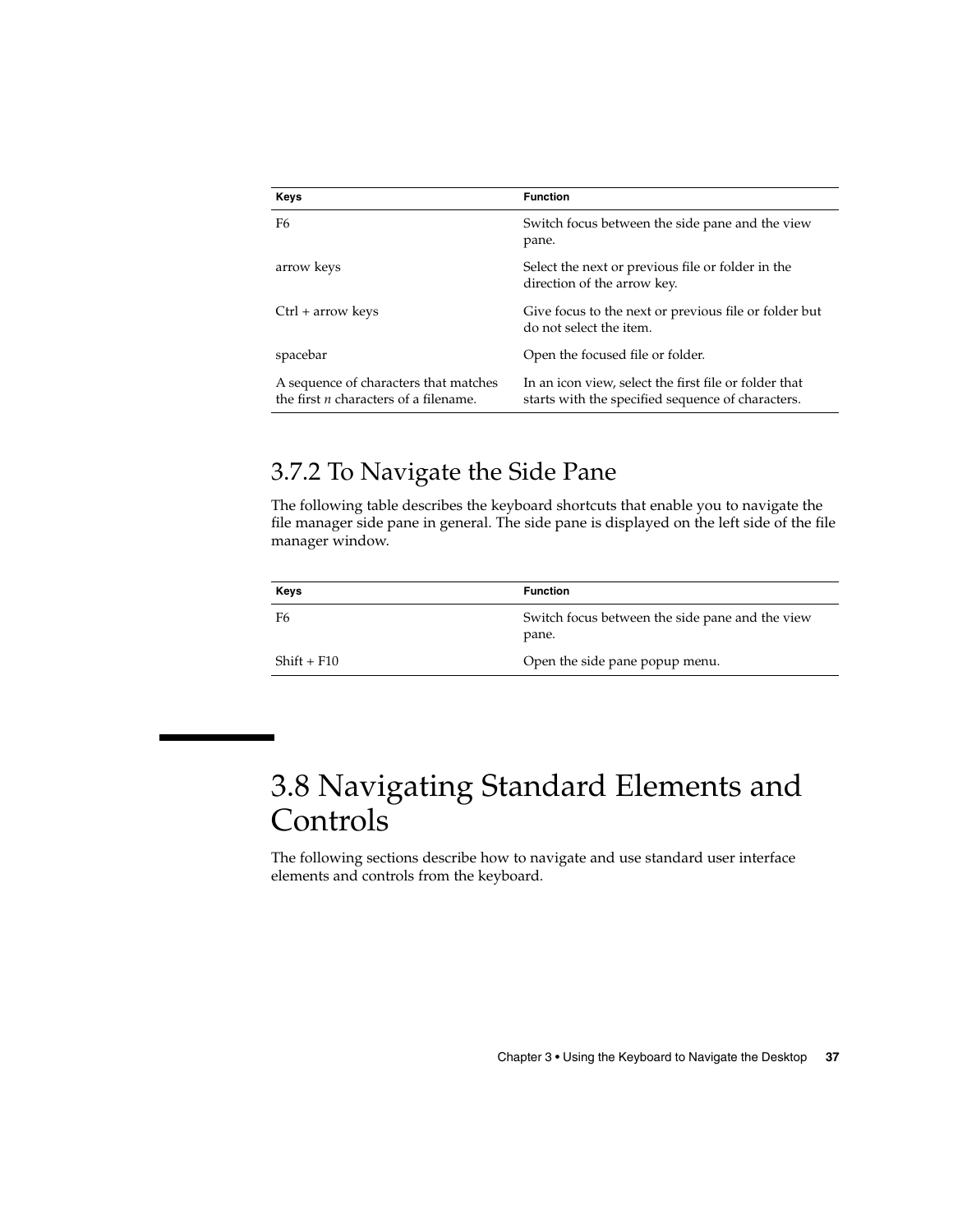### 3.8.1 To Navigate Menus

The following table lists the keyboard shortcuts that you can use to navigate menus.

| Keys                    | <b>Function</b>                                                                                                                                                                                    |
|-------------------------|----------------------------------------------------------------------------------------------------------------------------------------------------------------------------------------------------|
| up arrow and down arrow | Give focus to the next or previous menu item on a<br>menu.                                                                                                                                         |
| right arrow             | If the menu item that has focus is a submenu, open<br>the submenu and give focus to the first menu item<br>on the submenu.                                                                         |
|                         | If the menu item that has focus is not a submenu,<br>open the next menu on the menubar.                                                                                                            |
| left arrow              | If the menu item that has focus is a submenu item,<br>switch the focus back to the submenu.                                                                                                        |
|                         | If the menu item that has focus is not a submenu<br>item, open the previous menu on the menubar.                                                                                                   |
| Return                  | Select the focused menu item and close the open<br>menus.                                                                                                                                          |
| access key              | Select the menu item that is associated with the<br>access key and close the open menus.                                                                                                           |
| spacebar                | Select the focused menu item and close the open<br>menus except when the menu item is a check box or<br>radio button. If the menu item is a check box or<br>radio button, the menu does not close. |
| Esc                     | Close the open menus.                                                                                                                                                                              |

### 3.8.2 To Navigate Buttons

A button is a control that you use to start an action. Most buttons are rectangular and contain a text label.



**FIGURE 3–1** Sample Button

The following table lists the keyboard shortcuts that you can use to navigate buttons.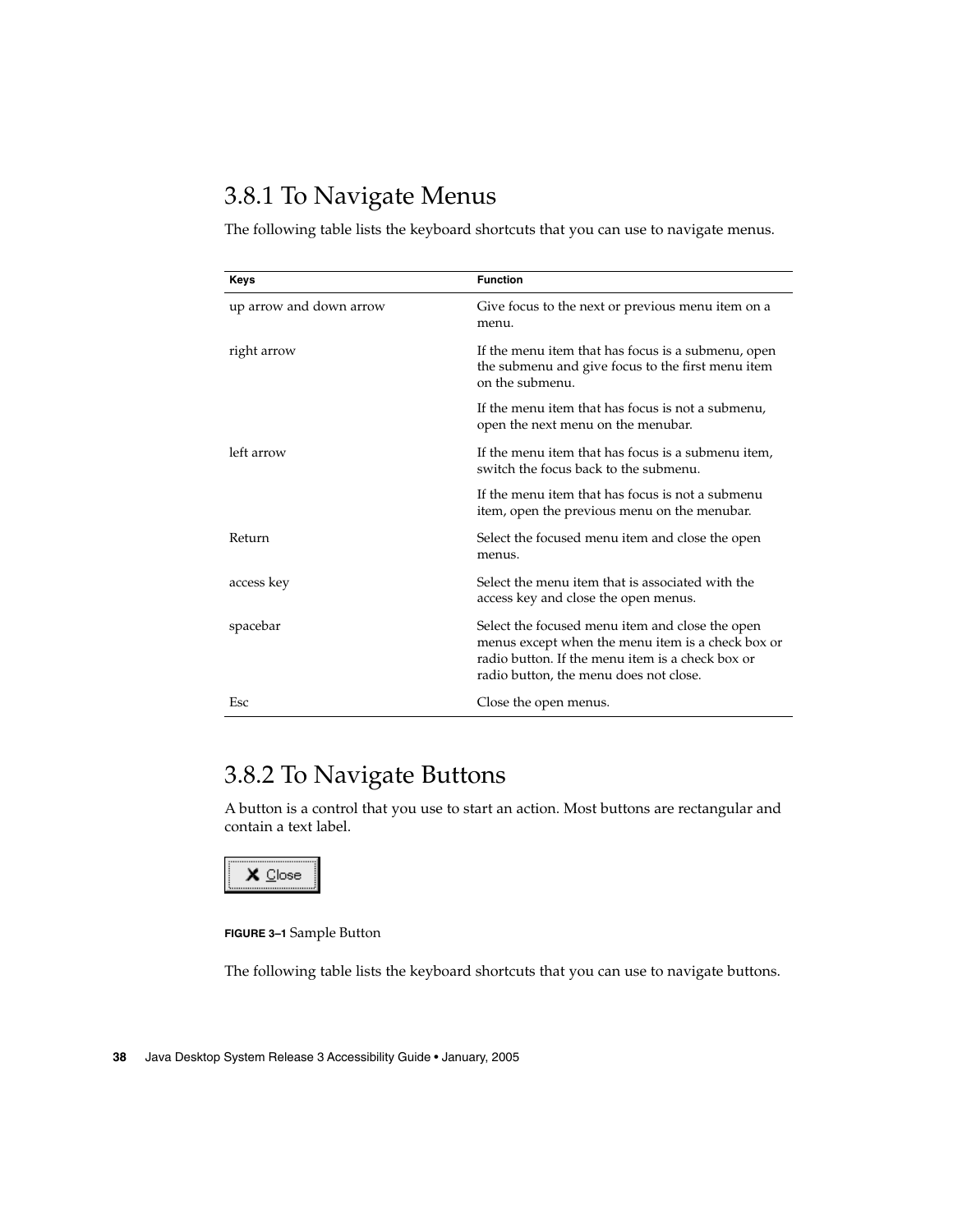| Keys     | <b>Function</b>                                                                                              |
|----------|--------------------------------------------------------------------------------------------------------------|
| spacebar | Activate the button that has focus. This is the<br>equivalent of clicking on the button.                     |
| Return   | Activate the button that has focus or, if no button<br>has focus, perform the default action for the dialog. |

### 3.8.3 To Navigate Radio Buttons

A radio button is a control that you use to select one of several mutually-exclusive options.

- Search from the beginning of the document
- Search from the cursor position

**FIGURE 3–2** Sample Radio Button

The following table lists the keyboard shortcuts that you can use to navigate a set of radio buttons.

| Select the next or previous radio button and deselect<br>the other radio buttons in the group. |
|------------------------------------------------------------------------------------------------|
|                                                                                                |

### 3.8.4 To Navigate Check Boxes

A check box is a control that you use to select or deselect an option.

 $\nabla$  Case sensitive

#### **FIGURE 3–3** Sample Check Box

The following table lists the keyboard shortcuts that you can use to navigate a check box.

| Keys     | <b>Function</b>                   |
|----------|-----------------------------------|
| spacebar | Select or deselect the check box. |

Chapter 3 • Using the Keyboard to Navigate the Desktop **39**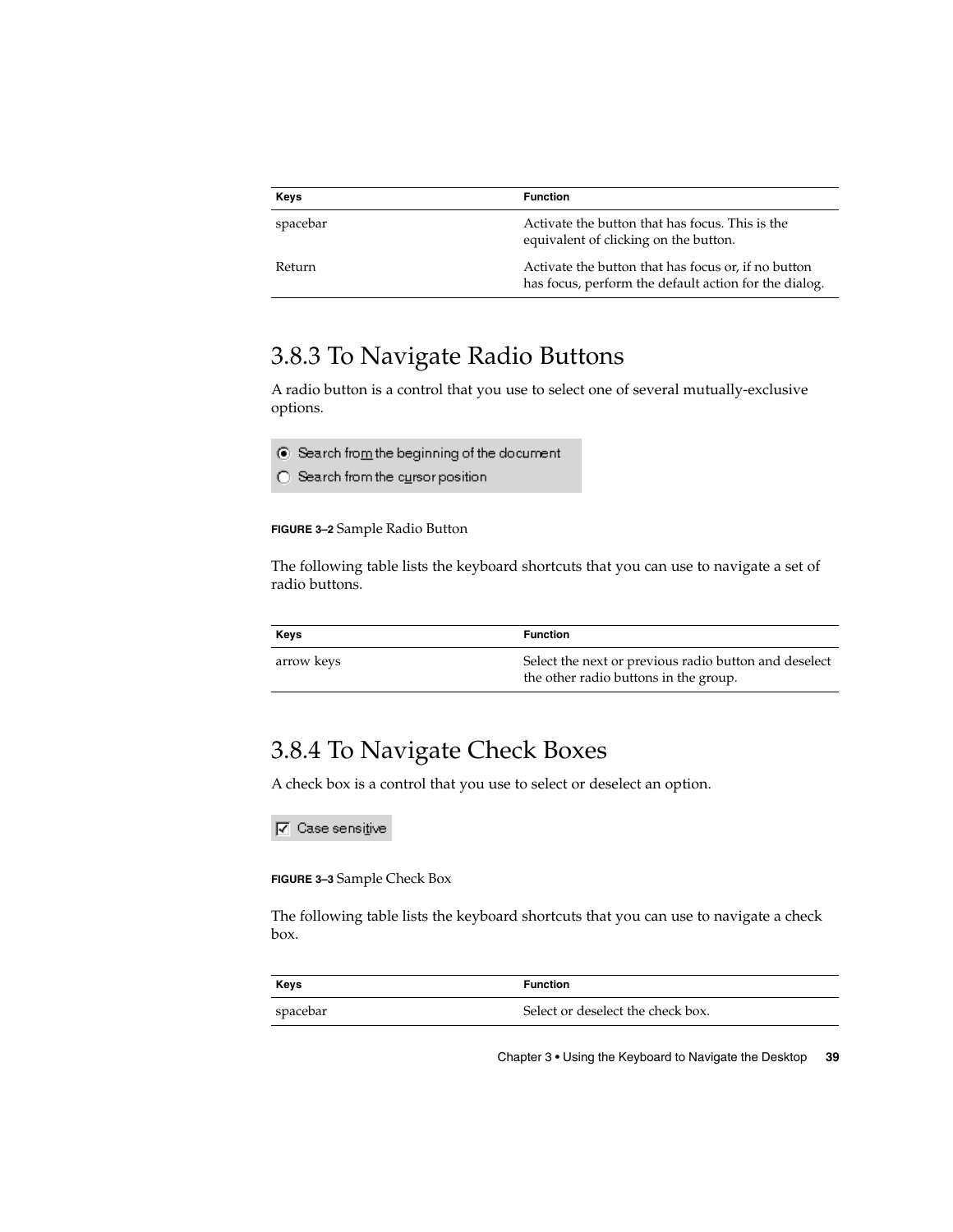### <span id="page-39-0"></span>3.8.5 To Navigate Text Boxes

Text boxes are controls in which you type text.

| <u>.</u> |  |
|----------|--|
|          |  |

**FIGURE 3–4** Sample Single Line Text Box

The following table lists the keyboard shortcuts that you can use to navigate a single line text box.

| Keys                                       | <b>Function</b>                                                                                                                                                               |
|--------------------------------------------|-------------------------------------------------------------------------------------------------------------------------------------------------------------------------------|
| left arrow                                 | Position the cursor one character to the left.                                                                                                                                |
| right arrow                                | Position the cursor one character to the right.                                                                                                                               |
| $Ctrl + left arrow$                        | Position the cursor at the start of the current word.<br>Press-and-hold Ctrl and continue to press left arrow<br>to position the cursor at the start of the previous<br>word. |
| $Ctrl + right arrow$                       | Position the cursor at the end of the current word.<br>Press-and-hold Ctrl and continue to press right<br>arrow to position the cursor at the end of the next<br>word.        |
| Home                                       | Position the cursor at the start of the line.                                                                                                                                 |
| End                                        | Position the cursor at the end of the line.                                                                                                                                   |
| Shift $+$ left arrow or right arrow        | Select one character at a time to the left or right of<br>the cursor.                                                                                                         |
| Shift + $Ctrl$ + left arrow or right arrow | Select one word at a time to the left or right of the<br>cursor.                                                                                                              |
| Shift + Home                               | Select all text to the left of the cursor.                                                                                                                                    |
| $Shift + End$                              | Select all text to the right of the cursor.                                                                                                                                   |
| $Ctrl + A$                                 | Select all text in the text box.                                                                                                                                              |

In addition to the keyboard shortcuts listed in the previous table, use the keyboard shortcuts in the following table to navigate multi-line text boxes.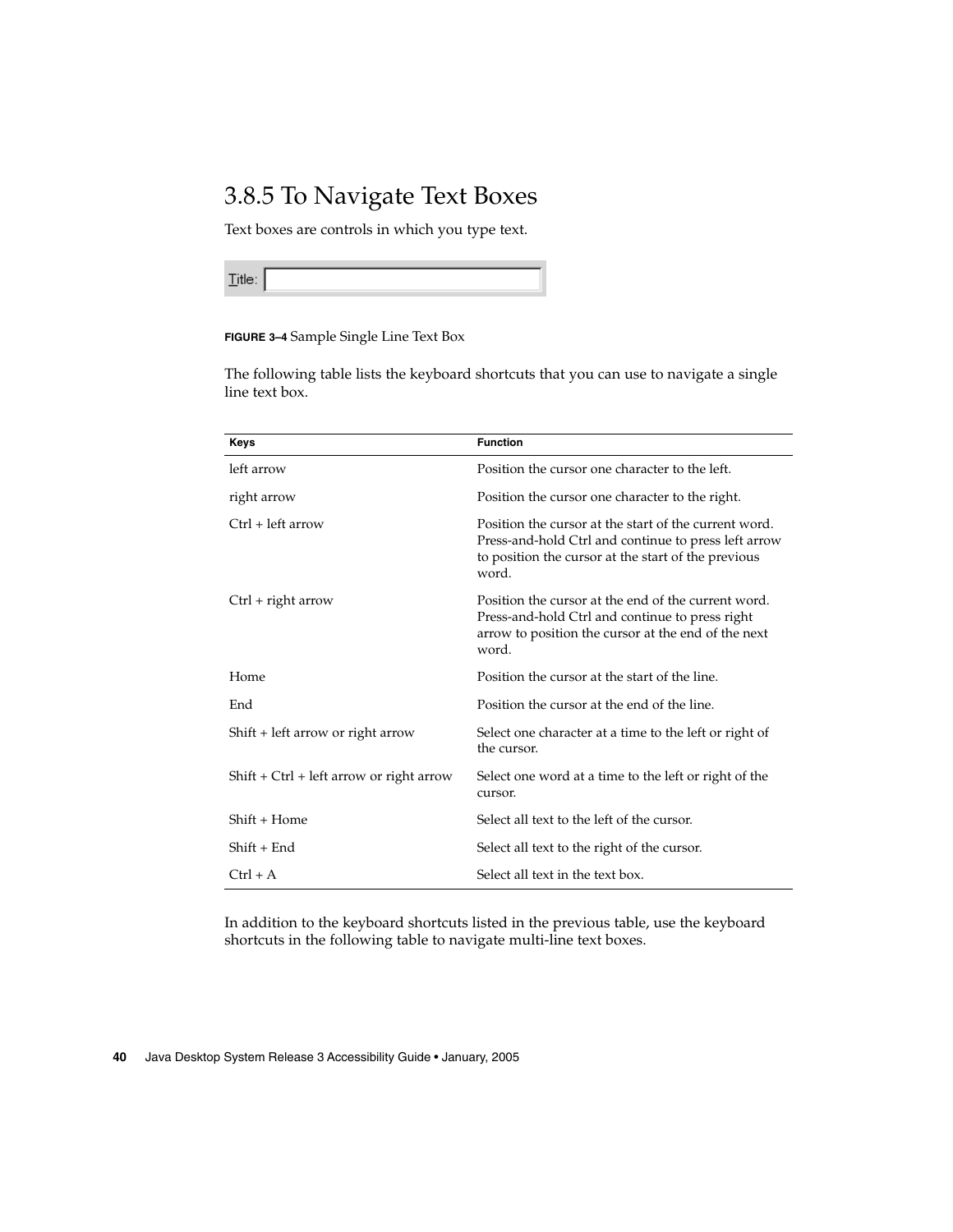| Keys                      | <b>Function</b>                                                                                                                                                                               |  |
|---------------------------|-----------------------------------------------------------------------------------------------------------------------------------------------------------------------------------------------|--|
| Page Up                   | Position the cursor at the top of the current view.<br>Press Page Up again to position the cursor at the top<br>of the previous view.                                                         |  |
| Page Down                 | Position the cursor at the end of the current view.<br>Press Page Down again to position the cursor at the<br>end of the previous view.                                                       |  |
| $Ctrl + up arrow$         | Position the cursor at the start of the current<br>paragraph. Press-and-hold Ctrl and continue to<br>press the up arrow key to position the cursor at the<br>start of the previous paragraph. |  |
| Ctrl + down arrow         | Position the cursor at the end of the current<br>paragraph. Press-and-hold Ctrl and continue to<br>press the down arrow key to position the cursor at<br>the end of the next paragraph.       |  |
| Ctrl + Page Up            | Position the cursor one view width to the left.                                                                                                                                               |  |
| Ctrl + Page Down          | Position the cursor one view width to the right.                                                                                                                                              |  |
| Ctrl + Home               | Position the cursor at the start of the text box.                                                                                                                                             |  |
| Ctrl + End                | Position the cursor at the end of the text box.                                                                                                                                               |  |
| Ctrl + Tab                | Give focus to the next control on the dialog.                                                                                                                                                 |  |
| Shift + Page Up           | Select the text to the start of the current view.<br>Press-and-hold Shift and continue to press Page Up<br>to extend the selection to the start of the previous<br>view.                      |  |
| Shift + Page Down         | Select the text to the end of the current view.<br>Press-and-hold Shift and continue to press Page<br>Down to extend the selection to the end of the next<br>view.                            |  |
| Shift + Home              | Select the text to the start of the line.                                                                                                                                                     |  |
| Shift + End               | Select the text to the end of the line.                                                                                                                                                       |  |
| $Shift + Crit + up arrow$ | Select the text to the start of the paragraph, then to<br>the start of the previous paragraph.                                                                                                |  |
| Shift + Ctrl + down arrow | Select the text to the end of the paragraph, then to<br>the end of the next paragraph.                                                                                                        |  |
| Shift + Ctrl + Home       | Select the text to the start of the text box.                                                                                                                                                 |  |
| Shift + Ctrl + End        | Select the text to the end of the text box.                                                                                                                                                   |  |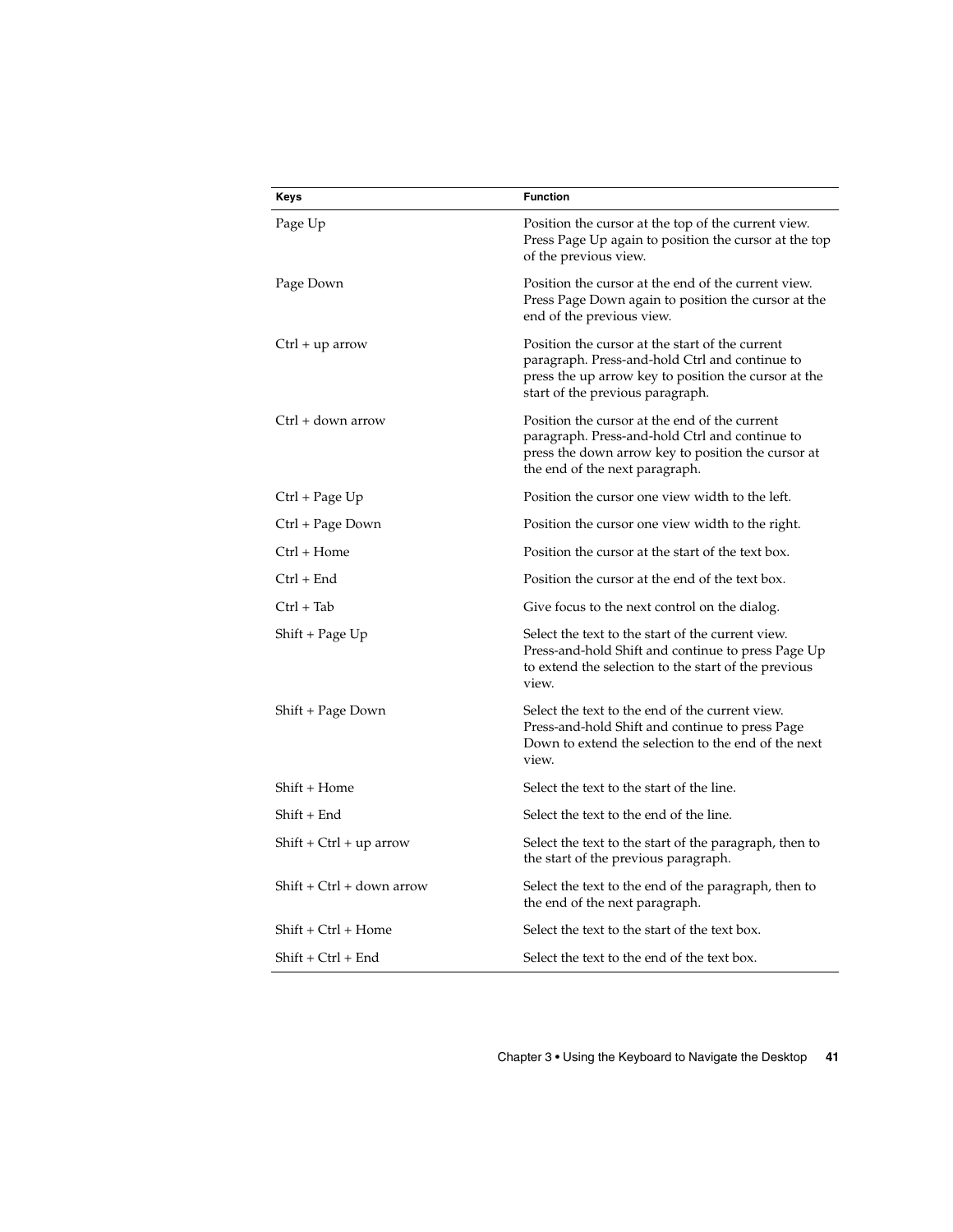### 3.8.6 To Navigate Spin Boxes

A spin box is a control that allows you to type a numeric value or select a value from a list of all possible values.

| Scrollback: 500 |  | ≑ <u>l</u> ines |
|-----------------|--|-----------------|
|                 |  |                 |

**FIGURE 3–5** Sample Spin Box

The keyboard shortcuts that you use to navigate the text box area of a spin box are listed in ["3.8.5 To Navigate Text Boxes"](#page-39-0) on page 40. The following table lists the keyboard shortcuts that you can use to navigate the up and down arrows in the spin box.

| Keys                   | <b>Function</b>                                                      |
|------------------------|----------------------------------------------------------------------|
| up arrow or down arrow | Increase or decrease the value of the spin box by a<br>small amount. |
| Page Up or Page Down   | Increase or decrease the value of the spin box by a<br>large amount. |

### 3.8.7 To Navigate Drop-Down Lists

A drop-down list is a control that you use to select one of several available items. The drop-down list contains a button that you use to display the available items.

| Scrollbar is: | On the right side $\left\vert \div\right\vert$ |  |
|---------------|------------------------------------------------|--|
|               |                                                |  |

**FIGURE 3–6** Sample Drop-Down List

The following table lists the keyboard shortcuts that you can use to navigate a drop-down list.

| <b>Keys</b> | <b>Function</b>                                                                                                                                                                                                                                              |
|-------------|--------------------------------------------------------------------------------------------------------------------------------------------------------------------------------------------------------------------------------------------------------------|
| spacebar    | This key performs one of the following functions:<br>$\blacksquare$ If the drop-down list is not open, this key opens<br>the drop-down list.<br>$\blacksquare$ If the drop-down list is open, this key accepts the<br>current selection and closes the list. |

**42** Java Desktop System Release 3 Accessibility Guide • January, 2005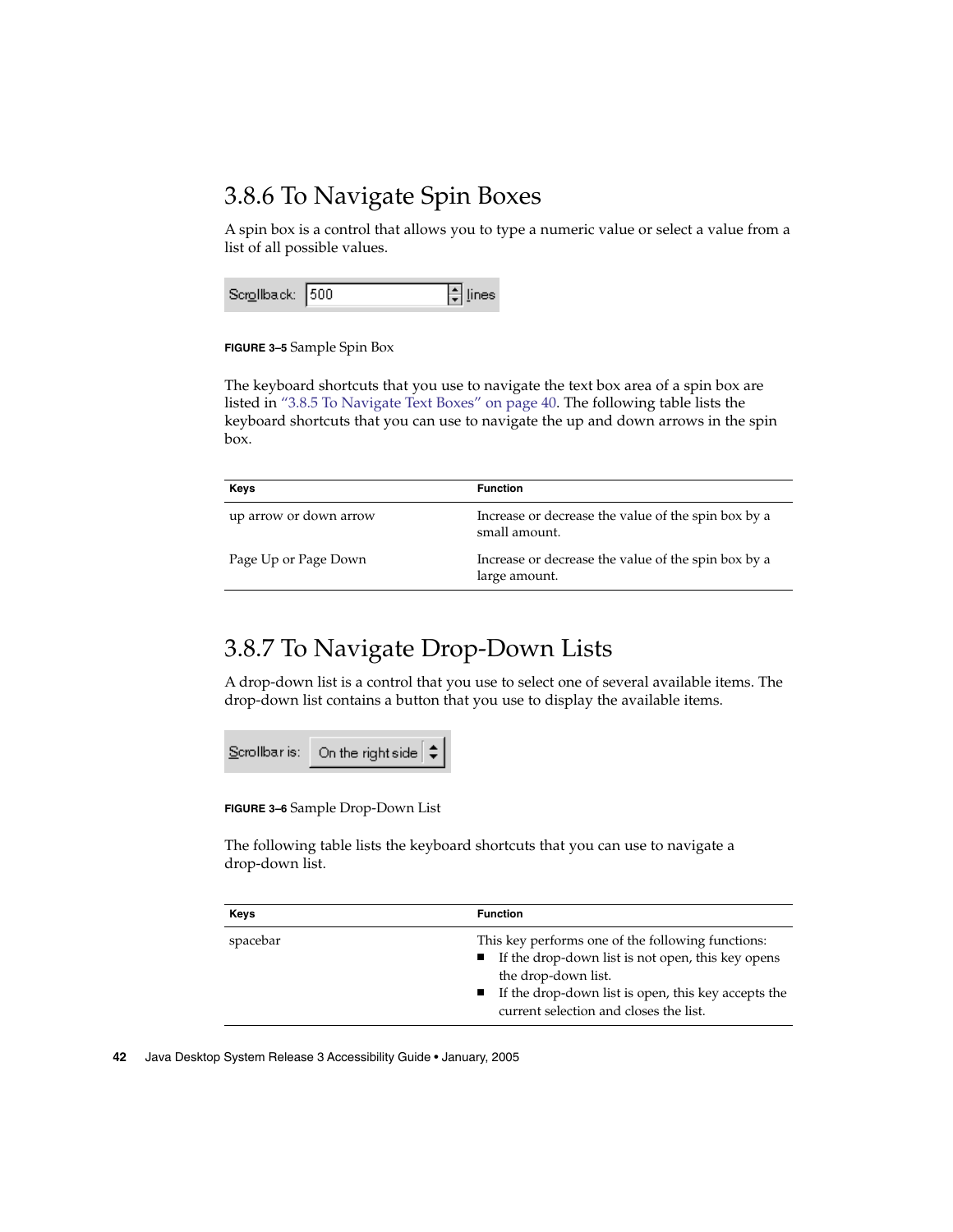| Keys       | <b>Function</b>                                |
|------------|------------------------------------------------|
| up arrow   | Select the previous list item.                 |
| down arrow | Select the next list item.                     |
| Esc        | Close the list without changing the selection. |

### 3.8.8 To Navigate Drop-Down Combination Boxes

A drop-down combination box is a text box with a drop-down list attached.

| of the control<br>$\overline{\phantom{a}}$ |  |  |
|--------------------------------------------|--|--|
|                                            |  |  |

**FIGURE 3–7** Sample Drop-Down Combination Box

When the text box has focus, use the keyboard shortcuts that are listed in ["3.8.5 To](#page-39-0) [Navigate Text Boxes"](#page-39-0) on page 40 to navigate the text box area. When the text box has focus, you can also use the keyboard shortcuts in the following table to navigate the drop-down list area.

| Keys                | <b>Function</b>                                                                  |
|---------------------|----------------------------------------------------------------------------------|
| up arrow            | Select the previous item from the drop-down list<br>without displaying the list. |
| down arrow          | Select the next item from the drop-down list without<br>displaying the list.     |
| $Ctrl + down arrow$ | Open the drop-down list.                                                         |

When the drop-down list has focus, you can use the keyboard shortcuts that are listed in the following table to navigate the drop-down list.

| Keys       | <b>Function</b>                                      |
|------------|------------------------------------------------------|
| up arrow   | Select the previous list item.                       |
| down arrow | Select the next list item.                           |
| Home       | Select the first item on the list.                   |
| End        | Select the last item on the list.                    |
| Page Up    | Select the item at the top of the current list view. |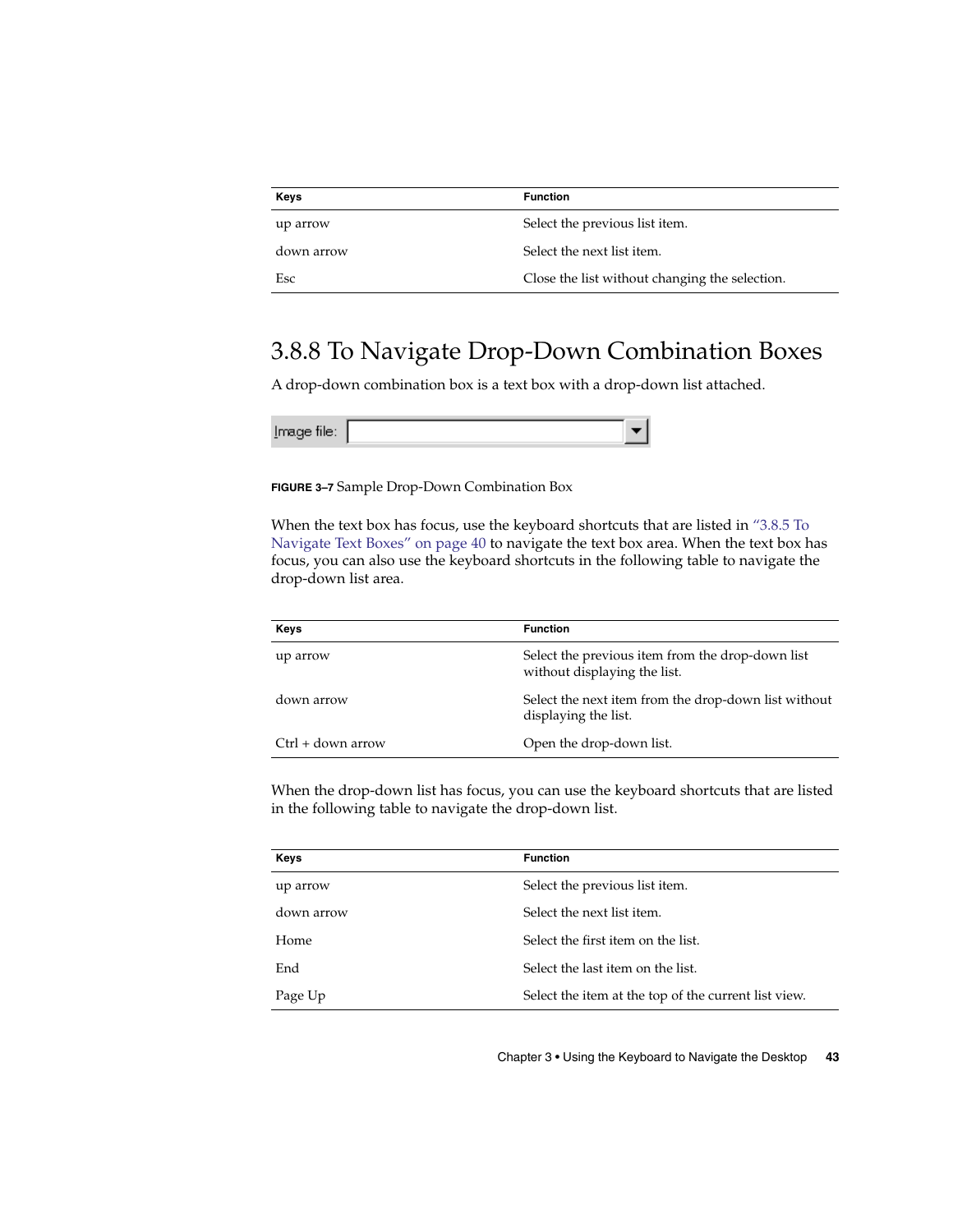| Keys             | <b>Function</b>                                               |
|------------------|---------------------------------------------------------------|
| Page Down        | Select the item at the bottom of the current list view.       |
| spacebar         | Accept the current selection and close the<br>drop-down list. |
| $Ctrl + Page Up$ | Scroll to the left of the list, if required.                  |
| Ctrl + Page Down | Scroll to the right of the list, if required.                 |

### 3.8.9 To Navigate Sliders

A slider is a control that you use to set a value in a continuous range of values.

| Delay (sec): |  |
|--------------|--|

#### **FIGURE 3–8** Sample Slider

The following table describes the keyboard shortcuts that you can use to navigate a slider.

| <b>Keys</b>               | <b>Function</b>                                  |
|---------------------------|--------------------------------------------------|
| left arrow or up arrow    | Move the slider left or up by a small amount.    |
| right arrow or down arrow | Move the slider right or down by a small amount. |
| Page Up                   | Move the slider left or up a large amount.       |
| Page Down                 | Move the slider right or down a small amount.    |
| Home                      | Move the slider to the maximum value.            |
| End                       | Move the slider to the minimum value.            |

### 3.8.10 To Navigate Tabbed Sections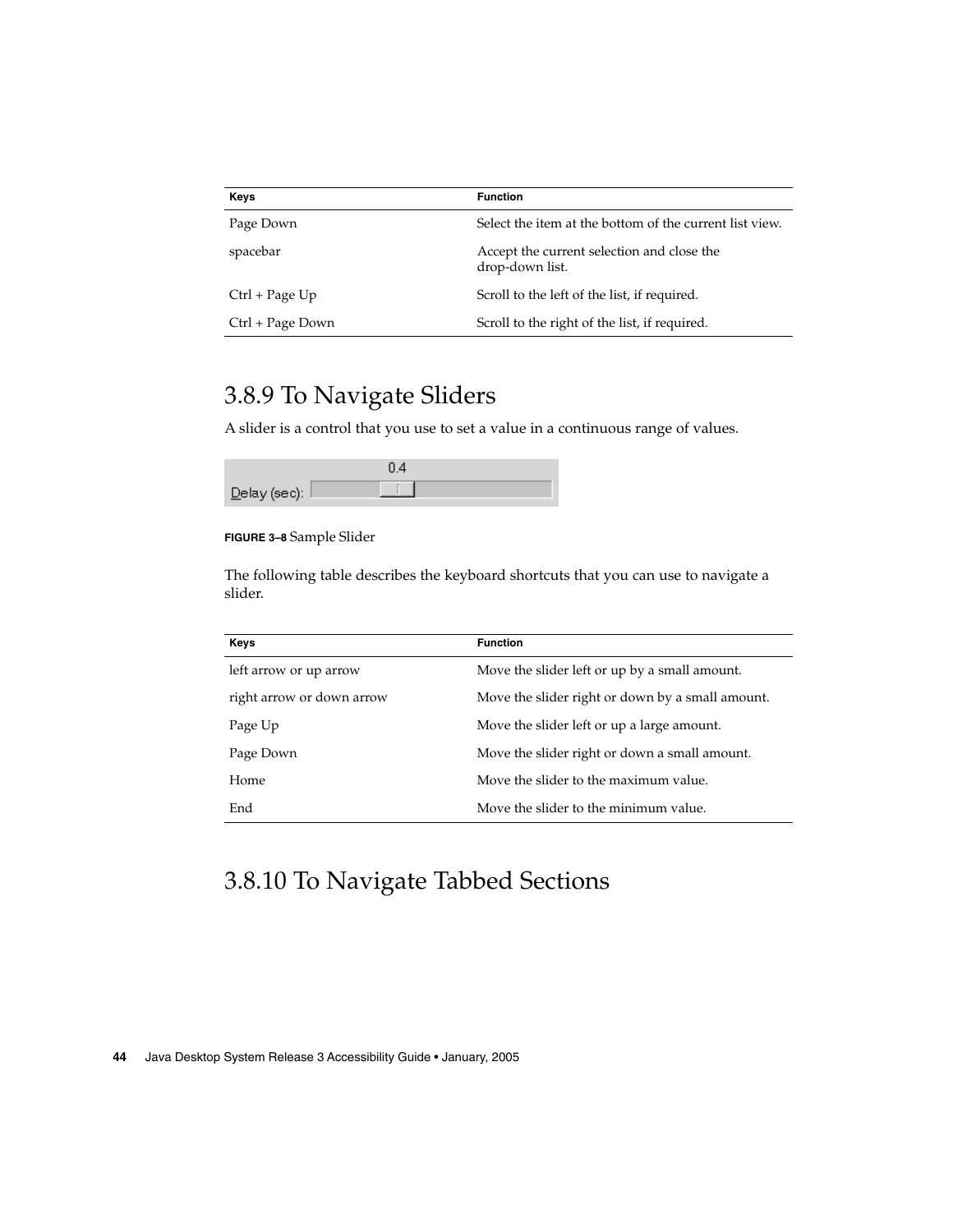| Editing profile "Default"                                                                                                                             |                                                                            |
|-------------------------------------------------------------------------------------------------------------------------------------------------------|----------------------------------------------------------------------------|
|                                                                                                                                                       | General   Title and Command   Colors   Effects   Scrolling   Compatibility |
| Profile name: Default                                                                                                                                 |                                                                            |
| $\overline{\phantom{a}}$ Use the same font as other applications                                                                                      |                                                                            |
|                                                                                                                                                       | monospace                                                                  |
| Profile joon:                                                                                                                                         |                                                                            |
| $\nabla$ Allow bold text                                                                                                                              | $\nabla$ Show menubar by default in new terminals                          |
| <b>▽</b> Cursor blinks                                                                                                                                | $\nabla$ Terminal bell                                                     |
| Select-by-word characters:  -A-Za-z0-9,./?%&#:_</td><td></td></tr><tr><td></td><td></td></tr><tr><td>Help</td><td><br>Close</td></tr></tbody></table> |                                                                            |

**FIGURE 3–9** Sample Dialog with Tabbed Sections

Windows and dialogs are sometimes divided into logical sections that are displayed one section at a time on the window or dialog. The divisions are called tabbed sections that are identified by a tab with a text label.

The following table lists the keyboard shortcuts that you can use to navigate the tabbed sections of a window or dialog when a tab name has focus.

| <b>Keys</b>                   | <b>Function</b>                                                  |
|-------------------------------|------------------------------------------------------------------|
| left arrow                    | Give focus to the previous tabbed section.                       |
| right arrow                   | Give focus to the next tabbed section.                           |
| Tab or<br>$Ctrl + down arrow$ | Give focus to the first control on the active tabbed<br>section. |

The following table lists the keyboard shortcuts that you can use to navigate the tabbed sections of a window or dialog when a control on a tabbed section has focus.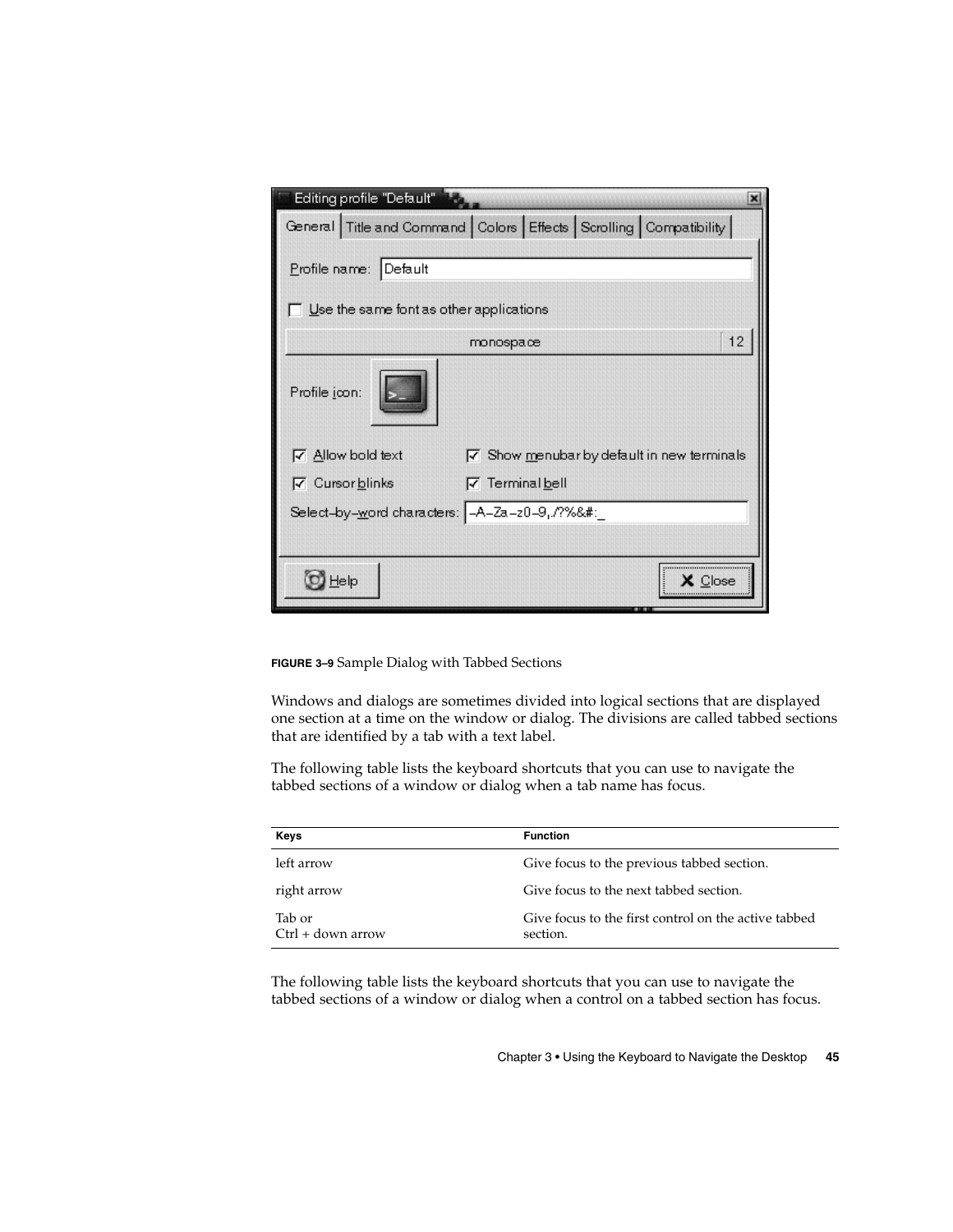<span id="page-45-0"></span>

| <b>Keys</b>                                     | <b>Function</b>                                                                                          |
|-------------------------------------------------|----------------------------------------------------------------------------------------------------------|
| $Ctrl + Page Up or Ctrl + Alt + Page Up$        | Give focus to the previous tabbed section.                                                               |
|                                                 | This keyboard shortcut does not work if the focused<br>control uses Ctrl+ Page Up for another purpose.   |
| $Ctrl + Page Down or Ctrl + Alt + Page$<br>Down | Give focus to the next tabbed section.                                                                   |
|                                                 | This keyboard shortcut does not work if the focused<br>control uses Ctrl+ Page Down for another purpose. |
| $Ctrl + Tab$                                    | Give focus to the next control outside the tabbed<br>sections.                                           |

### 3.8.11 To Navigate Lists

The following table lists the keyboard shortcuts that you can use to navigate multi-column lists when a column header has focus.

| <b>Keys</b>               | <b>Function</b>                                                                  |
|---------------------------|----------------------------------------------------------------------------------|
| left arrow or right arrow | Give focus to the previous or next column header.                                |
| spacebar                  | Activate the header. This action usually sorts the list<br>by the column header. |
| Tab                       | Give focus to the list contents.                                                 |

The following table lists the keyboard shortcuts that you can use to navigate lists when the contents of the list has focus.

| Keys       | <b>Function</b>                                                                                                                     |
|------------|-------------------------------------------------------------------------------------------------------------------------------------|
| arrow keys | Select the next or previous row or column.                                                                                          |
| Page Up    | Select the top row of the list contents that are in<br>view. Press Page Up again to select the top row of<br>the previous view.     |
| Page Down  | Select the bottom row of the list contents that are in<br>view. Press Page Down again to select the bottom<br>row of the next view. |
| Home       | Select the first row in the list.                                                                                                   |
| End        | Select the last row in the list.                                                                                                    |

**46** Java Desktop System Release 3 Accessibility Guide • January, 2005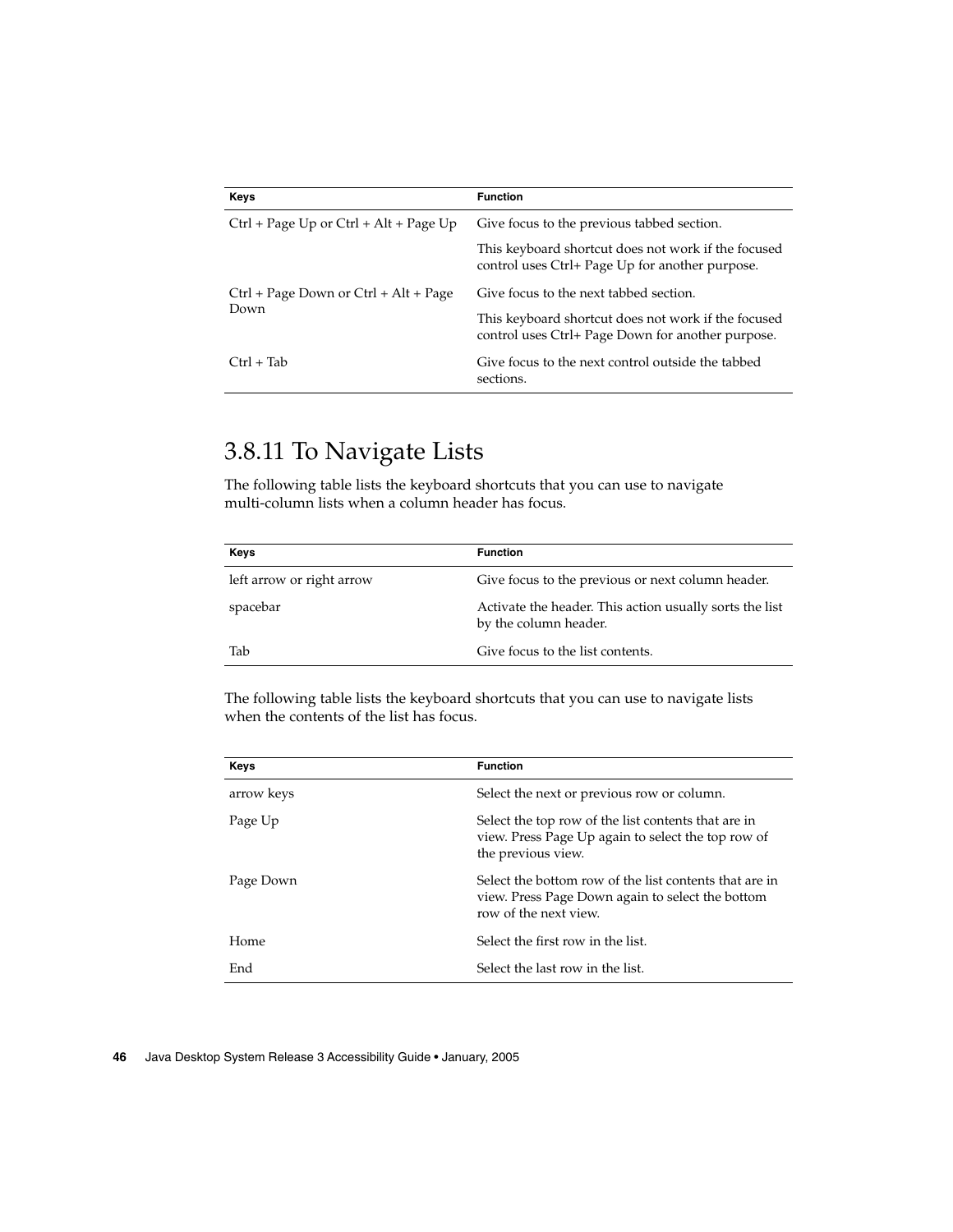| Keys               | <b>Function</b>                                                                                                      |
|--------------------|----------------------------------------------------------------------------------------------------------------------|
| Shift + arrow keys | For lists that support multi-line selections, add the<br>next or previous row or column to the current<br>selection. |
|                    | For lists that only allow single line selections, select<br>the next or previous row or column.                      |
| Shift + Page Up    | Select all the rows between the current selection and<br>the top row of the view.                                    |
| Shift + Page Down  | Select all the rows between the current selection and<br>the bottom row of the view.                                 |
| Shift + Home       | Select all the rows between the current selection and<br>the first row in the list.                                  |
| $Shift + End$      | Select all the rows between the current selection and<br>the last row in the list.                                   |
| Ctrl + arrow keys  | Give focus to the next row or column but do not<br>extend the selection.                                             |
| Ctrl + Page Up     | Give focus to the top row in the view but do not<br>extend the selection.                                            |
| Ctrl + Page Down   | Give focus to the bottom row in the view but do not<br>extend the selection.                                         |
| Ctrl + Home        | Give focus to the first row in the list but do not<br>extend the selection.                                          |
| $Ctrl + End$       | Give focus to the last row in the list but do not<br>extend the selection.                                           |
| Return             | Activate the item.                                                                                                   |
| $Ctrl + A$         | For lists that support multiline selections, select all<br>rows in the list.                                         |
| $Shift + Tab$      | Give focus to the column header, if applicable.                                                                      |

### 3.8.12 To Navigate Trees

A tree is a user interface control that contains sections that you can expand and collapse. A tree usually represents a hierarchical structure.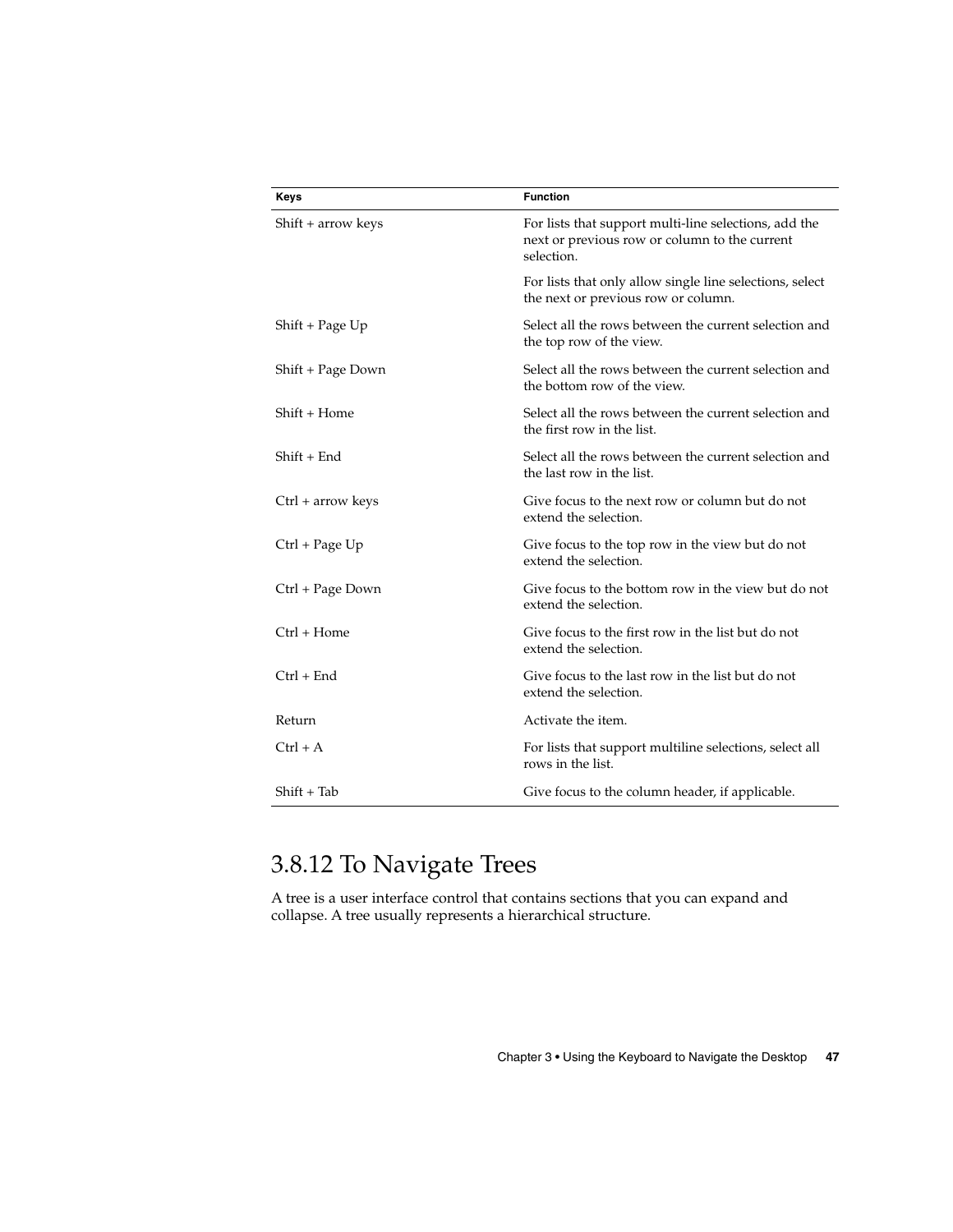| Cat <u>e</u> gories: |                         |  |
|----------------------|-------------------------|--|
|                      | D Editor                |  |
|                      | $\triangledown$ Print   |  |
|                      | Page                    |  |
|                      | Fonts                   |  |
|                      | $\triangledown$ Plugins |  |
|                      | Manager                 |  |
|                      |                         |  |
|                      |                         |  |

**FIGURE 3–10** Sample Tree Structure

To navigate trees, you can use the same keyboard shortcuts that are listed in ["3.8.11 To](#page-45-0) [Navigate Lists"](#page-45-0) on page 46. In addition, the following table lists the keyboard shortcuts you can use for the tree items.

| Keys              | <b>Function</b>                                                                           |
|-------------------|-------------------------------------------------------------------------------------------|
| $+$ (plus)        | Expand the focused item.                                                                  |
| - (minus)         | Collapse the focused item.                                                                |
| <b>Back Space</b> | Select the parent item.                                                                   |
| $Ctrl + F$        | Display a search dialog. You can type the name of<br>the tree item that you want to find. |

# 3.9 Customizing Your Keyboard **Shortcuts**

Use the Keyboard Shortcuts preference tool to display the default keyboard shortcuts that you use to navigate the Java Desktop System. You can customize the default keyboard shortcuts to meet your requirements. You can also create hot keys. Hot keys are keyboard shortcuts that start applications.

To start the Keyboard Shortcuts preference tool, click Launch, then choose Preferences → Desktop Preferences → Keyboard → Shortcuts. The **Desktop shortcuts** table lists the keyboard shortcut that is associated with each action.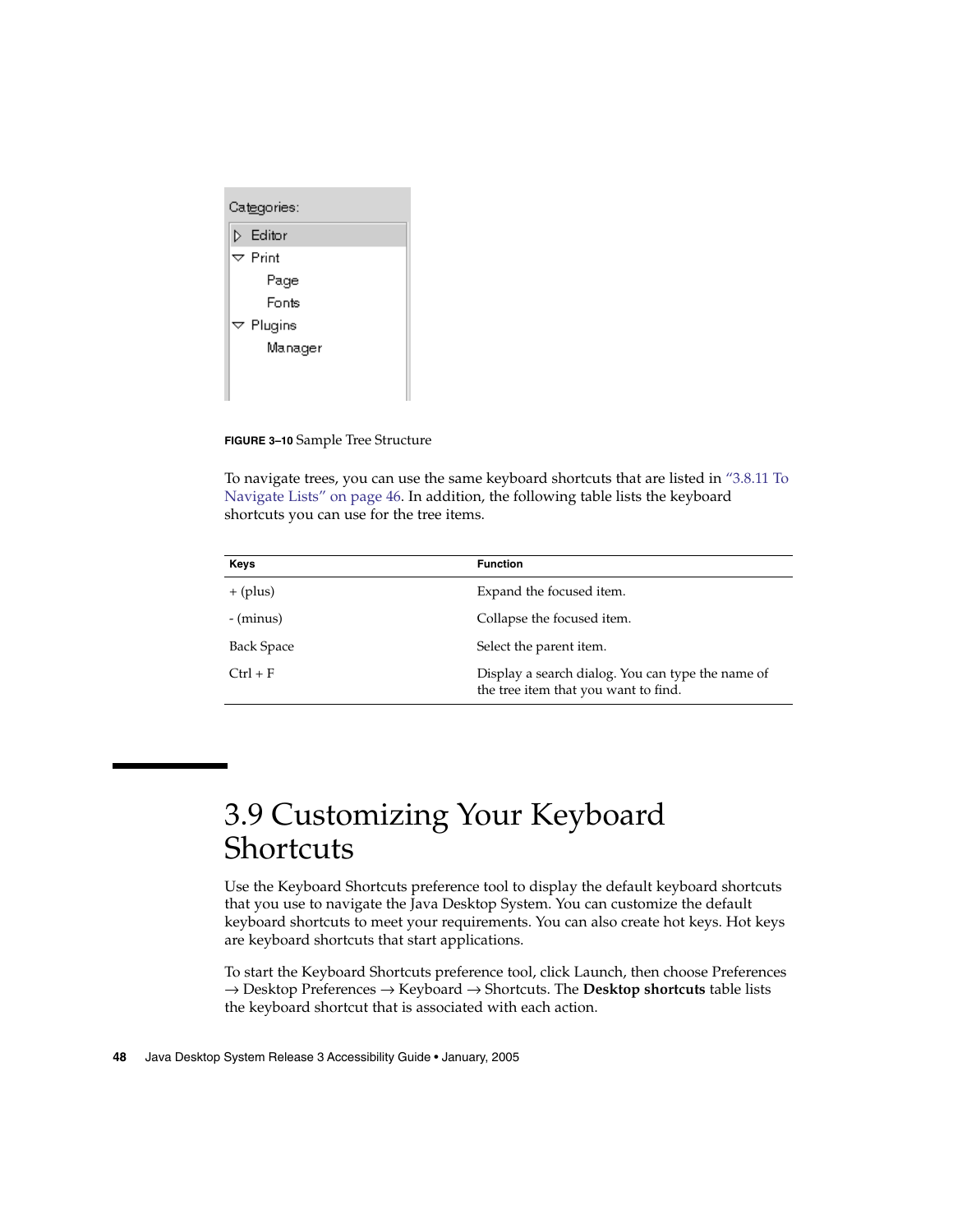### 3.9.1 To Customize Keyboard Shortcuts on a Solaris System

To customize a keyboard shortcut, perform the following steps:

- 1. Click on the action for which you want to customize the keyboard shortcut. The row is highlighted.
- 2. Click on the keyboard shortcut in the **Shortcut** column. The text "Type a new accelerator, or press Backspace to clear" is displayed in the Shortcut column.
- 3. Press the keys that you want to associate with the action. The new keyboard shortcut is displayed in the **Shortcut** column.

To disable a keyboard shortcut, perform the following steps:

- 1. Click on the action for which you want to disable the keyboard shortcut. The row is highlighted.
- 2. Click on the keyboard shortcut in the **Shortcut** column. The text "Type a new accelerator, or press Backspace to clear" is displayed in the Shortcut column.
- 3. Press Back Space. The keyboard shortcut is disabled.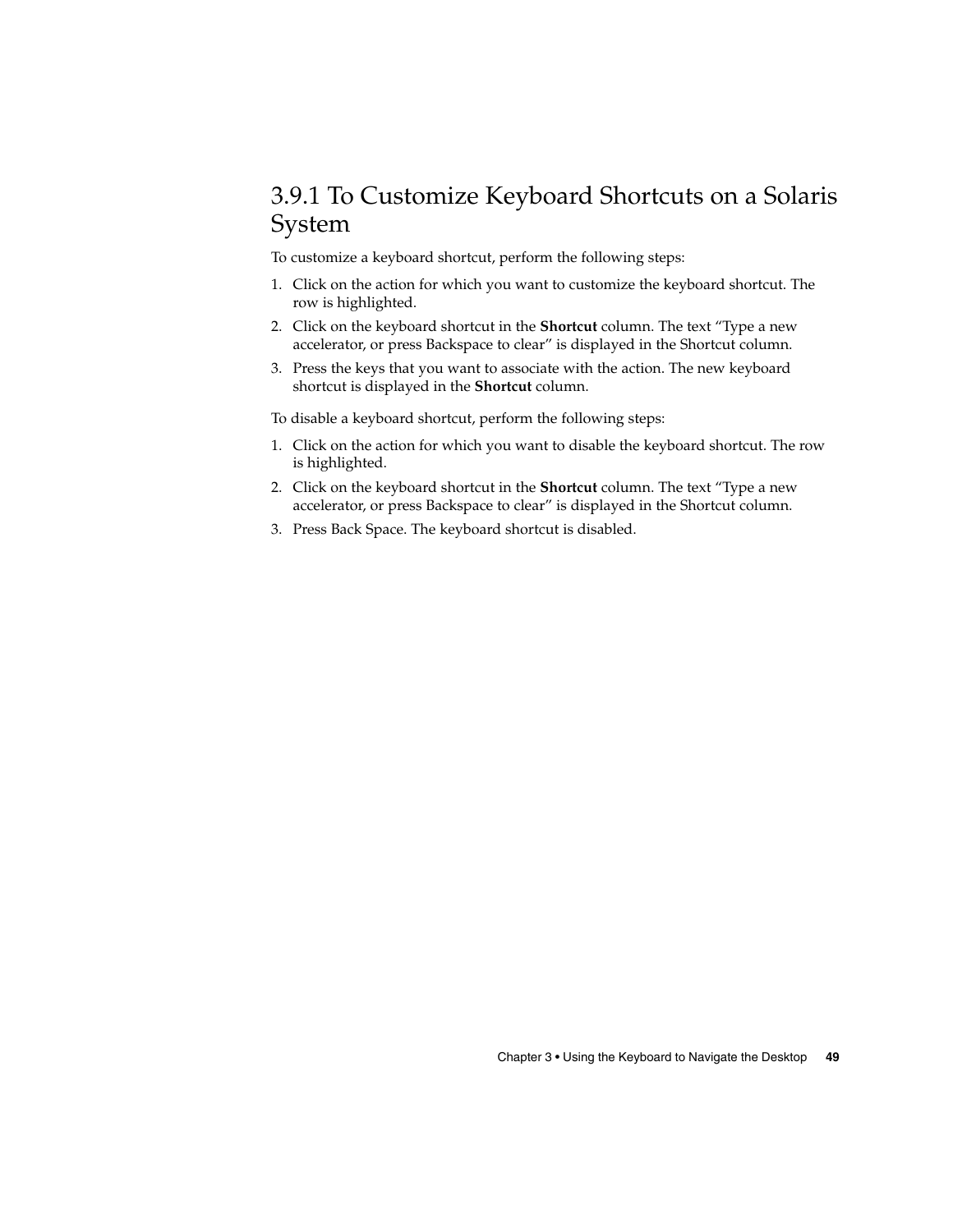Java Desktop System Release 3 Accessibility Guide • January, 2005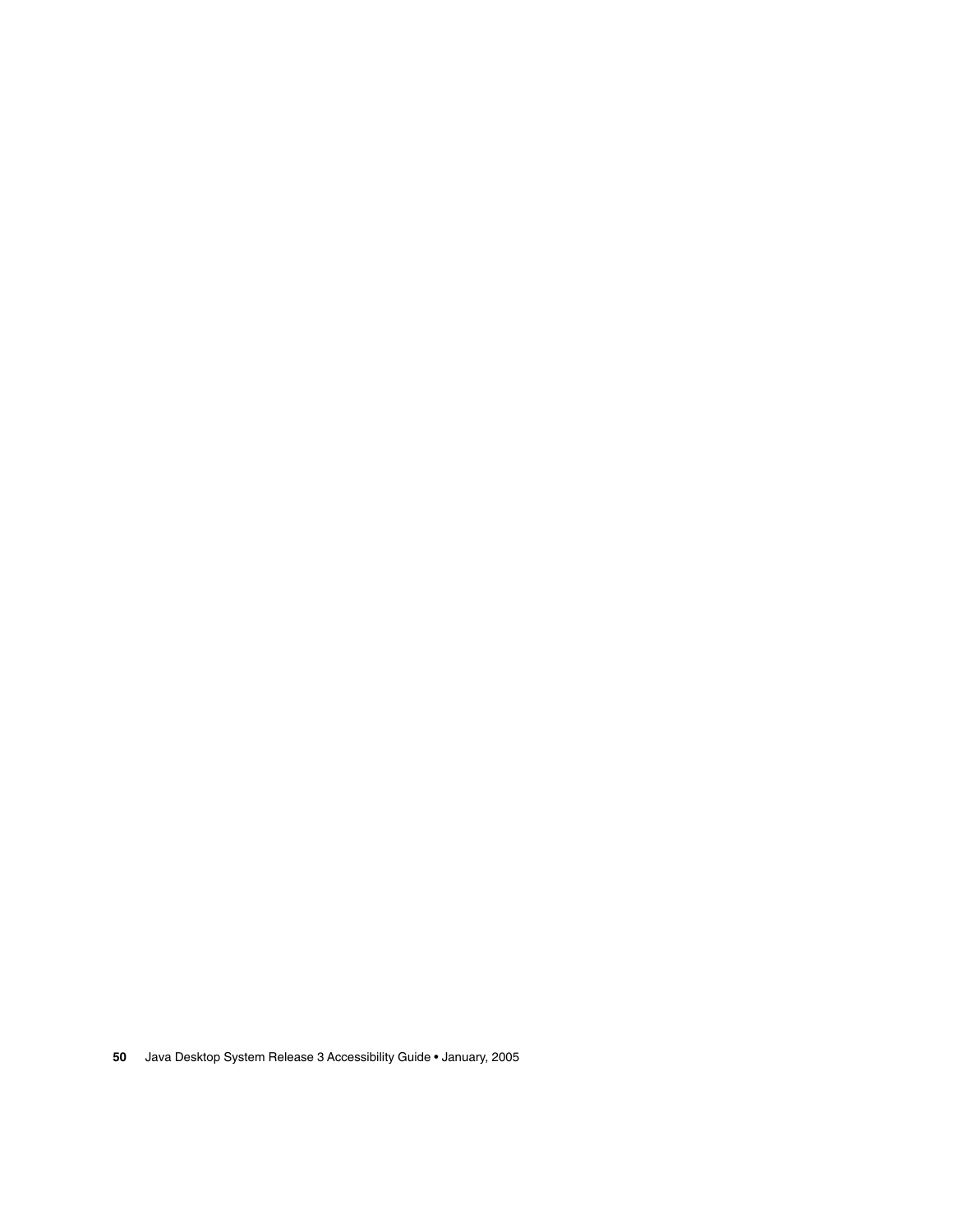#### CHAPTER **4**

# Customizing the Appearance of the Desktop

This chapter describes the methods you can use to change the appearance of the Java Desktop System to enhance the accessibility of the desktop for users with visual impairments.

### 4.1 Customization Options

There are a number of methods to enable you to customize the appearance of the Java Desktop System to suit your specific needs, as follows:

#### Themes

Themes are the most effective way to change the appearance of the desktop in a consistent manner. See ["4.2 Using Themes to Customize the Desktop"](#page-51-0) on page 52 for more information about themes and how to use themes to achieve the type of desktop environment that you require.

Desktop and application-specific configuration settings

You can customize different components of the desktop individually to achieve the display settings that you require. You can configure the desktop and applications in addition to using themes or as an alternative to using themes. See ["4.3 Customizing](#page-55-0) [Specific Components of the Desktop"](#page-55-0) on page 56 for more information.

The following table summarizes the changes that you can make to the Java Desktop System and where you can make the changes. This guide does not provide detailed instructions about how to customize the desktop. For detailed instructions about how to use the customization tools that the desktop provides, refer to the Help for each tool or to the *Java Desktop System Release 3 User Guide*.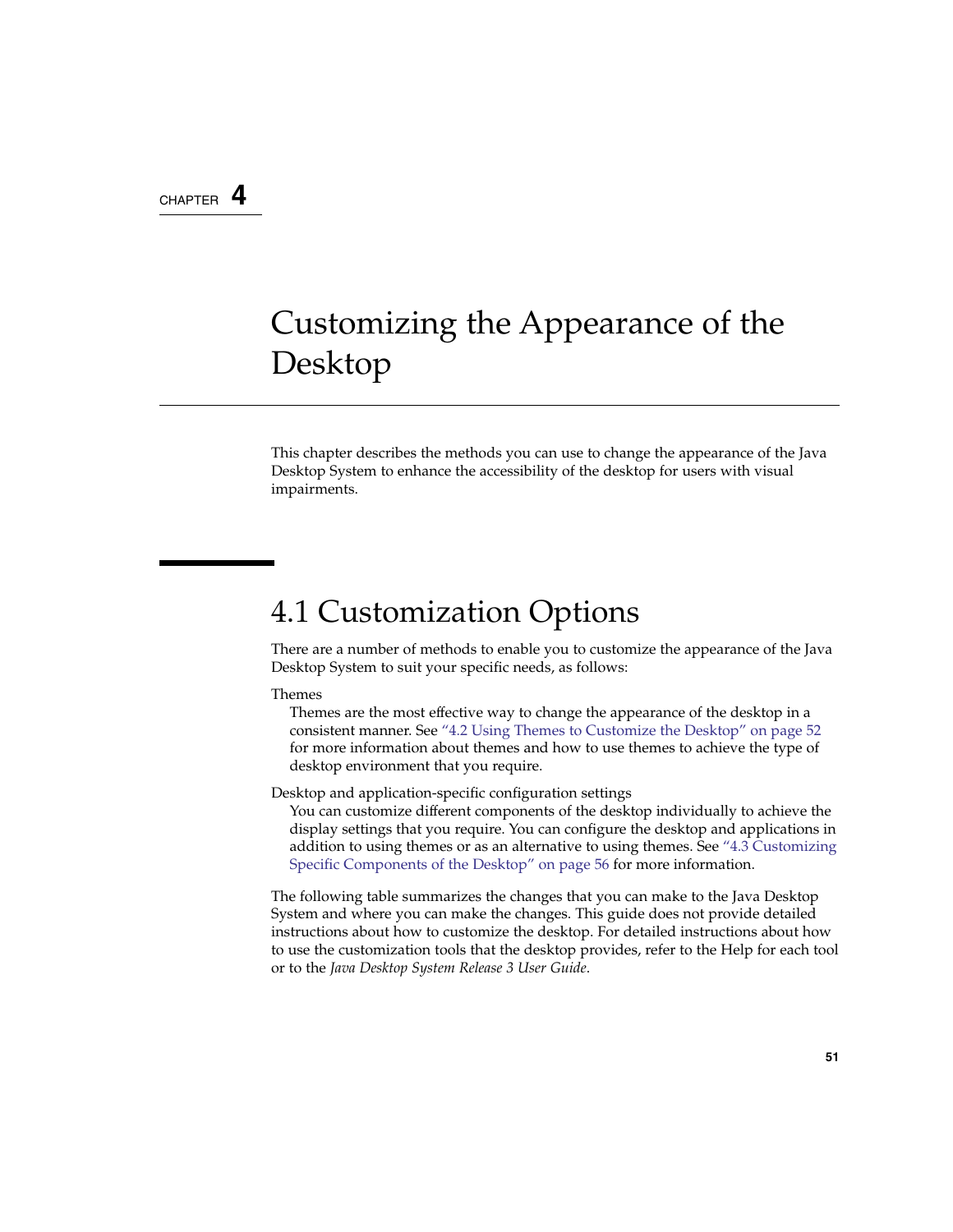<span id="page-51-0"></span>

| To change the                                                                                                                                                                          | Use                                                                                                     |
|----------------------------------------------------------------------------------------------------------------------------------------------------------------------------------------|---------------------------------------------------------------------------------------------------------|
| Overall appearance of the desktop to use high contrast colors, low The Theme preference tool.<br>contrast colors, or large print.                                                      |                                                                                                         |
| Appearance of the desktop background only.                                                                                                                                             | The Desktop Background<br>preference tool and the file<br>manager Backgrounds and<br>Emblems menu item. |
| Font displayed on the desktop background and in all desktop<br>applications.                                                                                                           | The Font preference tool.                                                                               |
| Default font settings of the Text Editor or Terminal application. By<br>default, these applications use the default application font that is<br>specified in the Font preference tool. | The <b>Preferences</b> dialog for<br>the application.                                                   |

## 4.2 Using Themes to Customize the Desktop

This section describes how to use themes to customize the appearance of the Java Desktop System.

#### 4.2.1 Introduction to Themes

A theme is a group of coordinated settings that specifies how a desktop component or a group of desktop components appears. You can use themes to modify and control the appearance of the desktop in a consistent manner. When you apply a theme, the system modifies many desktop components simultaneously to achieve the desired effect. For example, if you apply a theme that increases the font size across the desktop, the theme also modifies the size of panels and icons on the desktop for optimum compatibility with the font size.

A theme contains settings that affect different parts of the desktop as follows:

Controls The controls setting for a theme determines the visual appearance of all windows, applications, panels, and panel applications. The controls setting also determines the visual appearance of the GNOME-compliant interface items that appear on windows, applications, panels, and panel applications, such as menus, icons, and buttons. Some of the controls options that are available in the desktop are designed for special accessibility needs.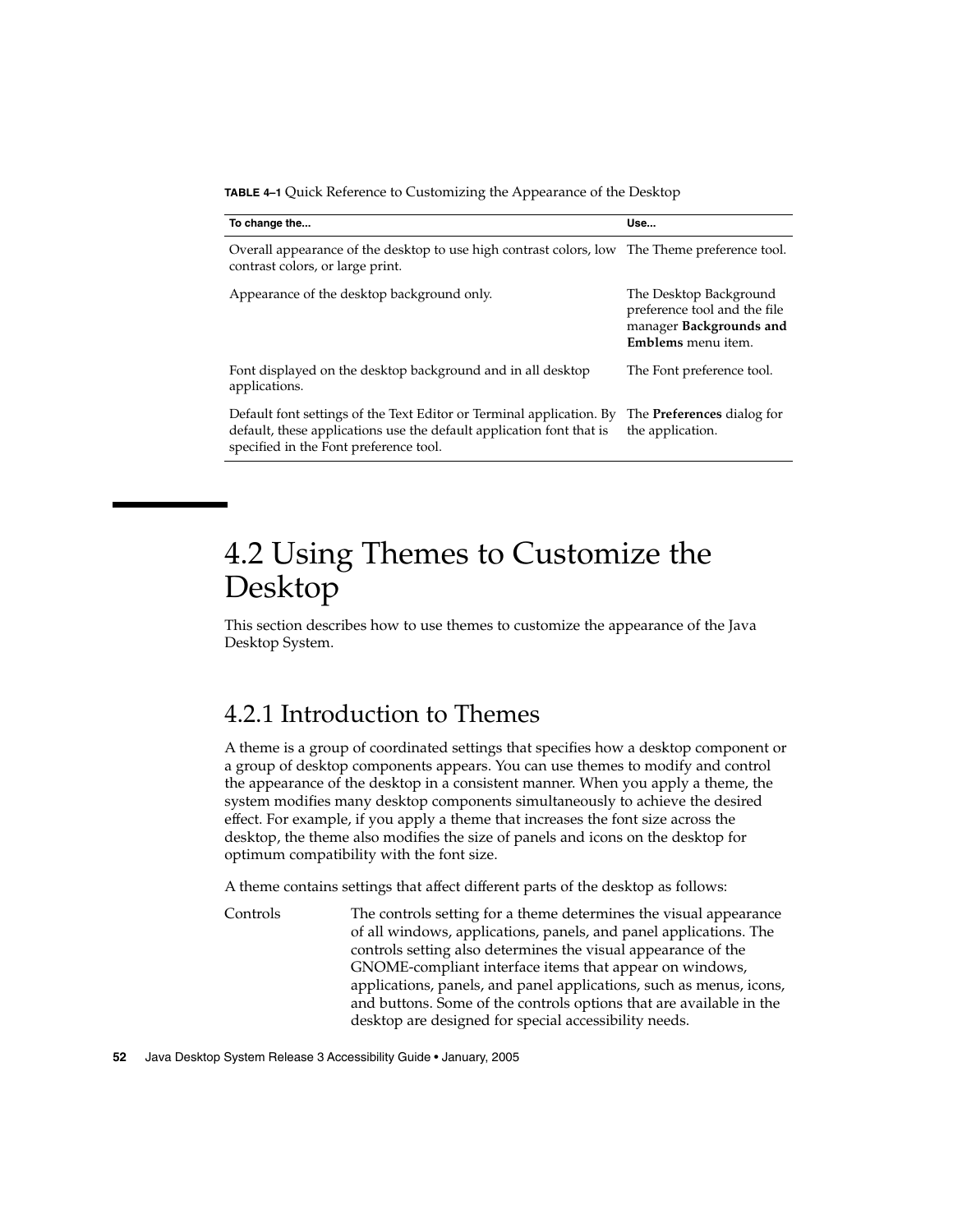| Window frame | The window frame setting determines the appearance of the<br>frames around windows only.        |
|--------------|-------------------------------------------------------------------------------------------------|
| Icon         | The icon setting determines the appearance of icons on panels and<br>on the desktop background. |

#### 4.2.2 To Choose a Theme

To open the Theme preference tool and view the themes that are available, click Launch, then choose Preferences  $\rightarrow$  Desktop Preferences  $\rightarrow$  Display  $\rightarrow$  Theme. The **Theme Preferences** dialog is displayed.

The themes are listed on the left side of the **Theme Preferences** dialog. To choose a new theme, click on a theme in the list box. The system automatically applies the theme to the desktop. There are several themes available that suit different accessibility needs. These themes are described in the following table:

| TABLE 4-2 Themes Designed for Accessibility Requirements |  |  |  |  |
|----------------------------------------------------------|--|--|--|--|
|----------------------------------------------------------|--|--|--|--|

| <b>Theme Name</b>   | <b>Description</b>                                                                                                                           |
|---------------------|----------------------------------------------------------------------------------------------------------------------------------------------|
| <b>HighContrast</b> | Provides dark text on a light background<br>using high contrast colors.                                                                      |
| HighContrastInverse | Provides light text on a dark background<br>using high contrast colors.                                                                      |
| <b>LargePrint</b>   | Increases the font size to 18pt. The<br>background and foreground colors are the<br>same as those specified by the Default<br>desktop theme. |

To view the controls, window frame, and icon settings that are associated with a theme, select a theme in the **Theme Preferences** dialog, then click on the Theme Details button. The **Theme Details** dialog contains a tabbed section for each setting category. Each tabbed section lists the options that are available and the current setting for the theme is highlighted.

### 4.2.3 To Modify the Controls Setting for a Theme

To modify the controls setting that is associated with a theme, perform the following steps:

- 1. In the **Theme Preferences** dialog, select the theme that you want to modify.
- 2. Click on the Theme Details button. The **Theme Details** dialog is displayed.
- 3. Click on the **Controls** tab to display the controls options that are available.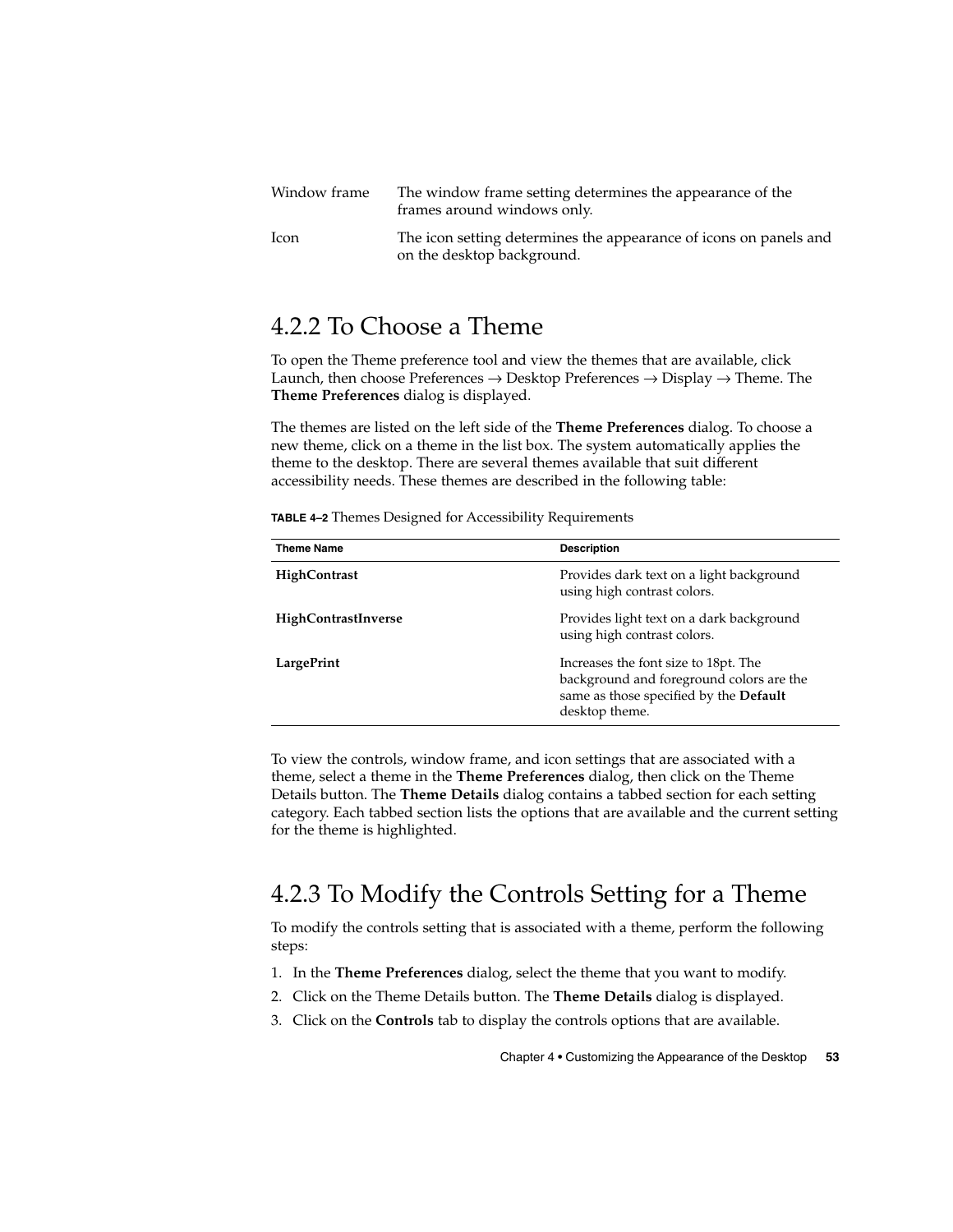4. Select the controls option that you want to associate with the current theme from the list box, then click Close. The following table lists the controls options that are suitable for accessibility needs.

**TABLE 4–3** Controls Options Designed for Accessibility Requirements

| <b>Control Option</b>         | <b>Description</b>                                                                                                                                  |
|-------------------------------|-----------------------------------------------------------------------------------------------------------------------------------------------------|
| <b>HighContrast</b>           | Provides dark text on a light background<br>using high contrast colors.                                                                             |
| HighContrastInverse           | Provides light text on a dark background<br>using high contrast colors.                                                                             |
| <b>LowContrast</b>            | Uses low contrast colors for the background<br>and foreground text.                                                                                 |
| <b>LargePrint</b>             | Increases the font size to 18pt. The<br>background and foreground colors are the<br>same as those specified by the <b>Default</b><br>desktop theme. |
| HighContrastLargePrint        | Provides dark text on a light background<br>using high contrast colors and increases the<br>font size to 18pt.                                      |
| HighContrastLargePrintInverse | Provides light text on a dark background<br>using high contrast colors and increases the<br>font size to 18pt.                                      |
| LowContrastLargePrint         | Uses low contrast colors for the background<br>and foreground text and increases the font size<br>to 18pt.                                          |

#### 4.2.4 To Modify the Window Frame Setting for a Theme

To modify the window frame setting that is associated with a theme, perform the following steps:

- 1. In the **Theme Preferences** dialog, select the theme that you want to modify.
- 2. Click on the Theme Details button. The **Theme Details** dialog is displayed.
- 3. Click on the **Window Border** tab to display the window frame options that are available.
- 4. Select the window frame option that you want to associate with the current theme from the list box, then click Close. The **Atlanta** option is an accessible option.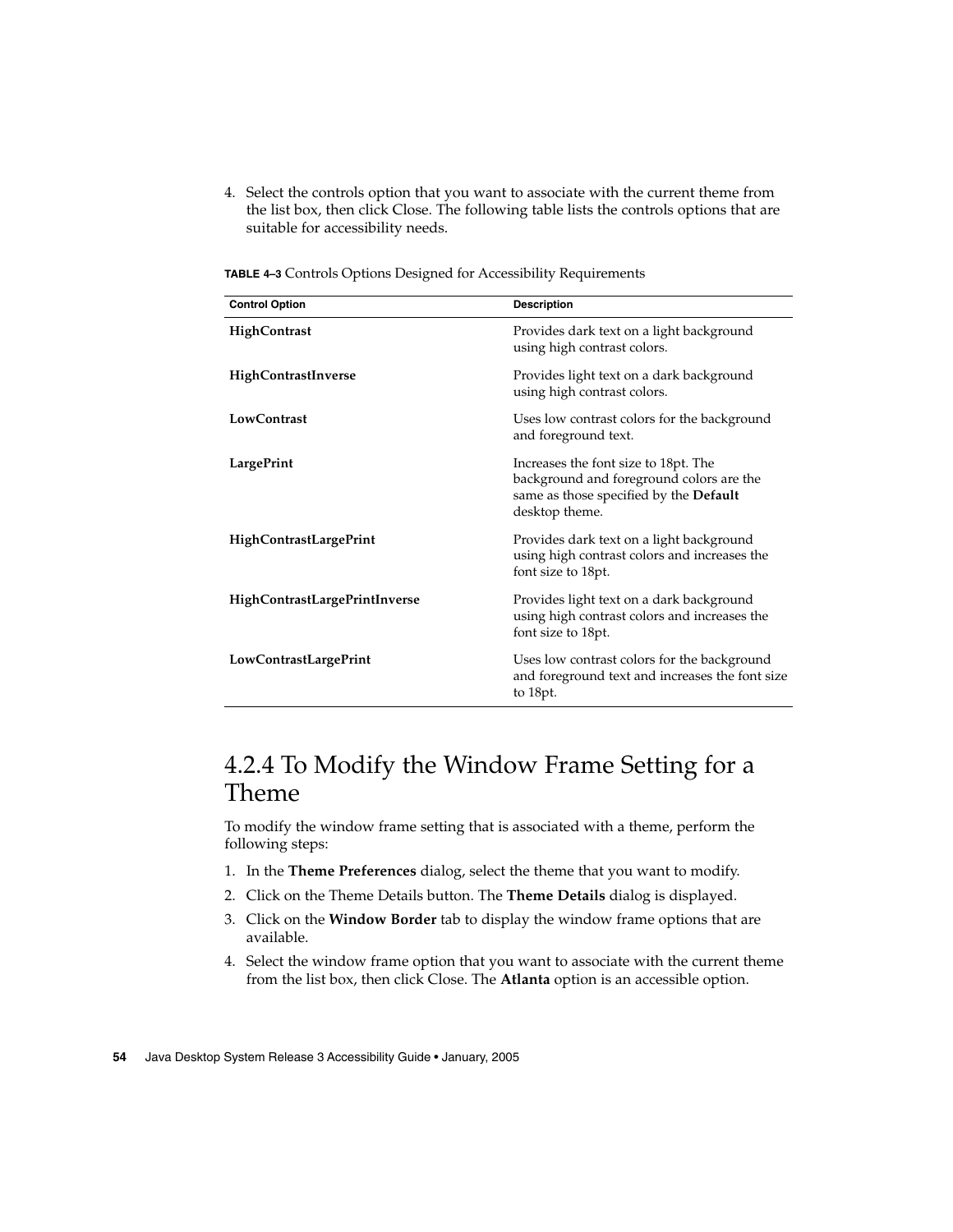#### 4.2.5 To Modify the Icon Setting for a Theme

To modify the icon setting that is associated with a theme, perform the following steps:

- 1. In the **Theme Preferences** dialog, select the theme that you want to modify.
- 2. Click on the Theme Details button. The **Theme Details** dialog is displayed.
- 3. Click on the **Icons** tab to display the icon options that are available.
- 4. Select the icon option that you want to associate with the theme from the list box, then click Close. The following table lists the icon options that are suitable for accessibility needs.

**TABLE 4–4** Icon Options Designed for Accessibility Requirements

| <b>Icon Option</b>            | <b>Description</b>                                                                                                                           |
|-------------------------------|----------------------------------------------------------------------------------------------------------------------------------------------|
| <b>HighContrast</b>           | Provides dark on light icons using high<br>contrast colors.                                                                                  |
| <b>HighContrastInverse</b>    | Provides light on dark icons using high<br>contrast colors.                                                                                  |
| <b>LowContrast</b>            | Uses low contrast colors for the background<br>and foreground text.                                                                          |
| <b>LargePrint</b>             | Increases the font size to 18pt. The<br>background and foreground colors are the<br>same as those specified by the Default<br>desktop theme. |
| <b>HighContrastLargePrint</b> | Provides dark text on a light background<br>using high contrast colors and increases the<br>font size to 18pt.                               |
| HighContrastLargePrintInverse | Provides light text on a dark background<br>using high contrast colors and increases the<br>font size to 18pt.                               |
| LowContrastLargePrint         | Uses low contrast colors for the background<br>and foreground text and increases the font size<br>to 18pt.                                   |

#### 4.2.6 To Create Your Own Themes

For information about how to create your own themes, see the *Java Desktop System Release 3 Administration Guide*.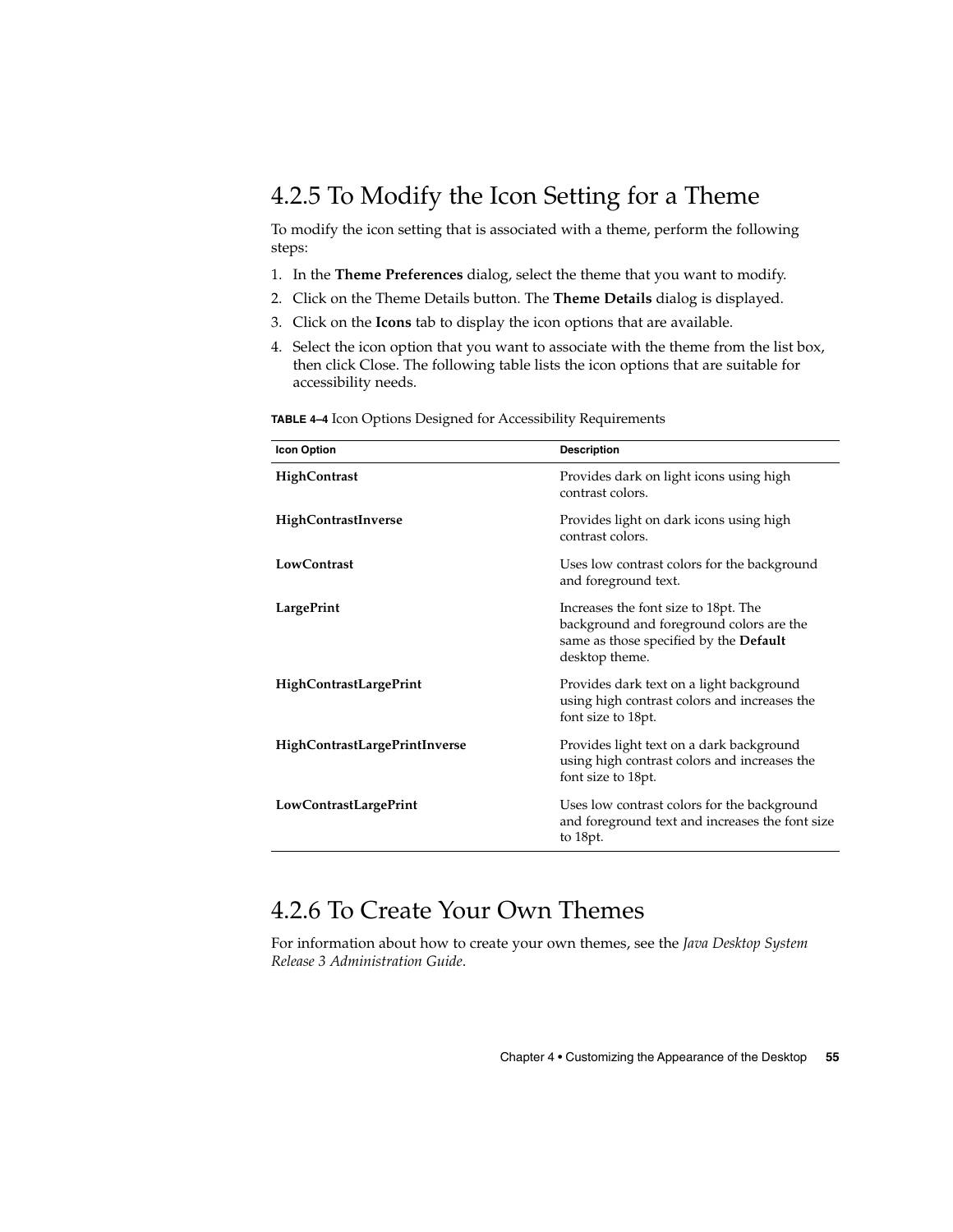# <span id="page-55-0"></span>4.3 Customizing Specific Components of the Desktop

This section describes how to customize specific components of the desktop individually.

#### 4.3.1 To Customize the Desktop Background

The themes do not affect the desktop background. Therefore to modify the desktop background to complement your desktop, you must customize the desktop background separately using the Desktop Background preference tool. To start the Desktop Background preference tool, click Launch, then choose Preferences → Desktop Preferences → Display → Desktop Background.

### 4.3.2 To Customize Desktop Background Objects

The size of the icons that are displayed on the desktop background is controlled by the File Management preference tool. To change the size of the icons, perform the following steps:

- 1. Click Launch, then choose Preferences  $\rightarrow$  Desktop Preferences  $\rightarrow$  Folders.
- 2. Select the **Views** tabbed section.
- 3. In the **Icon View Defaults** group, select the zoom level that you require in the **Default zoom level** drop-down list.

#### 4.3.3 To Customize Fonts

This section describes how to customize the font settings for the desktop and frequently-used applications.

If you have difficulty with the default font type and font size that is used on the desktop and desktop background, you can customize the font settings to suit your needs.

You can specify individual font settings for the following desktop components and applications:

- Entire desktop excluding the desktop background
- Desktop background only
- **56** Java Desktop System Release 3 Accessibility Guide January, 2005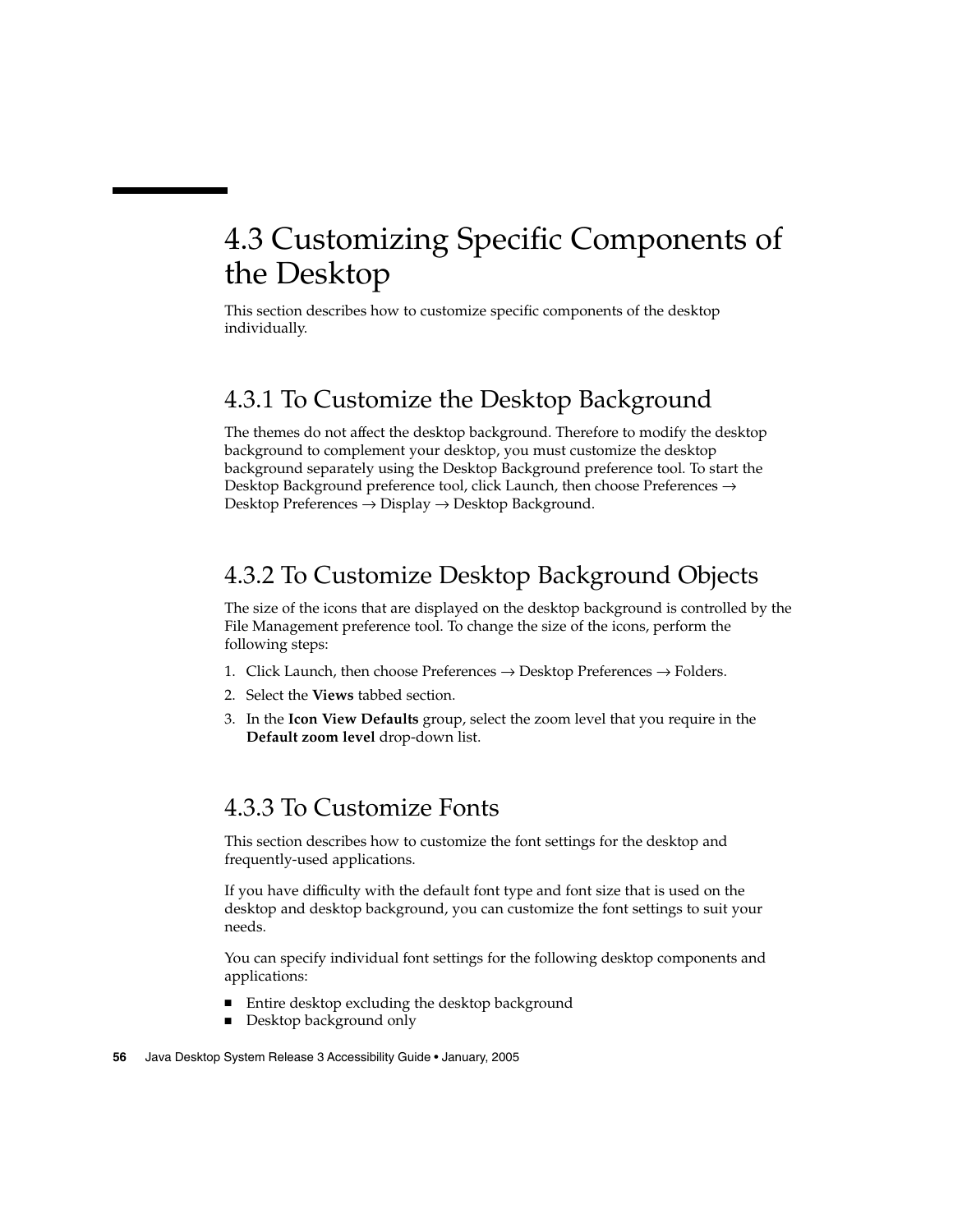- Terminal
- Text editor
- File manager

#### 4.3.3.1 To Customize the Desktop Fonts

The Font preference tool allows you to specify the default fonts for the desktop.

To start the Font preference tool, click Launch, then choose Preferences  $\rightarrow$  Desktop Preferences → Display → Fonts. The **Font Preferences** dialog contains the following options:

| <b>Application font</b> | Click on this button to select a default font to use for the text<br>that is displayed on the desktop, including the text displayed on<br>the windows and dialogs associated with GNOME-compliant<br>applications and panel applications. |  |  |
|-------------------------|-------------------------------------------------------------------------------------------------------------------------------------------------------------------------------------------------------------------------------------------|--|--|
|                         | <b>Note –</b> If you use the Theme preference tool to select a theme and<br>you click on the Apply Font button, the font that is associated<br>with the theme overrides the font that you select using the Font<br>preference tool.       |  |  |
|                         |                                                                                                                                                                                                                                           |  |  |
| Desktop font            | Click on this button to select a font to use for the text that is<br>displayed on the desktop background only.                                                                                                                            |  |  |
| Window title font       | Click on this button to select a font to use for the text that is<br>displayed in titlebars of your windows.                                                                                                                              |  |  |
| Terminal font           | Click on this button to select a font to use in the Terminal<br>application.                                                                                                                                                              |  |  |
| Font rendering          | To specify how to render fonts on the desktop, select one of the<br>following options:                                                                                                                                                    |  |  |
|                         | Monochrome<br><b>Best shapes</b><br><b>Best contrast</b><br>■<br>Subpixel smoothing                                                                                                                                                       |  |  |

**Note –** If you use large fonts, you may need to change the size of panes in applications that use panes such as, the file manager and the Help browser.

For more information about the Font preference tool, see the *Java Desktop System Release 3 User Guide*.

Chapter 4 • Customizing the Appearance of the Desktop **57**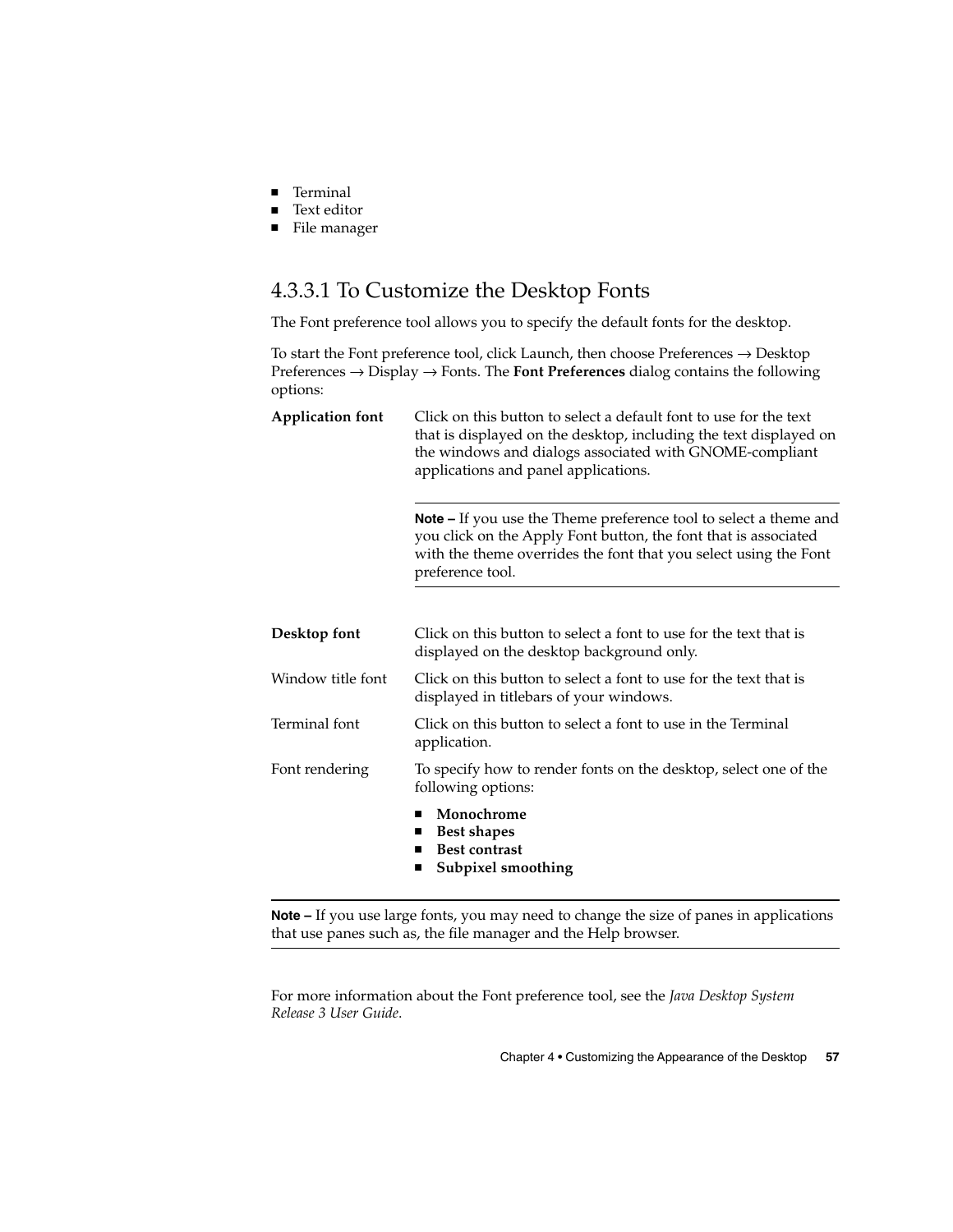#### <span id="page-57-0"></span>4.3.3.2 To Customize the Text Editor Font

By default, the gedit text editor application uses the default font settings that are specified in the Font preference tool to display the text in the gedit window components such as the menubar, toolbar, and application dialogs. However, you can customize the font that gedit uses to display the text editor window contents. To customize the font settings for the gedit window contents, perform the following steps:

- 1. In the gedit application, choose Edit  $\rightarrow$  Preferences.
- 2. In the **Preferences** dialog, select the **Fonts & Colors** category.
- 3. Perform one of the following steps:
	- To use the default application font that is specified in the Font preference tool, select the **Use default theme font** option.
	- To specify a font, deselect the Use default theme font option, then click on the Font used by the editor button to display the font selector dialog.

#### 4.3.3.3 To Customize the File Manager Font

By default, the file manager uses the default font settings that are specified in the Font preference tool to display the text in the file manager window. However, you can further customize the font that is used in the file manager view pane. To customize the font that is used in the view pane, click on the View menu in the file manager, then select one of the following menu items:

- To enlarge the text, select Zoom In.
- To reduce the text, select Zoom Out.
- To reset the text to the default font setting, select Normal Size.

# 4.4 Meeting Specific Accessibility Needs

The following sections summarize the steps you need to take to improve the accessibility of the desktop in a particular area.

#### 4.4.1 To Achieve a High or Low Contrast Desktop

To achieve a high or low contrast desktop, perform the following steps: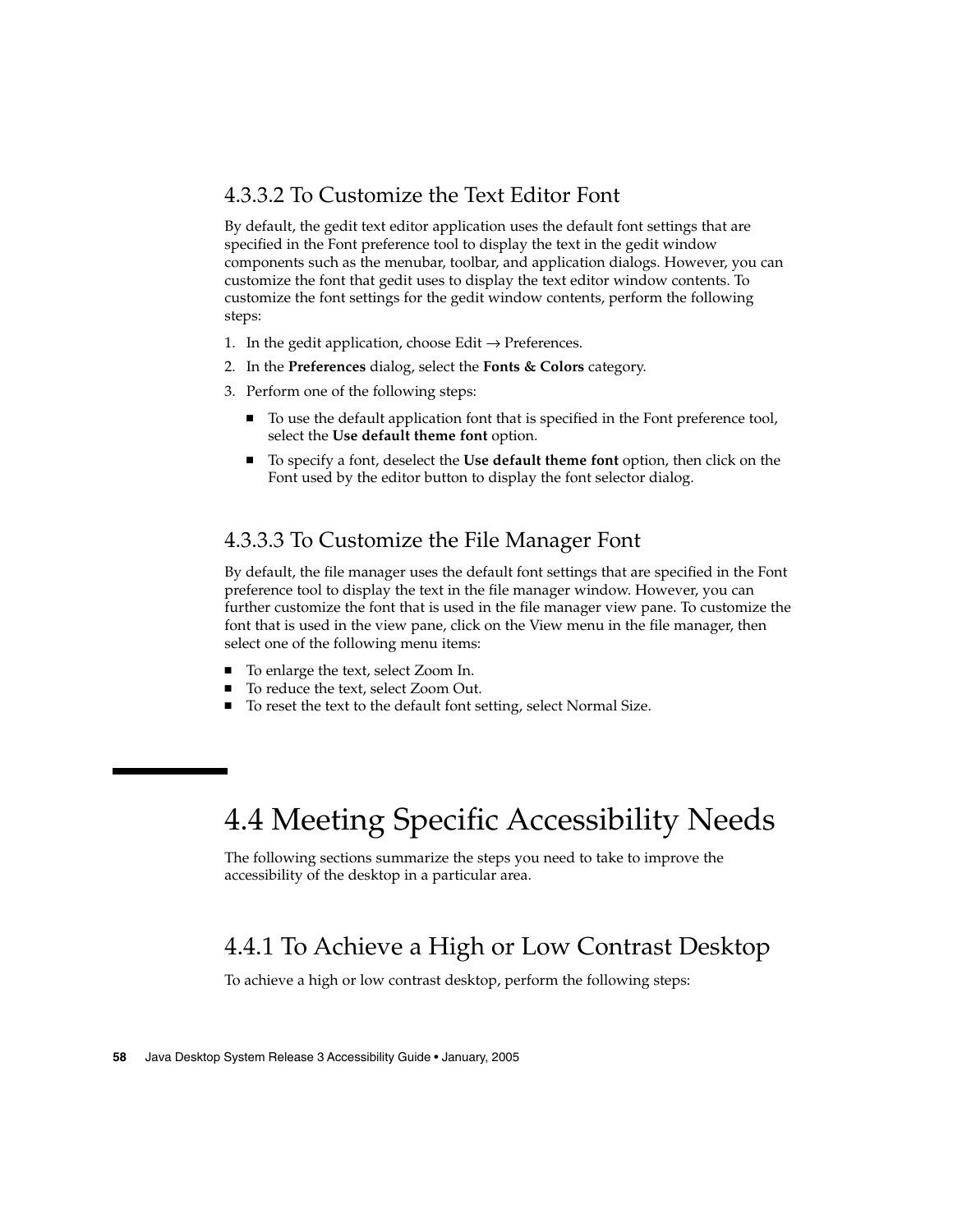- 1. Use the Theme preference tool to select the high contrast or low contrast desktop theme that you require.
- 2. Use the Desktop Background preference tool to customize your desktop background as follows:
	- Set the **Desktop Wallpaper** to **No Wallpaper**.
	- Set the **Desktop Colors** to **Solid Color**.
	- Select a background color that suits your needs.
- 3. In the Terminal application, ensure that the **Use colors from system theme** option is selected in the **Colors** tabbed section of the **Editing Profile** dialog.
- 4. In the gedit application, ensure that the **Use default theme colors** option is selected in the **Fonts & Colors** tabbed section of the **Preferences** dialog.

#### 4.4.2 To Achieve a Large Print Desktop

To achieve a large print desktop, perform the following steps:

- 1. Use the Theme preference tool to select the **Large Print** theme.
- 2. Click on the Apply Font button to increase the size of the font that is used on the desktop and on window frames.
- 3. Use the **Desktop font** option in the Font preference tool to increase the font that is displayed on desktop background objects.
- 4. Increase the font size that is used to display the contents of the Terminal application window.
- 5. If the **Use default theme font** option is selected in the gedit **Preferences** dialog, gedit uses the font size that is specified in the large print theme that you selected. However, if the **Use default theme font** option is not selected, increase the font size that is used to display the contents of the gedit text editor window. See ["4.3.3.2 To](#page-57-0) [Customize the Text Editor Font"](#page-57-0) on page 58 for more information.
- 6. If you use applications that use panes, such as the file manager and the Help browser, you may need to change the size of panes to accommodate the large print. See the online help for the appropriate application for more information.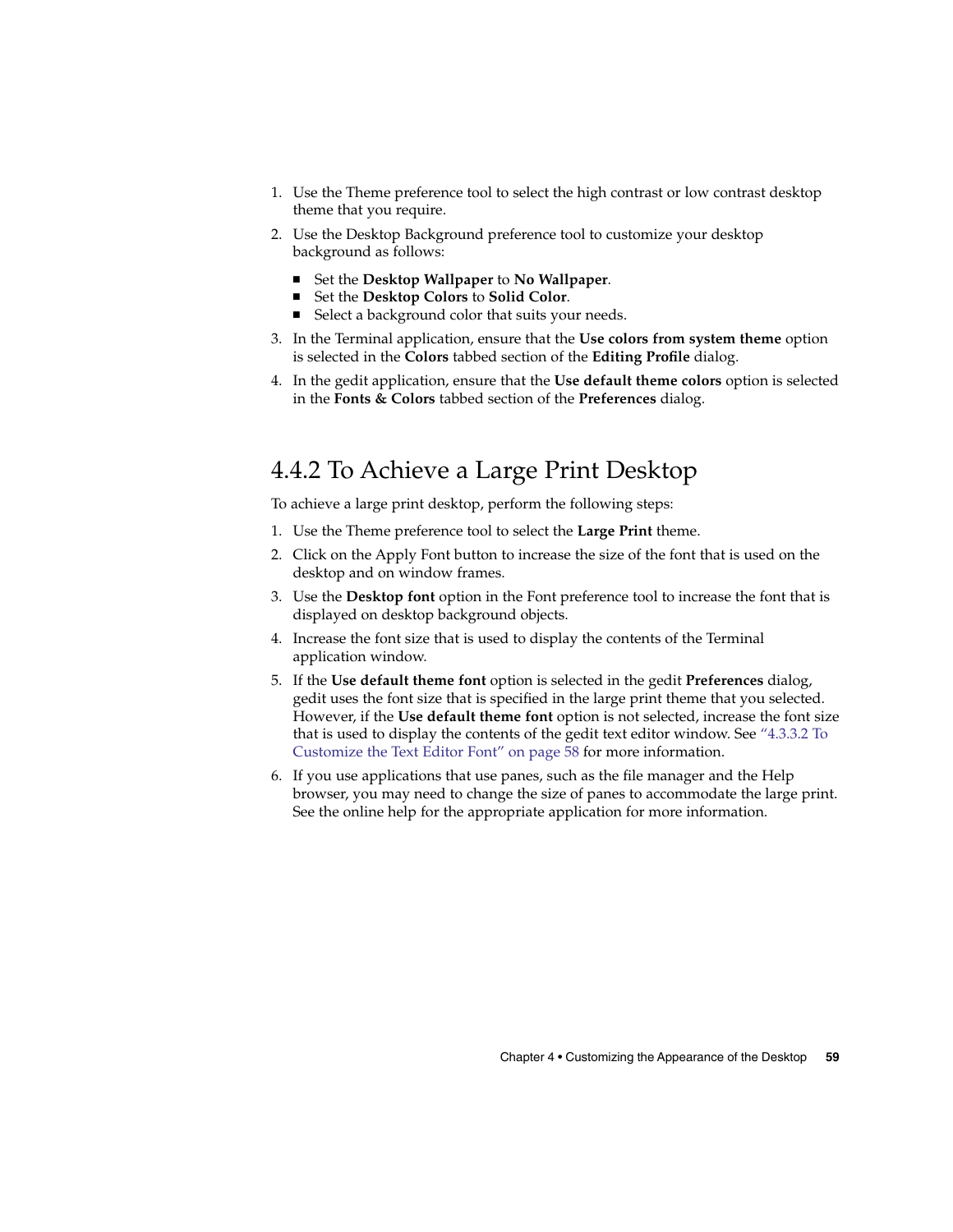Java Desktop System Release 3 Accessibility Guide • January, 2005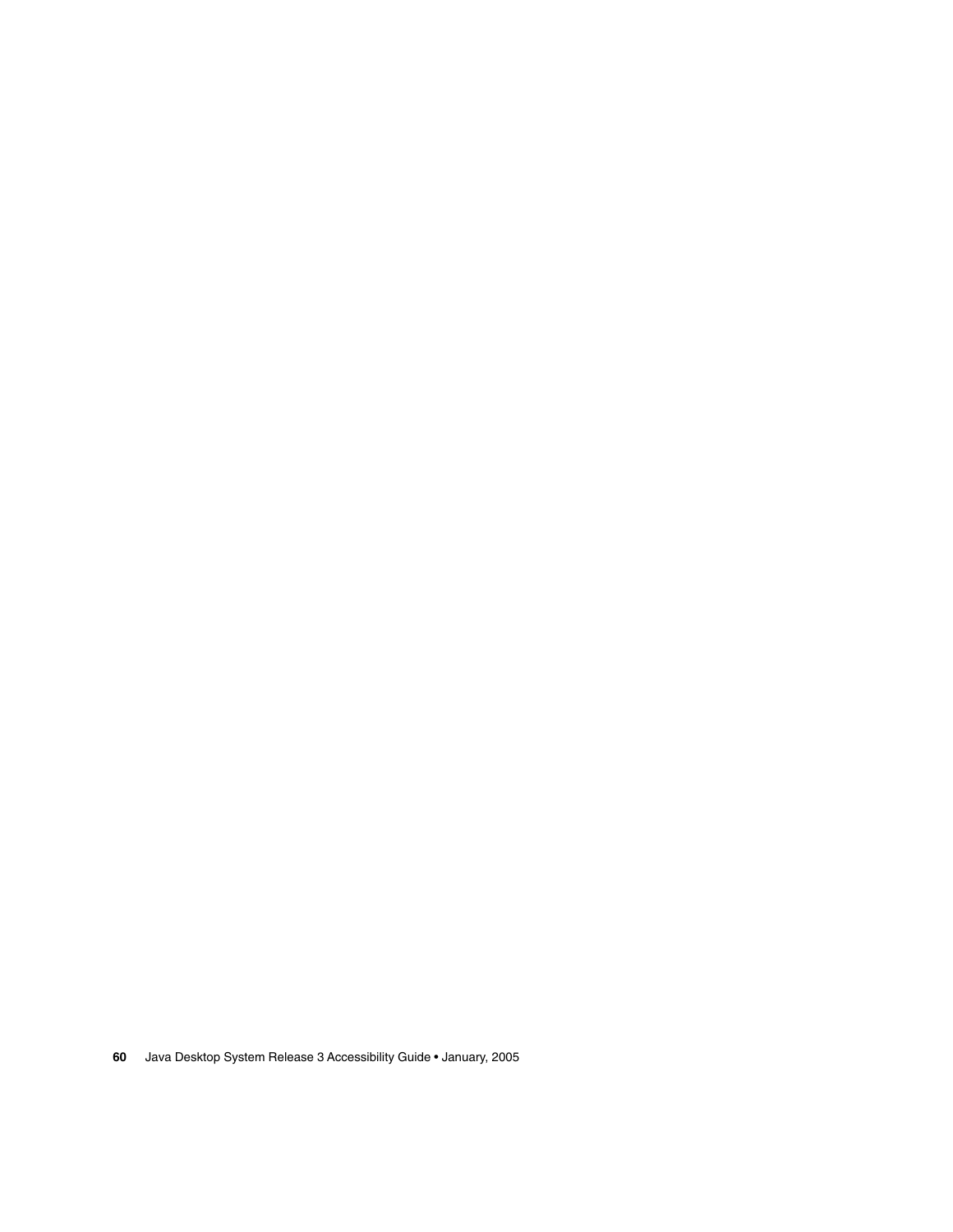#### CHAPTER **5**

### Using the Assistive Technologies

The Java Desktop System contains the following applications to enable users with a physical disability to use the desktop:

- On-Screen Keyboard
- Screen Reader and Magnifier

The desktop applications and utilities in the Java Desktop System are also designed with accessibility and usability in mind. However, there are some exceptions where the default applications are not suitable for users with special needs. In these situations, you must change the default application to an application that is suitable for all users, as described in the following sections:

- ["5.3 Displaying Online Help"](#page-62-0) on page 63
- ["5.4 Displaying PDF Documents"](#page-62-0) on page 63

# 5.1 On-Screen Keyboard

The GNOME On-Screen Keyboard (GOK) application displays virtual keyboards on your desktop that you can operate using the standard mouse pointer or alternative pointing device. GOK displays the following types of keyboards:

- Compose keyboards that enable you to compose text. To type alphanumeric characters, you select the characters on the compose keyboard.
- Dynamic keyboards that GOK generates to reflect the applications that are currently running on the desktop. For example, GOK generates keyboards that contain keys to represent the applications that are running on your desktop or the menus that are contained in an application.

To start GOK, click Launch, then choose Applications  $\rightarrow$  Accessibility  $\rightarrow$  On-Screen Keyboard. For more information about the application, see the online Help for GOK.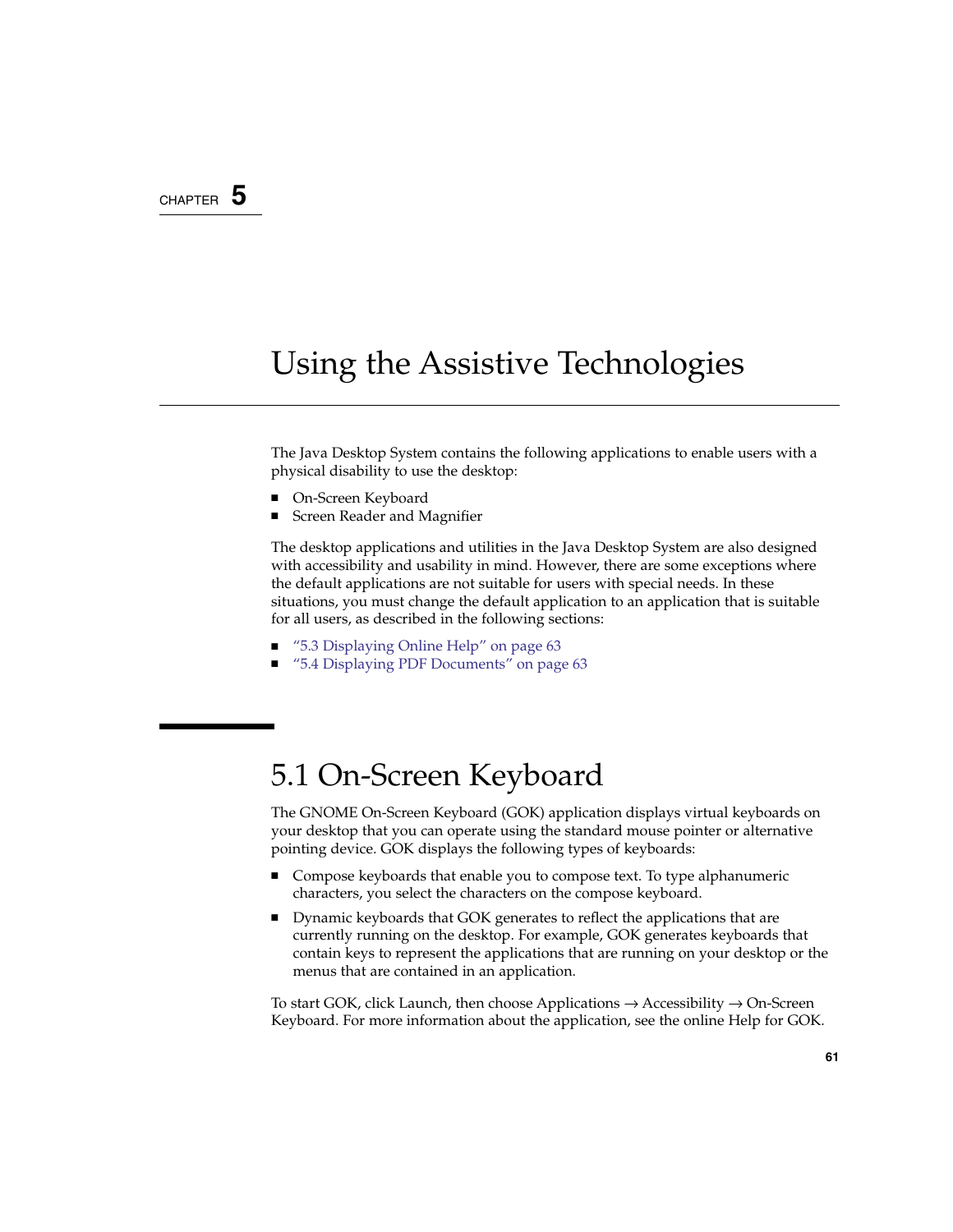#### 5.1.1 Maximizing Terminal for GOK Users

If you are a GOK user, you cannot use the Terminal application in Full Screen mode because the **Terminal** window obscures the GOK display.

To resize the **Terminal** window for use with the GOK application, perform the following steps:

- 1. Do not enable the Full Screen mode in Terminal.
- 2. Give focus to the **Terminal** window.
- 3. Press F10 to maximize the application.

### 5.2 Screen Reader and Magnifier

The screen reader and magnifier application is called Gnopernicus. Gnopernicus enables users with limited vision, or no vision, to use the Java Desktop System and associated applications. Gnopernicus provides the following functionality:

■ Screen reader

The screen reader enables non-visual access to standard applications in the Java Desktop System, using speech and Braille output.

■ Magnifier

The magnifier provides automated focus tracking and fullscreen magnification to aid low-vision users.

To start Gnopernicus, click Launch, then choose Applications  $\rightarrow$  Accessibility  $\rightarrow$ Screen Reader and Magnifier. For more information about the application, see the online Help for Gnopernicus.

#### 5.2.1 Disabling the Screensaver for Gnopernicus Users

To disable the screensaver, perform the following steps:

- 1. Click Launch, then choose Preferences  $\rightarrow$  Desktop Preferences  $\rightarrow$  Display  $\rightarrow$ Screensaver.
- 2. In the **Display Modes** tabbed section, deselect the **Lock Screen After** check box.
- 3. In the **Mode** drop-down list, select **Disable Screen Saver**.
- 4. Choose File  $\rightarrow$  Restart Daemon.
- 5. Choose File → Quit to close the **Screensaver Preferences** dialog.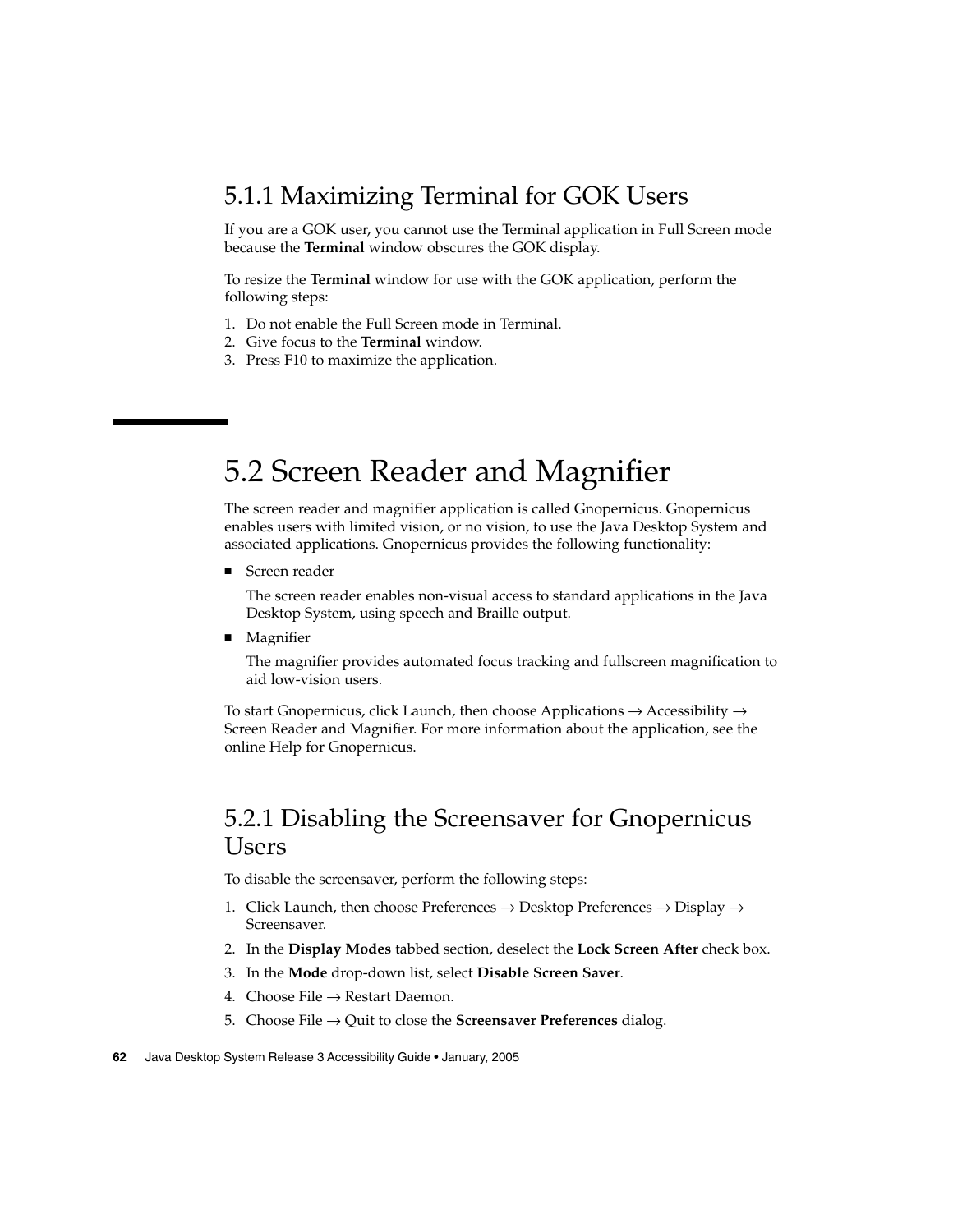# <span id="page-62-0"></span>5.3 Displaying Online Help

The default online Help application for the Java Desktop System might not be suitable for some accessibility users. To change the default Help application for the Java Desktop System to an alternative Help application, perform the following steps:

- 1. Click Launch, then choose Preferences  $\rightarrow$  Desktop Preferences  $\rightarrow$  File Associations.
- 2. Click on the arrow next to **Internet Services**.
- 3. Select the **Gnome documentation** entry.
- 4. Click Edit.
- 5. Replace the contents of the **Program** field with the following command: gnome-help "%s"
- 6. Click OK.
- 7. Click Close.

# 5.4 Displaying PDF Documents

The default Portable Document Format (PDF) viewer application for the Java Desktop System might not be suitable for some accessibility users. To change the default PDF viewer application for the Java Desktop System to another PDF viewer application, perform the following steps:

- 1. Click Launch, then choose Preferences  $\rightarrow$  Desktop Preferences  $\rightarrow$  File Associations.
- 2. Click on the arrow next to **Documents**.
- 3. Click on the arrow next to **Published Materials**.
- 4. Select the **PDF document** entry.
- 5. Click Edit.
- 6. Enter the following command in the **Program to run** field: /usr/bin/gpdf
- 7. Click OK.
- 8. Click Close.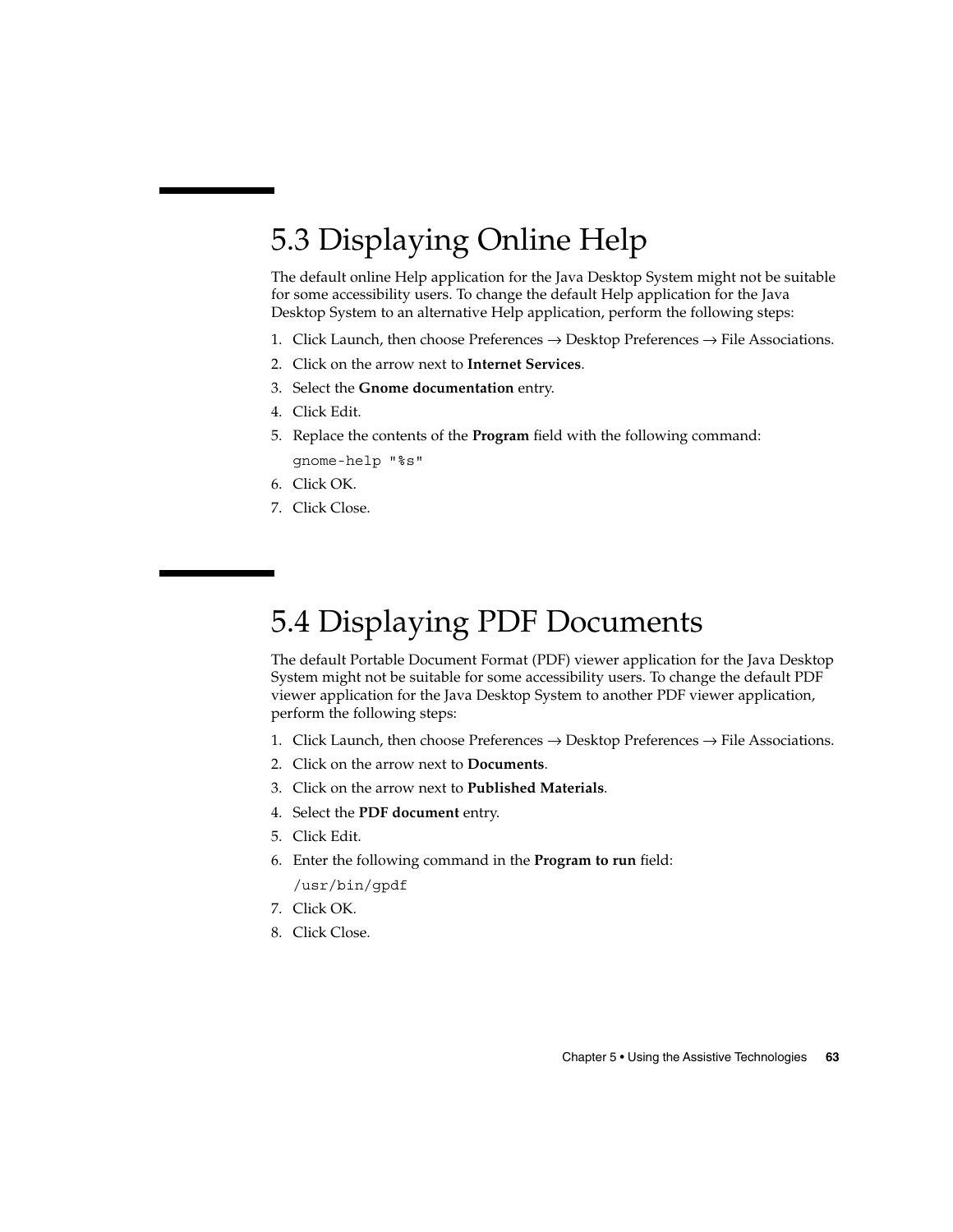Java Desktop System Release 3 Accessibility Guide • January, 2005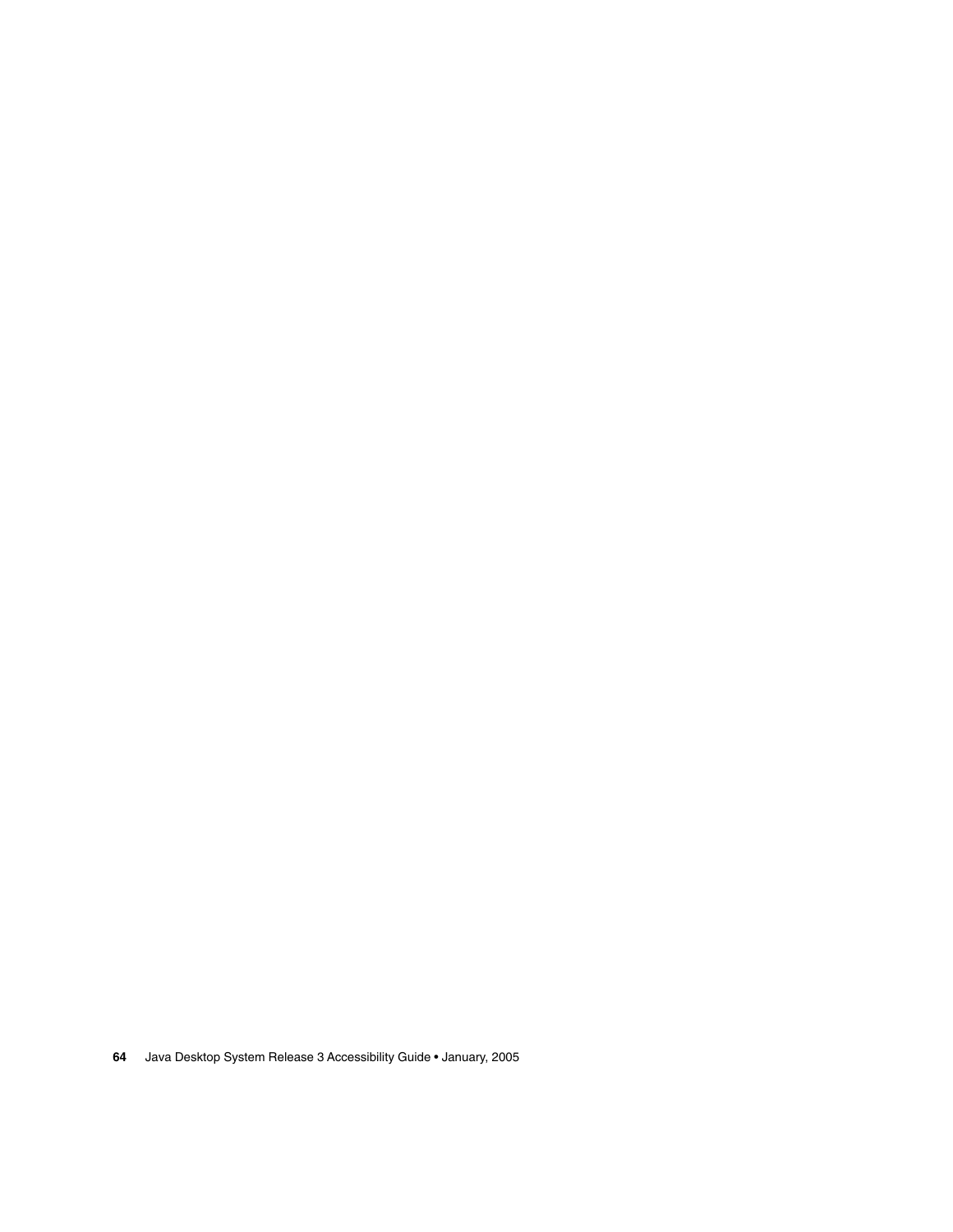APPENDIX **A**

## System Administration

This appendix describes some tasks that a system administrator needs to perform to enable accessible login and the assistive technologies that are available in the Java Desktop System.

# A.1 Configuring the Desktop for Accessible Login

The Java Desktop System includes an Accessible Login feature. The Accessible Login feature enables users to:

- Log in to the desktop even if the user cannot easily use the screen, mouse, or keyboard in the usual way.
- Launch assistive technologies at login time by using special gestures from the standard keyboard, or from a keyboard, pointing device, or switch device that is attached to the USB or PS/2 mouse port.
- Change the visual appearance of the login dialog before the user logs in, for example, to use a high contrast theme for better visibility.

#### A.1.1 To Enable Accessible Login

To enable the Accessible Login feature for the Java Desktop System, you must configure the desktop to use the GNOME Display Manager (GDM) as the login manager. Before you enable GDM as the login manager, you must also make some configuration changes to GDM.

To configure GDM and to enable GDM as the login manager, perform the following steps: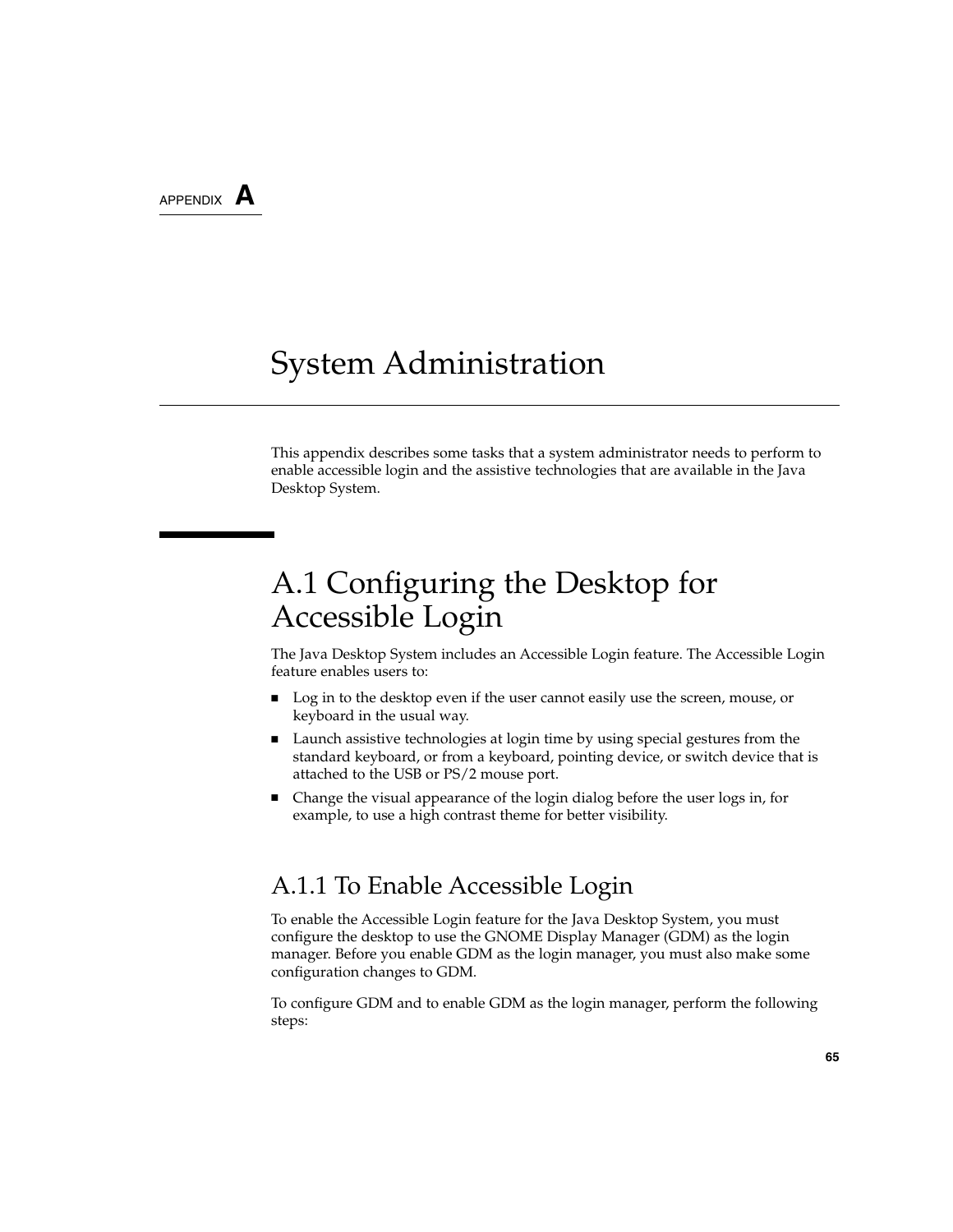- 1. Log in as the root user.
- 2. Edit the file /etc/X11/gdm/gdm.conf.
- 3. Search the file for the following line: #Greeter=/usr/bin/gdmgreeter and replace the line with the following line: Greeter=/usr/bin/gdmlogin This step enables a standard login greeting rather than a graphical login greeting.
- 4. Search the file for the following line: #AddGtkModules=false and replace the line with the following: AddGtkModules=true This step enables the GtkModules.
- 5. Search the file for the following line:

#GtkModulesList=gail:atk-bridge:dwellmouselistener:keymouselistener and delete the # from the start of the line so that the line reads:

GtkModulesList=gail:atk-bridge:dwellmouselistener:keymouselistener

**Note** – The above lines must be displayed as single lines in the gdm.conf file without line breaks. The formatting of this guide may display the lines over two lines.

This step loads all of the GtkModules to enable assistive technologies such as GOK and Gnopernicus. You can edit the line above further to load only the GtkModules that you require to support the user base. For example:

- If you need to use the Screen Reader and Magnifier, include gail and atk-bridge.
- If you need to use a pointing device without buttons or switches, include dwellmouselistener.
- If you use pointing devices with switches, alternative physical keyboards, or switch and button devices, include keymouselistener.
- GOK can operate without gail and atk-bridge but with a reduced feature set.

For optimum accessibility, include gail and atk-bridge.

6. To enable users to change the theme of the GDM login dialog, include the following line in the file:

AllowGtkThemeChanges=true

To restrict user changes to the visual appearance to a subset of the available themes, you can add a line similar to the following:

**66** Java Desktop System Release 3 Accessibility Guide • January, 2005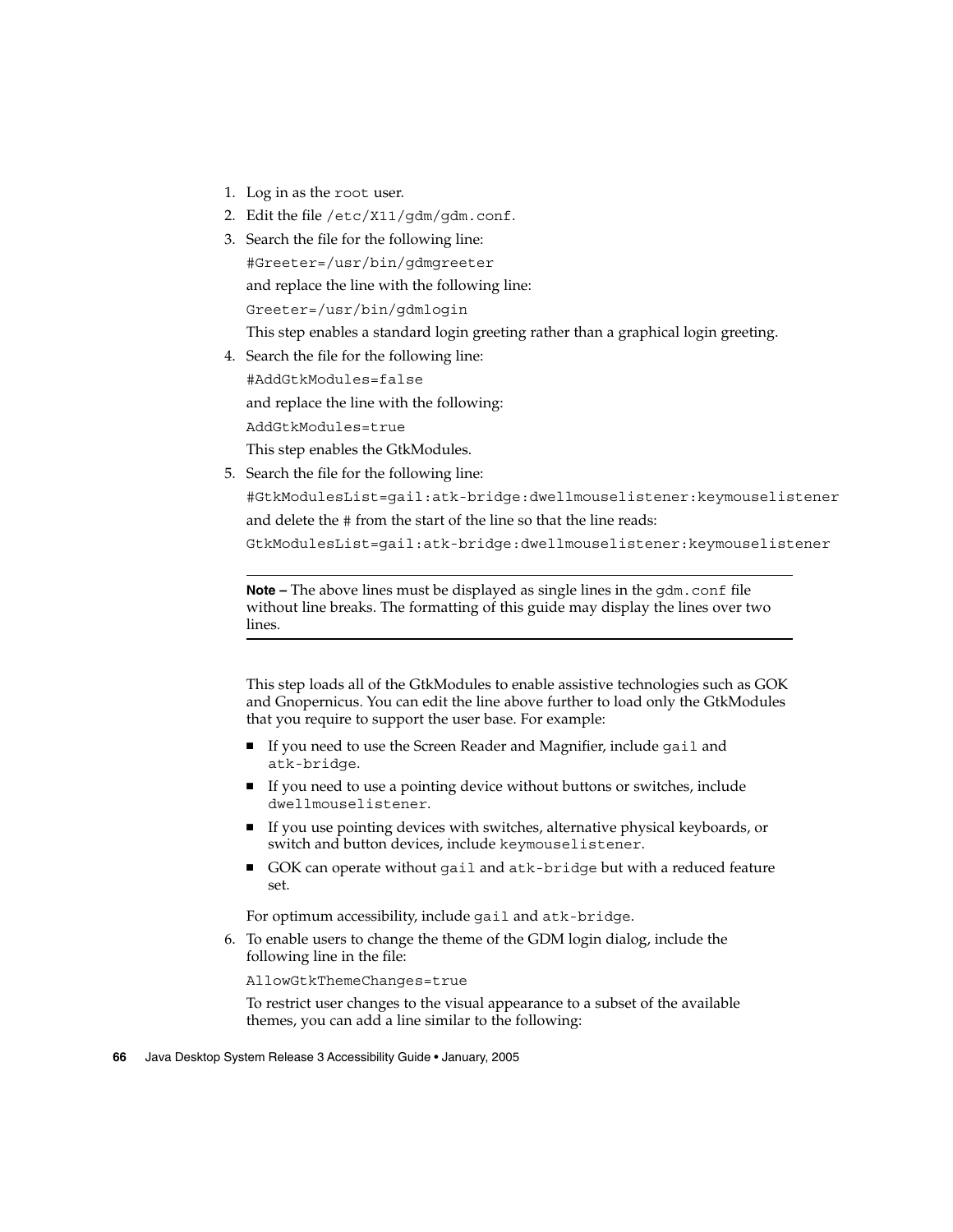GtkThemesToAllow=blueprint,HighContrast,HighContrastInverse

- 7. Save the /etc/X11/gdm/gdm.conf file.
- 8. Enter the following command to stop the dtlogin manager: /usr/dt/bin/dtconfig -d
- 9. Enter the following commands to configure GDM as the login manager: svccfg import /var/svc/manifest/application/gdm2-login.xml svcadm enable application/gdm2-login

**Note –** If you make any changes to the /etc/X11/gdm/gdm.conf file after you enable GDM, you can execute the following command to restart GDM and activate the changes:

gdm-restart

10. Edit the file /etc/passwd to provide a home directory for the gdm user account.

11. Restart your system.

### A.1.2 To Use Gestures to Start Assistive **Technologies**

If you load the keymouselistener and dwellmouselistener GtkModules in the GDM configuration file, you can assign user actions to launch specific assistive technologies. These user actions are called gestures. The gesture associations are contained in the following GDM configuration files:

- /etc/X11/gdm/modules/AccessKeyMouseEvents
- /etc/X11/gdm/modules/AccessDwellMouseEvents

**Note –** If you modify these files, you must restart your system before the changes take effect.

The following sections describe some examples of gestures.

#### A.1.2.1 To Start Gnopernicus Using a Keyboard Shortcut

The file AccessKeyMouseEvents can associate keyboard shortcuts with assistive technologies. For example, the following line enables you to press-and-hold Ctrl + S for one second to start Gnopernicus in speech and Braille mode: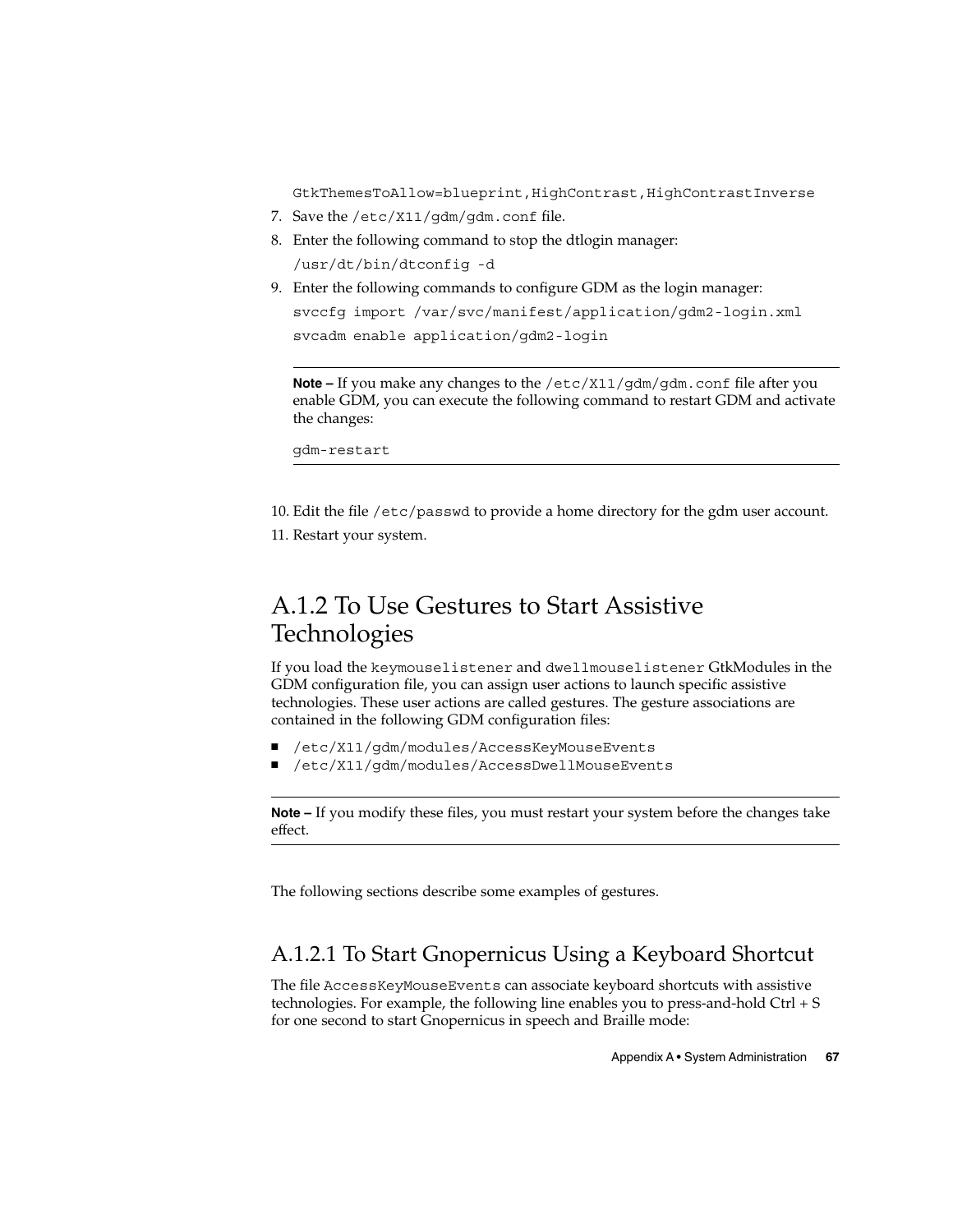```
<Control>s 1 1000 1000 srcore --login --disable-magnifier
--enable-speech --enable-braille
```
You can assign similar keyboard combinations to start Gnopernicus in magnifier mode only. For example, the following line enables you to press-and-hold Ctrl + M for one second to start Gnopernicus in magnifier mode:

```
<Control>m 1 1000 1000 srcore --login --enable-magnifier
--disable-speech
```
**Note –** The above lines must be displayed as single lines in the AccessKeyMouseEvents file without line breaks. The formatting of this guide might display the lines over two lines.

#### A.1.2.2 To Start GOK Using a Switch or Button Gesture

You can use button, key, or switch actions to start assistive technologies. Since the primary input device for many GOK users is a switch or button, this is a good way to enable users to start GOK at login time.

To reduce the likelihood of starting an application unintentionally, you can associate the gestures with multiple switch presses or minimum durations. For example, the following line in the file AccessKeyMouseEvents starts GOK in inverse scanning mode when the user presses the switch that is defined as Switch 2 three times within two seconds, for a minimum of 100 milliseconds for each press:

```
<Switch2>3 100 2000 gok --login --accessmethod=inversescanning
--scan-action=switch1 --select-action=switch2
```
Users who use single switches may prefer to start GOK in automatic scanning mode. The following line starts GOK in automatic scanning mode when the user presses the switch on an alternative access device for more than four seconds:

<Switch>1 4000 5000 gok --login --accessmethod=automaticscanning --scan-action=switch1 --select-action=switch1

For information about the GOK operating modes, see the online Help for GOK.

**Note –** The above lines must be displayed as single lines in the AccessKeyMouseEvents file without line breaks. The formatting of this guide might display the lines over two lines.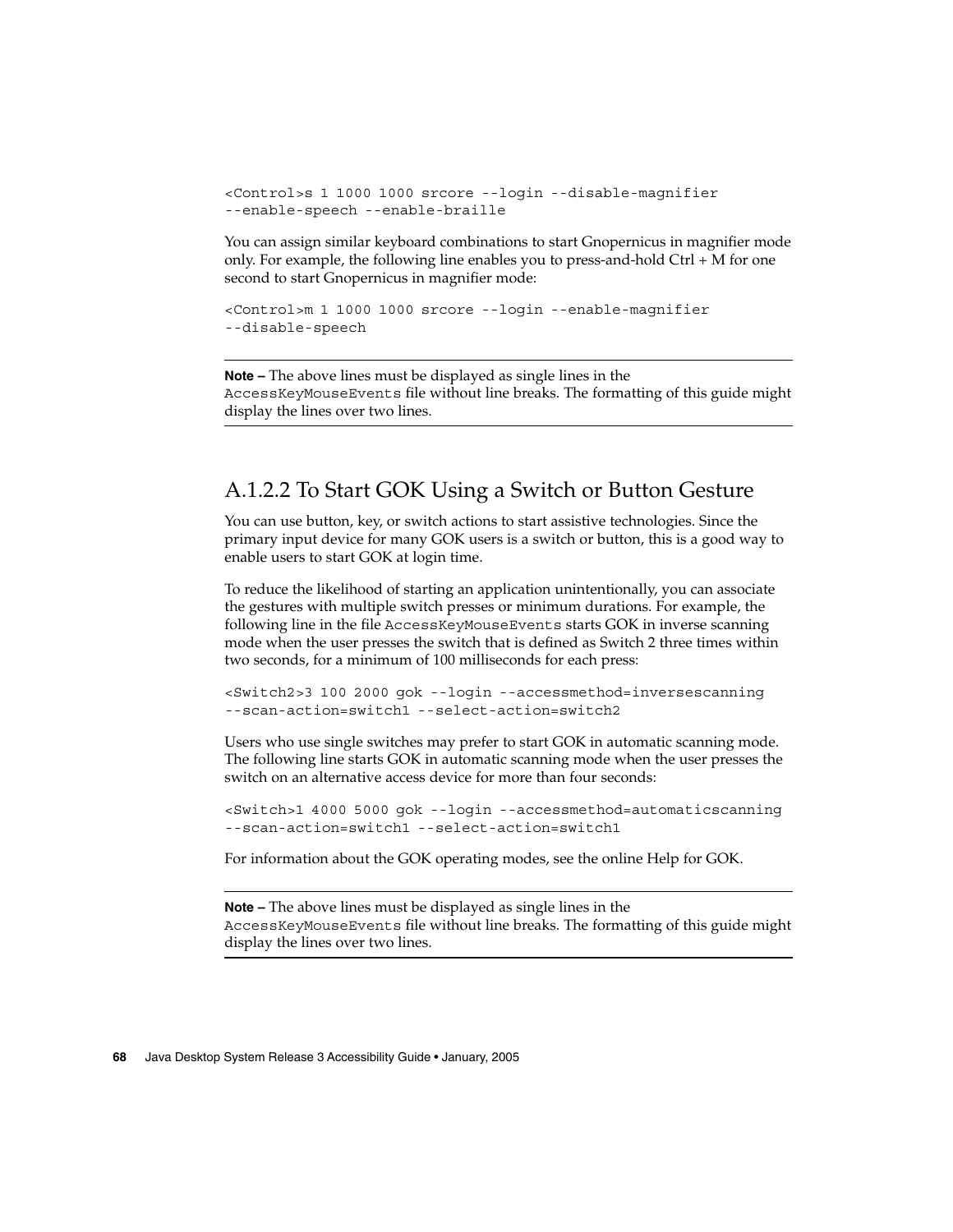#### A.1.2.3 To Start GOK in Dwell Mode Using a Motion-only Gesture

You can also define gestures that involve only the motion of a pointing device such as a mouse, or an alternative pointing device, such as a head pointer or trackball. The syntax of the gesture does not change depending on whether you are using a mouse or an alternative pointing device.

If the dwellmouselistener GtkModule is loaded, alternative pointing devices are temporarily latched to the core pointer. This means that if the user moves the alternative pointing device, the onscreen pointer moves.

The following line starts GOK in dwell mode when the user moves the onscreen pointer from inside the login dialog through the top edge, back into the dialog through the top edge, out of the dialog through the left edge, back into the dialog through the left edge, and similarly through the bottom and right edges of the dialog in a cross pattern:

```
TTLLBBRR O 10000 gok --login --access-method=dwellselection
--input-device=MOUSE[3]
```
Note that the --input-device parameter specified in the gesture must match the name of the user input device as specified in /etc/X11/XF86Config.

**Note –** The above line must be displayed as a single line in the AccessKeyMouseEvents file without line breaks. The formatting of this guide might display the line over two lines.

### A.1.3 Additional Requirements for Accessible Login

To use text-to-speech services at login time, for example, to start Gnopernicus in speech mode, the GDM user must be a member of the audio group. To confirm group membership, check the file /etc/group.

To enable the Accessible Login feature to use alternative pointing devices and switch devices such as sip-and-puff switches, wheelchair-mounted switches, or trackballs, you might need to modify your X server system configuration to recognize these devices. You can use most devices that emulate mouse buttons with the Accessible Login feature and GOK, including USB single switches and mouse-like pointing devices.

In the Java Desktop System Release 3, the GDM user has a readable home directory. If this setting is removed for security reasons, Gnopernicus will not function properly during Accessible Login.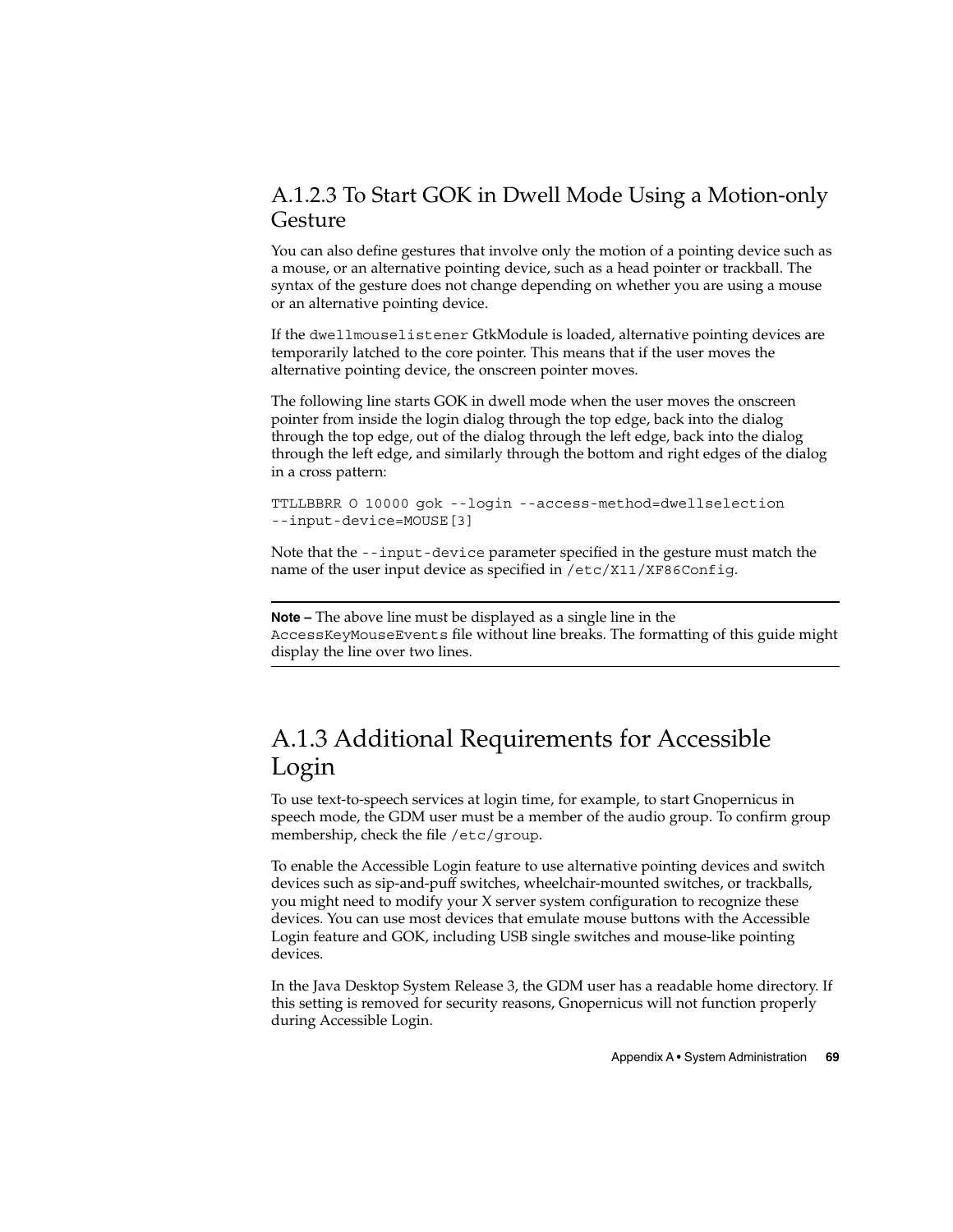**Note –** You should not configure an alternative input device to control the primary onscreen pointer. This might result in undesirable behavior or cause situations from which the user of the alternate input device cannot recover without using the primary keyboard or mouse.

# A.2 Configuring the Java Environment for Accessibility

To configure the Java Environment for accessibility, perform the following steps:

- 1. Log in as the root user to the base directory of the Java SDK installation.
- 2. Enter the following command to change to the  $jre/lib$  directory: cd jre/lib
- 3. Enter the following command: ln -s /usr/share/jar/accessibility.properties
- 4. Enter the following command to change to the ext directory: cd ext
- 5. Execute the following command:
	- ln -s /usr/share/jar/gnome-java-bridge.jar

# A.3 Enabling Full Screen Magnification in Gnopernicus

To enable full screen magnification in Gnopernicus, perform the following steps:

1. Configure two video cards as :0.0 and :0.1.

**Note –** It is not essential that both video cards have the same resolution and bit depth. However, if the resolutions and bit depths of both cards differ greatly, the apparent magnification factor may differ slightly from the nominal magnification factor.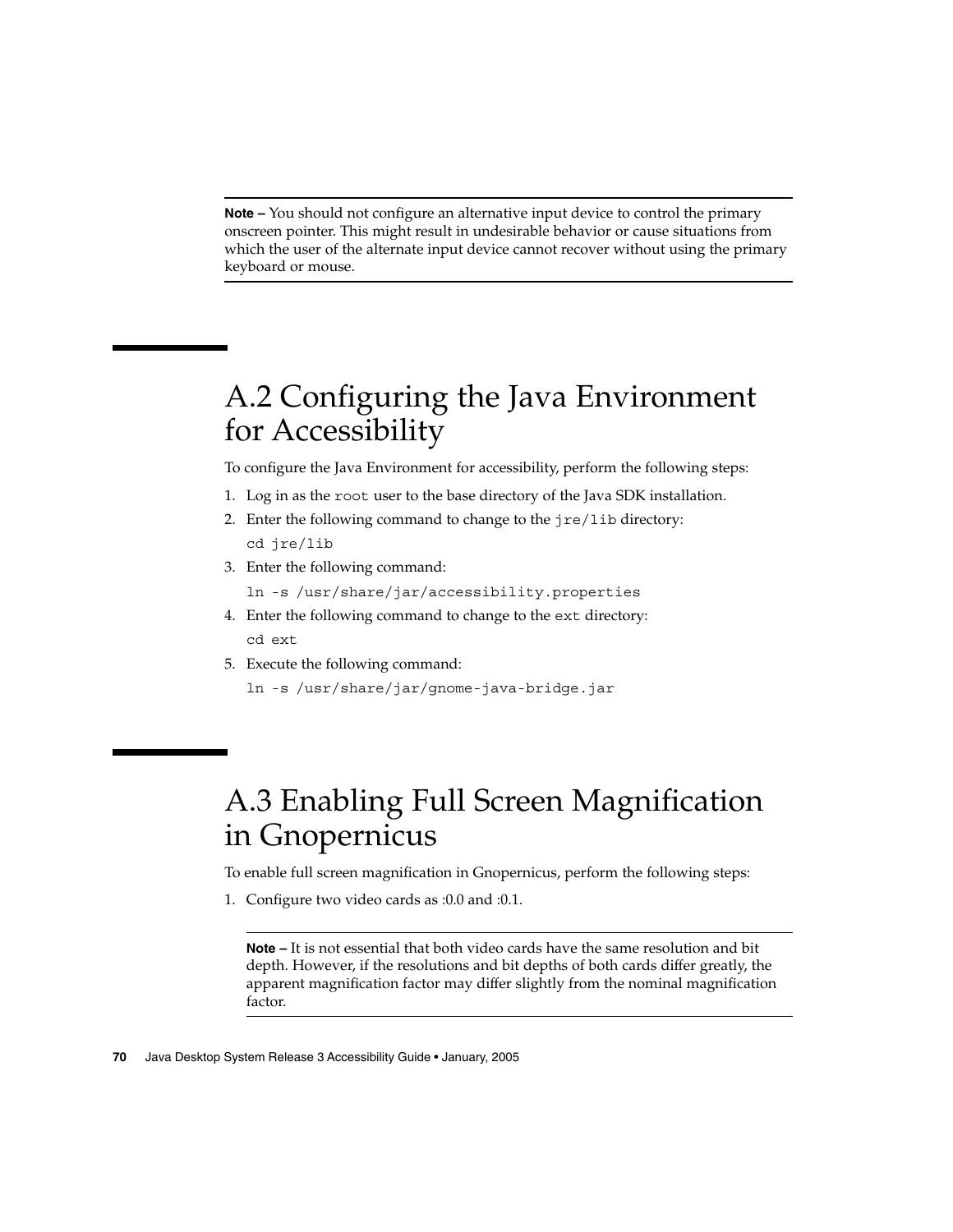- 2. Click Launch, then choose Applications  $\rightarrow$  Accessibility  $\rightarrow$  Screen Reader and Magnifier to start Gnopernicus.
- 3. Click on Preferences.
- 4. Click on Magnifier.
- 5. Click on Add/Modify.
- 6. Specify :0.0 as the Source for magnification.
- 7. Specify :0.1 as the Target for magnification.
- 8. Set the Zoomer Placement to be [0,0,1023,767].

**Note –** These instructions assume a video resolution of 1024x768.

9. Restart Gnopernicus. The magnified view is displayed on the second display 0.1.

## A.4 Configuring the X Server for Multiple Input Devices

To configure the system to use a standard physical mouse and another input device such as a single switch device or head tracker device, perform the following steps:

1. Before you connect the auxiliary input device to your system, enter the following command to list the existing devices:

ls -l /dev/usb/hid\*

- 2. Connect the auxiliary device to your system.
- 3. Enter the following command again to list the new input device:

ls -l /dev/usb/hid\*

- 4. Open the file /usr/openwin/server/etc/OWconfig.
- 5. Add the following lines to the OWconfig file:

```
# Sun Mouse module
 class="XINPUT" name="IMOUSE2"
 dev="/dev/usb/hid2" strmod="usbms"
 ddxHandler="ddxSUNWmouse.so.1"
 ddxInitFunc="ddxSUNWmouseProc";
```
where:

■ the name option starts with the string IMOUSE but is extended to form a unique string, such as IMOUSE2 or IMOUSE3, depending on the number of existing devices.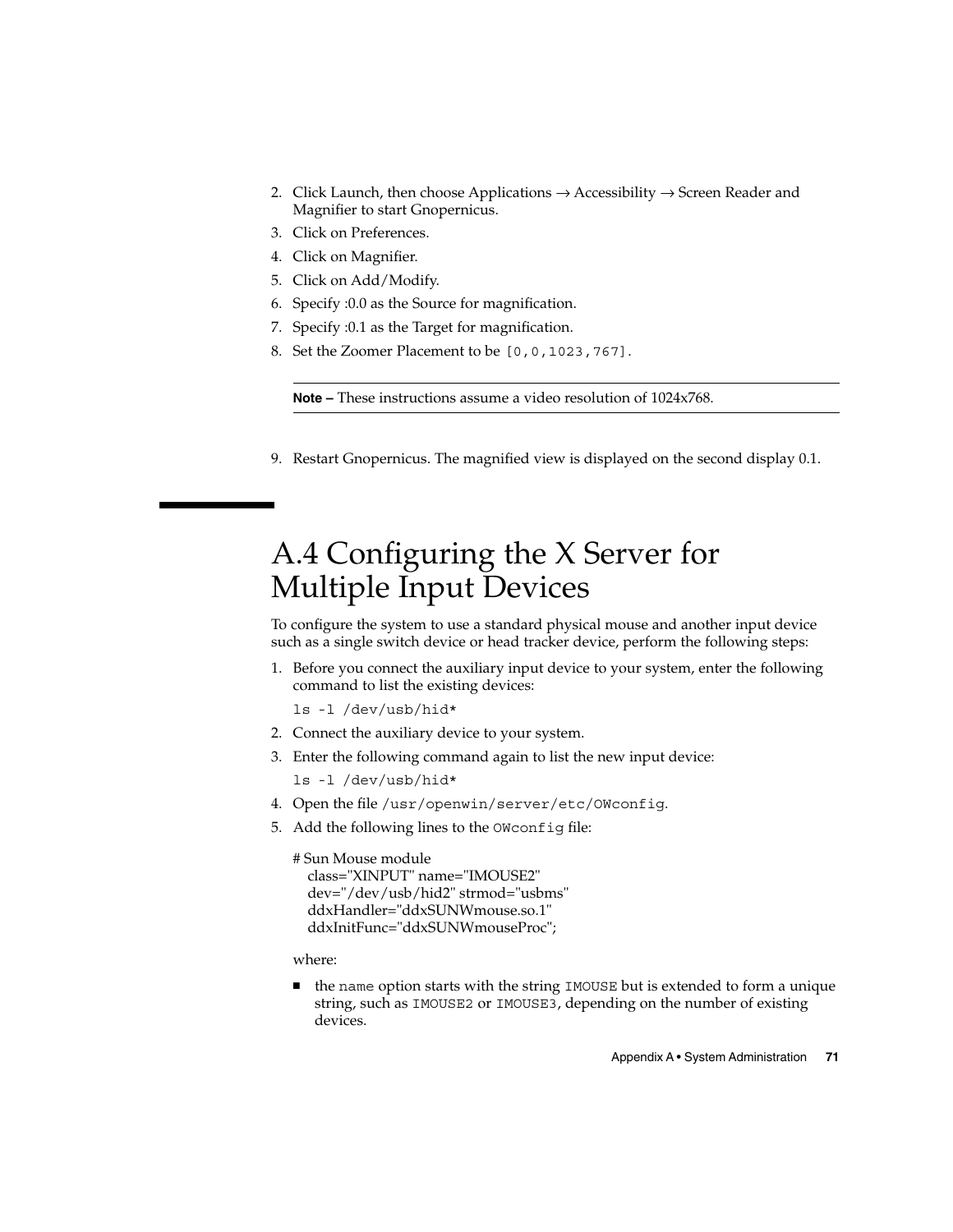- the dev option specifies the device name that you identified in Step 3.
- 6. Remove the following lines from the OWconfig file:

# Null Mouse module class="XINPUT" name="NMOUSE" ddxHandler="ddxSUNWmouse.so.1" ddxInitFunc="ddxnullmouseProc";

7. Restart the X Server.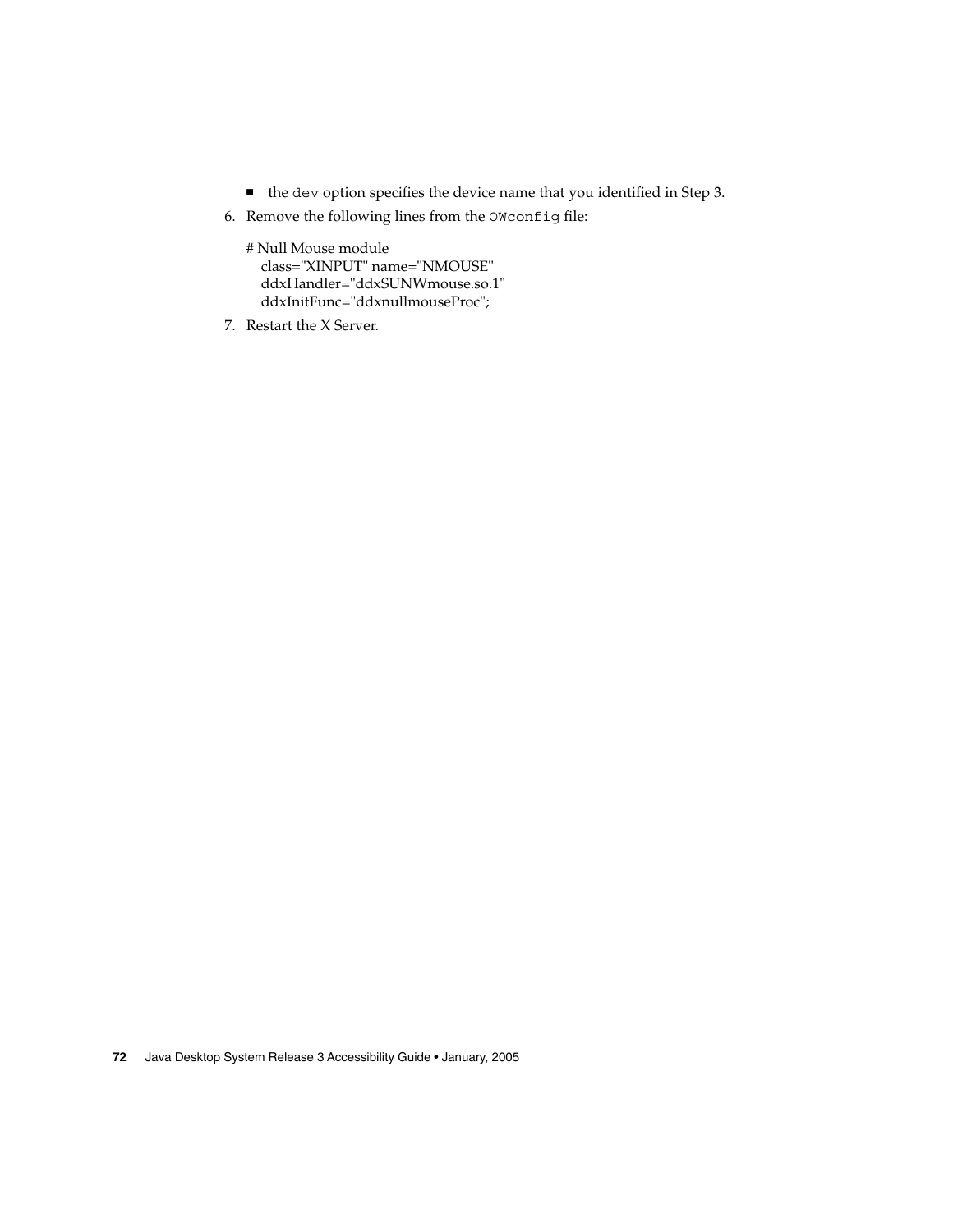# Index

## **A**

accessible login feature, [65-70](#page-64-0)

## **B**

bounce keys, [22](#page-21-0)

## **C**

cursor size, [16](#page-15-0) stop blinking, [17](#page-16-0) customizing the desktop appearance, [51-52](#page-50-0) desktop background, [56](#page-55-0) desktop background objects, [56](#page-55-0) desktop fonts, [57](#page-56-0) file manager font, [58](#page-57-0) fonts, [56-58](#page-55-0) text editor font, [58](#page-57-0)

## **G**

GDM, [65-67](#page-64-0) gestures, [67-69](#page-66-0) Gnopernicus, [62](#page-61-0) disabling screensaver, [62](#page-61-0) enabling full screen magnification, [70-71](#page-69-0) GOK, [61-62](#page-60-0)

## **H**

Help application, [63](#page-62-0) high contrast desktop, [58-59](#page-57-0)

## **J**

Java environment, configuring, [70](#page-69-0)

#### **K**

keyboard accessibility options, [19](#page-18-0) Keyboard Accessibility Status panel application, [24](#page-23-0) keyboard shortcuts customizing, [48-49](#page-47-0) essential, [25-26](#page-24-0) for applications, [34-36](#page-33-0) for buttons, [38-39](#page-37-0) for check boxes, [39-40](#page-38-0) for desktop background, [27-28](#page-26-0) for dialogs, [36](#page-35-0) for drawers, [30](#page-29-0) for drop-down combination boxes, [43-44](#page-42-0) for drop-down lists, [42-43](#page-41-0) for file manager, [36-37](#page-35-0) for lists, [46-47](#page-45-0) for menus, [38](#page-37-0) for menus on panels, [30](#page-29-0) for paned windows, [33-34](#page-32-0) for panel applications, [30-31](#page-29-0) for panels, [28-31](#page-27-0)